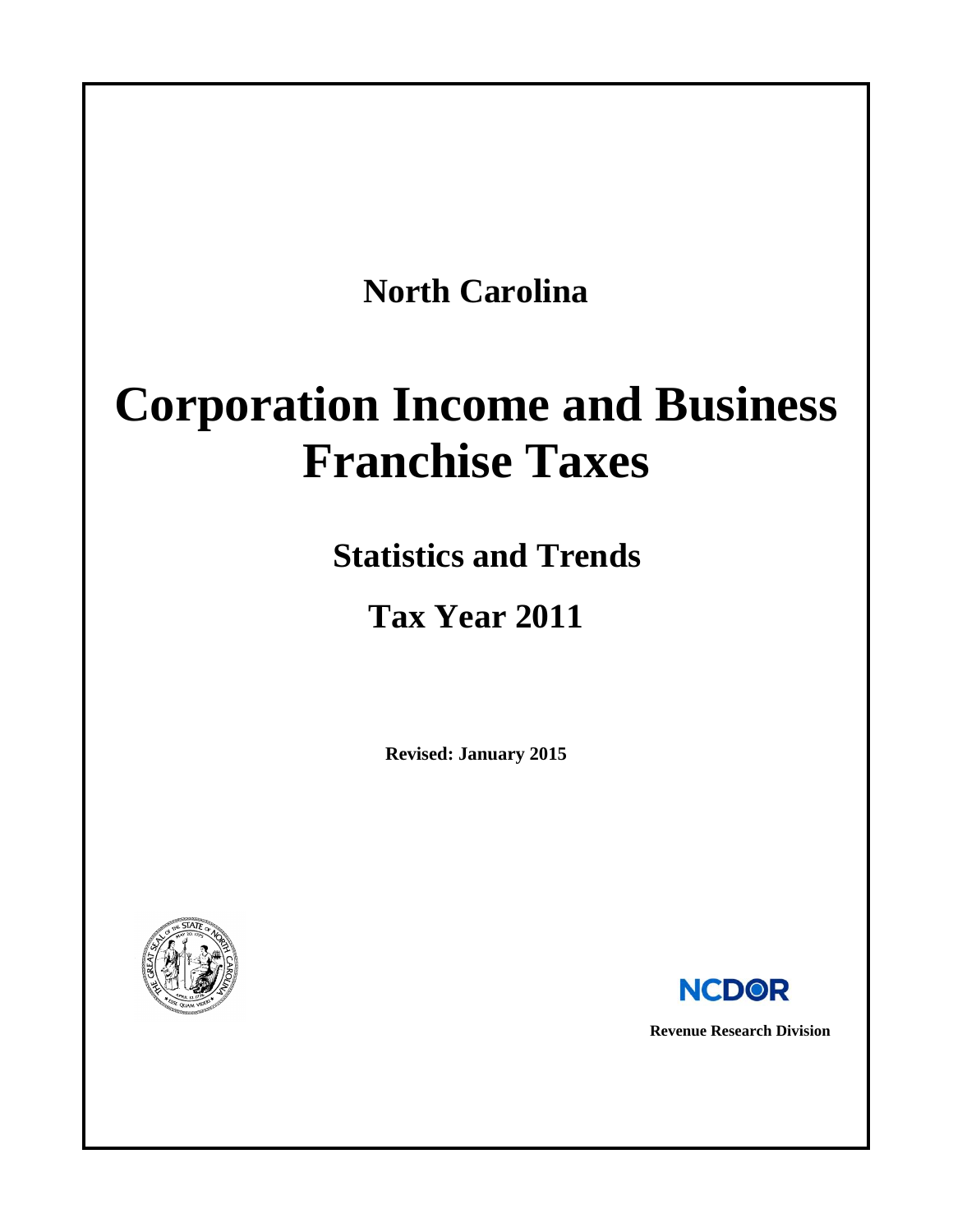# **CONTENTS**

\_\_\_\_\_\_\_\_\_\_\_\_\_\_\_\_\_\_\_\_\_\_\_\_\_\_\_\_\_\_\_\_\_\_\_\_\_\_\_\_\_\_\_\_\_\_\_\_\_\_\_\_\_\_\_\_\_\_\_\_\_\_\_\_\_\_\_\_\_\_\_\_\_\_\_\_\_\_

| <b>SECTION I - FRANCHISE TAX</b>                                                                                                                                                                 |
|--------------------------------------------------------------------------------------------------------------------------------------------------------------------------------------------------|
|                                                                                                                                                                                                  |
| Table 1.1: C-Corporation Returns by Tax Base Utilized                                                                                                                                            |
| Table 1.2: C-Corporation Net Franchise Tax Liability by Tax Base Utilized                                                                                                                        |
| Figure 1.3: C-Corporation Returns and Net Franchise Tax Liability by Tax Base                                                                                                                    |
| Table 1.4: C-Corporation Returns and Net Franchise Tax Liability by Franchise Taxable Amount                                                                                                     |
| Figure 1.5: C-Corporation Returns and Net Franchise Tax Liability by Franchise Taxable Amount                                                                                                    |
| Table 1.6: C-Corporation Returns Claiming Franchise Tax Credits and Amount of Credits Taken                                                                                                      |
| Figure 1.7: C-Corporation Returns Claiming Franchise Tax Credits and Amount of Credits Taken<br>Table 1.8: C-Corporation Franchise Tax Credits Taken by Credit Type and Franchise Taxable Amount |
|                                                                                                                                                                                                  |
| Table 1.9: S-Corporation Returns by Tax Base Utilized                                                                                                                                            |
| Table 1.10: S-Corporation Net Franchise Tax Liability by Tax Base Utilized                                                                                                                       |
| Figure 1.11: S-Corporation Returns and Net Franchise Tax Liability by Tax Base                                                                                                                   |
| Table 1.12: S-Corporation Returns and Net Franchise Tax Liability by Franchise Taxable Amount                                                                                                    |
| Figure 1.13: S-Corporation Returns and Net Franchise Tax Liability by Franchise Taxable Amount                                                                                                   |
| Table 1.14: S-Corporation Returns Taking Franchise Tax Credits and Amount of Credits Taken                                                                                                       |
| Figure 1.15: S-Corporation Returns Taking Franchise Tax Credits and Amount of Credit Taken<br>Table 1.16: S-Corporation Franchise Tax Credits Taken by Credit Type and Franchise Taxable Amount  |
|                                                                                                                                                                                                  |
|                                                                                                                                                                                                  |
| Figure 1.17: C & S Corporation Returns and Net Franchise Tax Liability by Tax Base                                                                                                               |
| Figure 1.18: C & S Corporation Returns and Net Franchise Tax Liability by Franchise Taxable Amount                                                                                               |
| Figure 1.19: C & S Corporations Returns Claiming Franchise Tax Credits and Amount of Credits Taken                                                                                               |
| <u>SECTION II - INCOME TAX</u>                                                                                                                                                                   |
|                                                                                                                                                                                                  |
| Table 2.1: C-Corporation Returns and Net Income Tax Liability by NC Taxable Income                                                                                                               |
| Figure 2.2: C-Corporation Returns and Net Income Tax Liability by NC Taxable Income                                                                                                              |
| Figure 2.3: C-Corporation Returns and Net Income Tax Liability by Federal Taxable Income (Before NOL)                                                                                            |
| Table 2.4: C-Corporation Returns by Federal Taxable Income (Before NOL) and Apportionment Percentage                                                                                             |
| Table 2.5: C-Corporation Net Income Tax Liability by Federal Taxable Income (Before NOL) and<br><b>Apportionment Percentage</b>                                                                  |
| Figure 2.6: C-Corporation Returns and Net Income Tax Liability by Apportionment Percentage                                                                                                       |
| Table 2.7: C-Corporation Income Tax Calculation Detail by Federal Taxable Income (Before NOL)                                                                                                    |
| Table 2.8: Number of C-Corporation Returns Taking Credits as a Percentage of Tax Liability                                                                                                       |
| Table 2.9: Amount of C-Corporation Tax Credits Taken as a Percentage of Tax Liability                                                                                                            |
| Figure 2.10: C-Corporation Income Tax Credits as a Percentage of Tax Liability                                                                                                                   |
| Table 2.11: C-Corporation Income Tax Credits by Credit Type and NC Taxable Income                                                                                                                |
| .23                                                                                                                                                                                              |
| Table 2.12: S-Corporation Returns and Net Income Tax Liability by NC Taxable Income                                                                                                              |
| Figure 2.13: S-Corporation Returns and Net Income Tax Liability by NC Taxable Income                                                                                                             |
| Figure 2.14: S-Corporation Returns by NC Taxable Income and Nonresident Shareholder Status                                                                                                       |
| Table 2.15: S-Corporation Income Tax Calculation Detail                                                                                                                                          |
| Table 2.16: S-Corporation Income Tax Credits by Credit Type and NC Taxable Income                                                                                                                |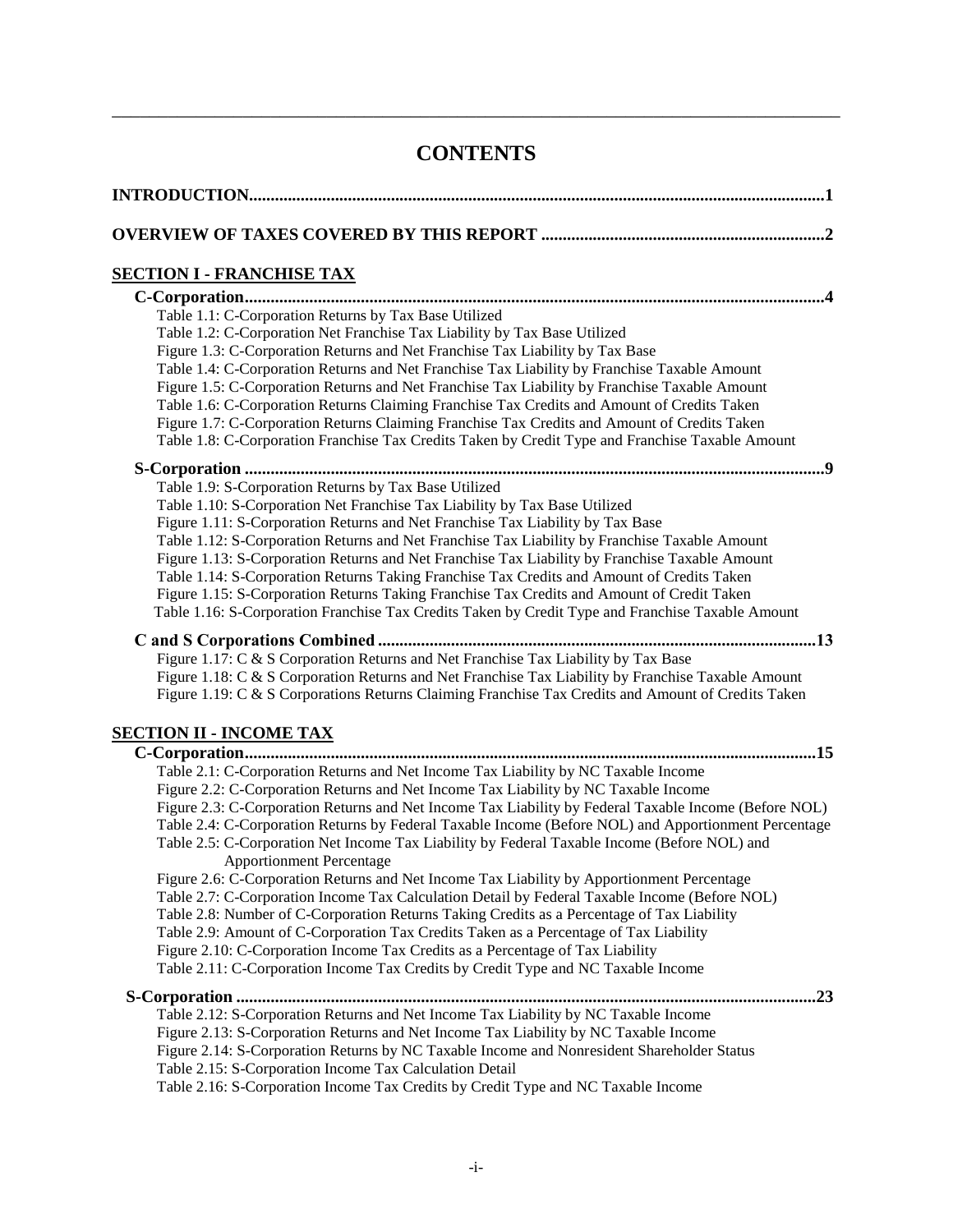# **[SECTION III –](#page-29-0) TRENDS**

|                                                                                                 | 27 |
|-------------------------------------------------------------------------------------------------|----|
| Figure 3.1: C-Corporation Returns by Tax Year                                                   |    |
| Figure 3.2: C-Corporation Net Franchise and Income Tax Liabilities by Tax Year                  |    |
| Table 3.3: C-Corporation Net Income Tax Liability by NC Taxable Income – Tax Years 2005 & 2011  |    |
| Figure 3.4: C-Corporation Net Income Tax Liability by NC Taxable Income - Tax Years 2005 & 2011 |    |
|                                                                                                 | 30 |
| Figure 3.5: S-Corporation Returns by Tax Years                                                  |    |
| Figure 3.6: S-Corporation Net Franchise and Income Tax Liabilities by Tax Year                  |    |
| Figure 3.7: S-Corporation Returns by NC Taxable Income – Tax Years 2005 & 2011                  |    |
| <b>SECTION IV – INDUSTRY SECTORS</b>                                                            |    |
|                                                                                                 | 33 |
| Figure 4.1: C-Corporation Franchise Tax and Income Tax Liability by Industry Sector             |    |

\_\_\_\_\_\_\_\_\_\_\_\_\_\_\_\_\_\_\_\_\_\_\_\_\_\_\_\_\_\_\_\_\_\_\_\_\_\_\_\_\_\_\_\_\_\_\_\_\_\_\_\_\_\_\_\_\_\_\_\_\_\_\_\_\_\_\_\_\_\_\_\_\_\_\_\_\_\_

| Figure 4.2: S-Corporation Franchise Tax and Income Tax Liability by Industry Sector |
|-------------------------------------------------------------------------------------|
| Figure 4.3: S-Corporation NC Net Taxable Income by Industry Sector                  |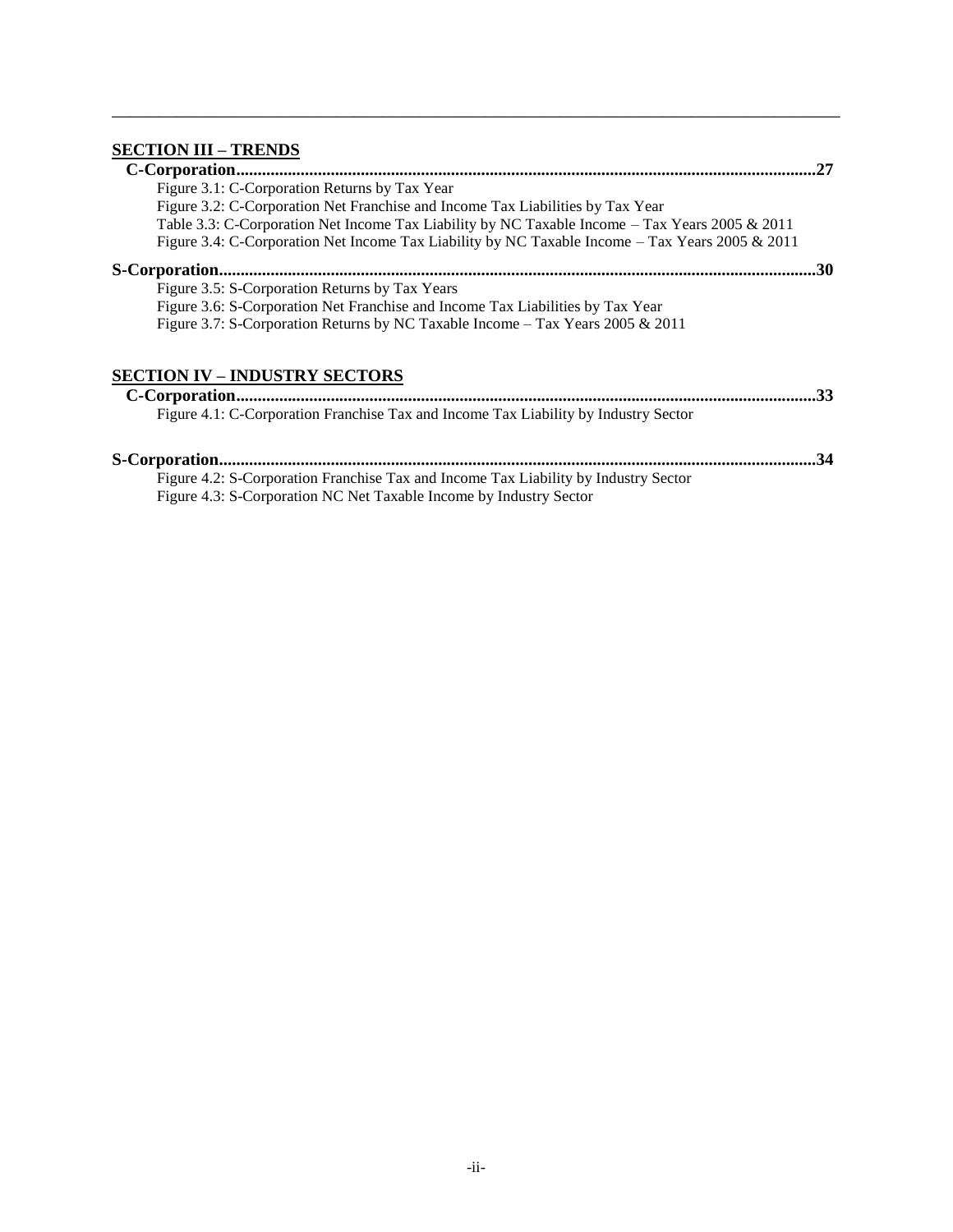### **INTRODUCTION**

This report contains statistics concerning business franchise and income taxes imposed on corporations and limited liability companies under the Revenue Laws of North Carolina. It is designed to provide legislators, public officials, tax professionals, researchers, and other interested citizens of North Carolina with information about the characteristics of corporate taxpayers and how those taxpayers contribute to the State's tax revenues. The report includes both historical series of data and detailed reports for tax year 2011 (TY11). It was prepared by the Revenue Research Division of the North Carolina Department of Revenue.

\_\_\_\_\_\_\_\_\_\_\_\_\_\_\_\_\_\_\_\_\_\_\_\_\_\_\_\_\_\_\_\_\_\_\_\_\_\_\_\_\_\_\_\_\_\_\_\_\_\_\_\_\_\_\_\_\_\_\_\_\_\_\_\_\_\_\_\_\_\_\_\_\_\_\_\_\_\_

This report is based upon data submitted by corporations and limited liability companies filing as corporations on the CD-405, CD-401S, and CD-425 forms. The data were retrieved from the Department's Integrated Tax Administration System (ITAS) on December 11, 2013. The returns may not have been audited by this date. As such, the data may reflect errors made by taxpayers. The Revenue Research Division did examine the downloaded data in order to correct errors that were determined to have resulted from scanning the returns into ITAS.

Corporate tax returns are included in this report if they were filed for calendar year 2011 or for a tax year beginning sometime in 2011.

The Tax Year 2011 corporate tax forms and instructions are available for review on the following Department of Revenue website: [www.dornc.com/downloads/corp\\_archive/11archive/index.html](http://www.dornc.com/downloads/corp_archive/11archive/index.html)

This report is divided into four sections. Section I presents information related to the business franchise tax for TY11; Section II has information related to the corporation income tax for TY11; Section III presents data on the trends in these tax returns from Tax Year 2005 through Tax Year 2011; and Section IV breaks out key data by major industry sectors.

The following table presents key summary statistics for the business franchise and corporation income taxes for Tax Year 2011.

|                                                  | C Corporations | S Corporations |
|--------------------------------------------------|----------------|----------------|
| Number of returns                                | 76,379         | 147,262        |
| Number of returns with nonzero net franchise tax | 66,359         | 139,841        |
| Amount of net franchise tax                      | \$400,605,913  | \$60,733,531   |
| Number of returns with nonzero net income tax    | 25,288         | 6,072          |
| Amount of net income tax                         | \$971,699,831  | \$66,084,768   |

Note: Net tax liability is tax liability minus tax credits. Taxpayers may have negative net tax liability due to the usage of certain refundable tax credits. Note that S-corporations only report income tax liability for nonresident shareholders who request that the company file a composite return on their behalf.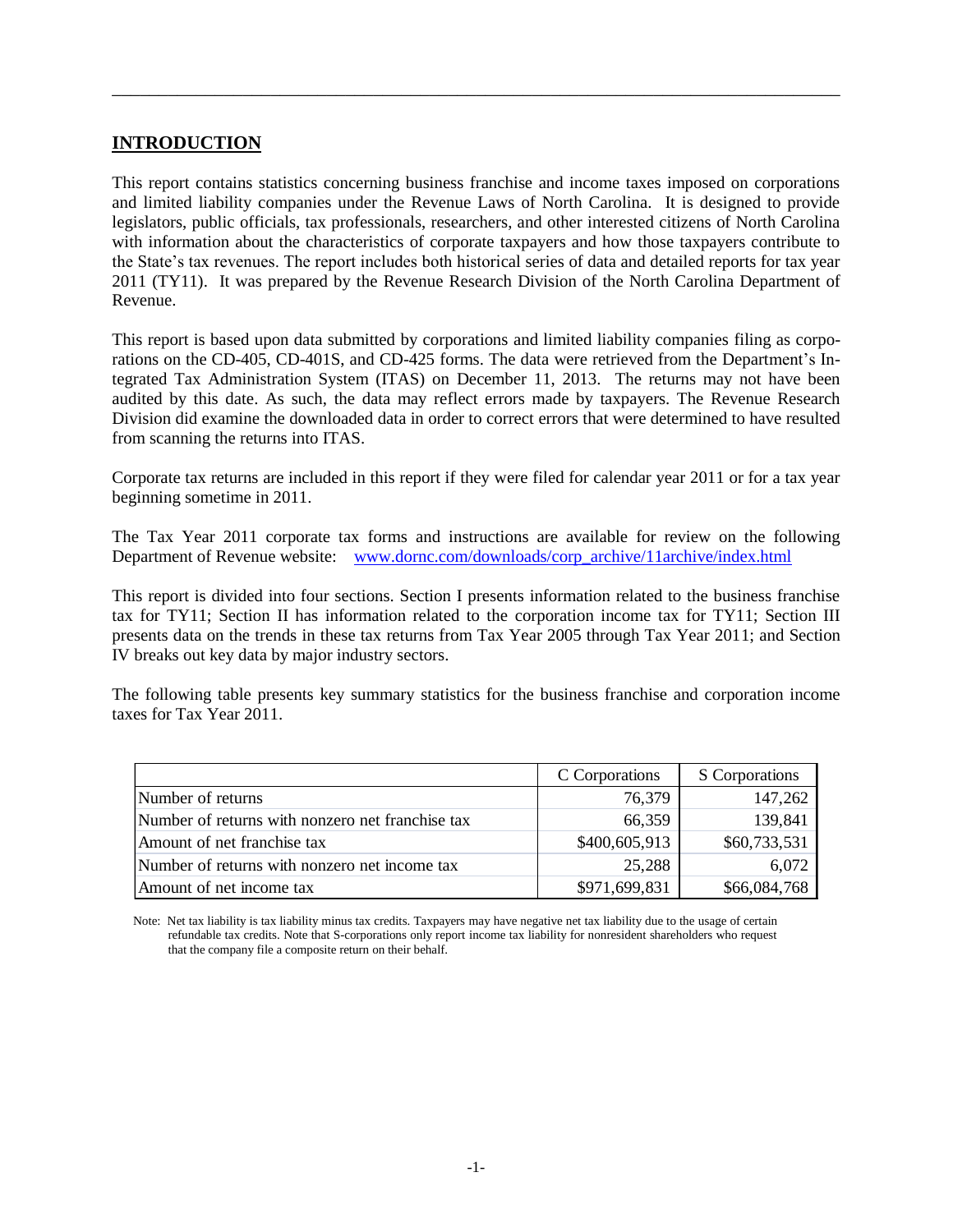### <span id="page-4-0"></span>**OVERVIEW OF TAXES COVERED BY THIS REPORT**

The following descriptions of the General Business Franchise Tax and Corporation Income Tax reflect the tax law in effect for 2011. These descriptions are not official interpretations of the Revenue Laws and should not be relied upon as representing the official position of the Department of Revenue.

\_\_\_\_\_\_\_\_\_\_\_\_\_\_\_\_\_\_\_\_\_\_\_\_\_\_\_\_\_\_\_\_\_\_\_\_\_\_\_\_\_\_\_\_\_\_\_\_\_\_\_\_\_\_\_\_\_\_\_\_\_\_\_\_\_\_\_\_\_\_\_\_\_\_\_\_\_\_

### **FRANCHISE TAX**

The general business franchise tax is levied on business corporations doing business in the State (including those electing S-corporation status). The tax is imposed on the largest of three alternative asset bases. These bases are (a) the amount of the capital stock, surplus, and undivided profits apportioned to the State (using the apportionment formula for corporation income); (b) 55% of appraised value of property in the State subject to local taxation; or (c) the book value of real and tangible personal property in the State, less any debt outstanding which was created to acquire or improve real property in the State. The tax is \$1.50 per \$1,000 of taxable assets.

Limited Liability Companies (LLC's) that elect to be taxed as corporations for federal income tax purposes became liable for franchise tax beginning in 2007 (as reported on TY2006 returns). LLC's that chose to file as S-corporations in North Carolina became liable for tax beginning in 2009 (due on TY2008 returns). Electric power, water, and sewer utility companies pay a franchise tax based on their gross receipts and are exempt from the business franchise tax to the extent that their utilities franchise tax payments exceed their business franchise tax liability. The utilities franchise tax is not covered by this publication.

The minimum franchise tax for companies covered by the tax is \$35. The tax on holding companies that receive more than 80% of their gross income from subsidiaries is capped at \$75,000 if the company uses the capital stock, surplus, and undivided profits base. (The taxpayer must ensure this amount is not less than the tax calculated using the alternative bases.)

# **CORPORATION INCOME TAX**

The corporation income tax applies to corporations that do business in North Carolina and that do not elect S-corporation status. The calculation of taxable income begins with Federal Taxable Income before Net Operating Loss. Additions to income are required for items including taxes based on income, capital loss carry-over, certain royalties paid to related members, contributions, and expenses attributable to income not taxed. Deductions from income are allowed for items including U.S. obligation interest, capital loss not deducted on the Federal return, and certain royalty payments received from related members.

The portion of this adjusted income that is subject to apportionment, less contributions to donees in other States, is apportioned to North Carolina based upon North Carolina's share of the corporation's property, payroll, and sales, with sales double-weighted in the formula. For several types of industries (utilities, construction contractors, securities dealers, loan companies, and corporations that receive more than 50% of their ordinary gross income from intangible property), apportionment is based only on the sales factor. Special apportionment rules apply to interstate carriers, railroads, and air and water transportation corporations. The Secretary of Revenue has the authority to approve an alternative method of apportionment if the taxpayer can establish evidence that the statutory formula operates to subject a greater portion of the corporation's income to tax than is attributable to its business in the State. Income not subject to apportionment is allocated to North Carolina if the business activity generating the income is located in North Carolina.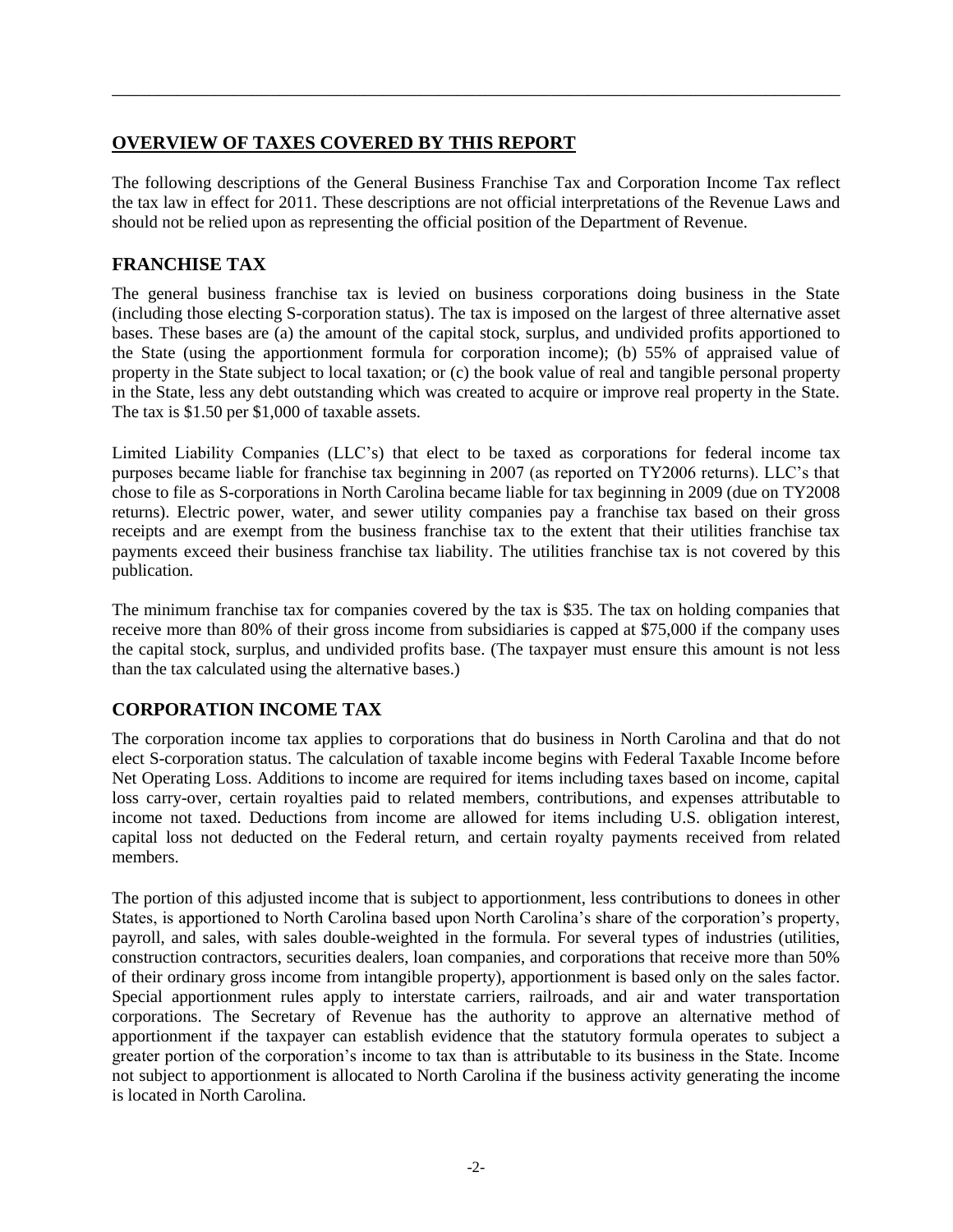Total income allocated to North Carolina may be reduced by the value of net economic loss, percentage depletion over cost depletion, and contributions to North Carolina donees. The net taxable income is taxed at a rate of 6.9%.

\_\_\_\_\_\_\_\_\_\_\_\_\_\_\_\_\_\_\_\_\_\_\_\_\_\_\_\_\_\_\_\_\_\_\_\_\_\_\_\_\_\_\_\_\_\_\_\_\_\_\_\_\_\_\_\_\_\_\_\_\_\_\_\_\_\_\_\_\_\_\_\_\_\_\_\_\_\_

A taxpayer must add back 85% of the amount of bonus depreciation taken for federal income tax purposes during the tax year. This amount can then be deducted in equal installments over the next 5 tax years. Similar provisions existed for tax years 2008 through 2010.

S-corporations must file returns at the corporation level, but the income tax is paid by shareholders through the individual income tax. S-corporations do sometimes make payments on behalf of nonresident shareholders, and these payments are treated as corporation income tax. As a result, information concerning the income and tax liabilities of S-corporations also is included in this report.

The following chart illustrates the relative importance of corporation tax revenues to overall State tax revenues. State tax revenues in Fiscal Year 2011-12 were \$22.7 billion. (Licenses and fees are included in State tax revenues, but unemployment insurance contributions are excluded.) Net collections for the corporation income tax and the business franchise tax accounted for \$1.7 billion of the total, or 7.4%.

The corporation taxes included in this report are the fourth largest category of revenues for the State government, surpassing the insurance gross premium tax, highway use taxes, alcoholic beverage taxes and tobacco products taxes. Only the individual income tax, the sales  $\&$  use tax and the motor fuels tax generated more revenue.



**Composition of Net State Tax Revenues by Tax Category, FY11-12**

Note: The "other" category includes motor vehicle licenses (2.5% of total); highway use tax (2.2%); insurance premiums tax (2.1%); public utilities franchise tax (1.8%); tobacco products tax (1.3%); and alcoholic beverage tax (1.4%), among others. Unemployment insurance contributions are not included in this graph.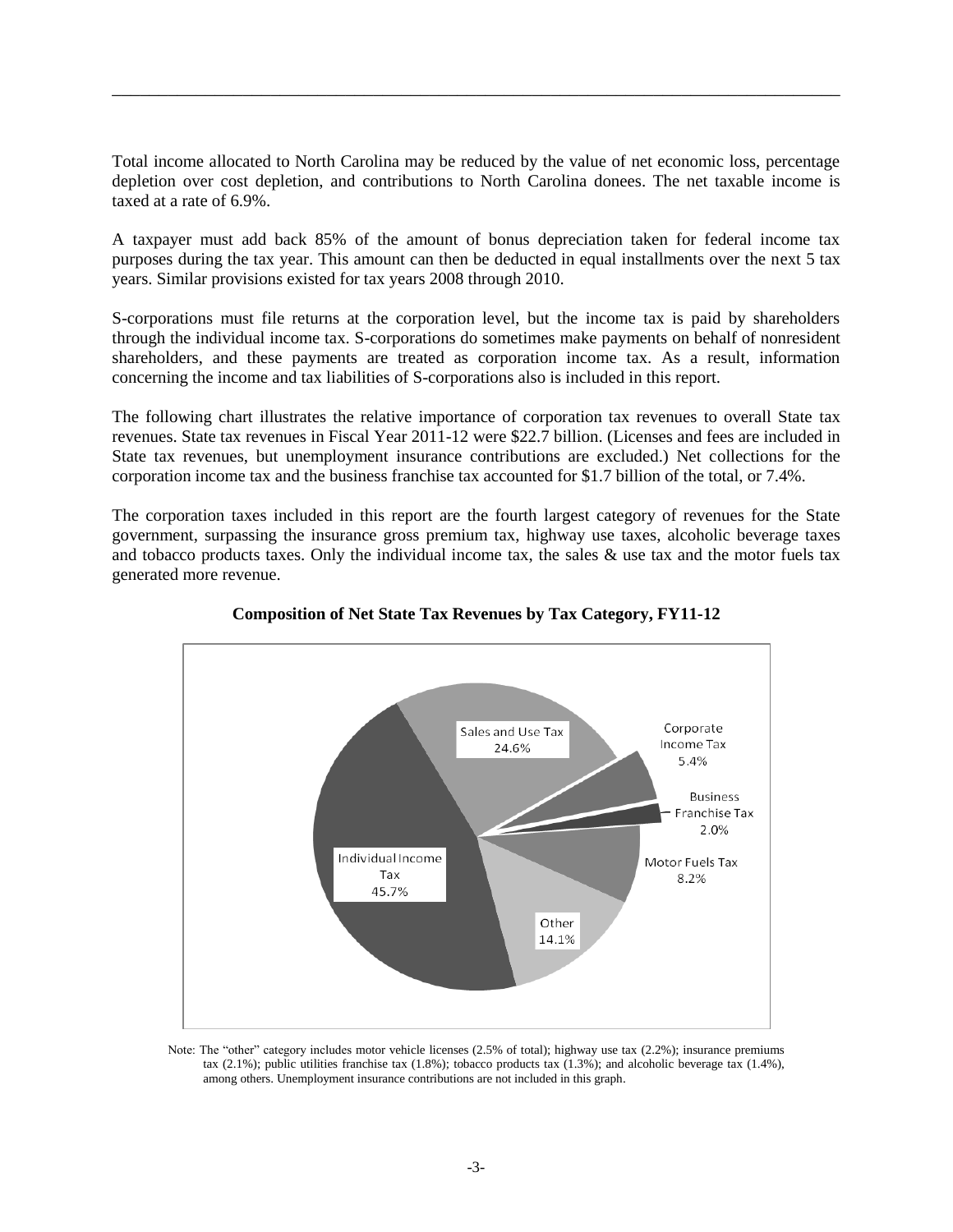# <span id="page-6-0"></span>**C-CORPORATIONS**

Overall, the net franchise tax liability for the C-corporation returns in this report totaled \$400.6 million. (Net tax liability is the amount of tax liability after deducting tax credits.) After excluding filers that were not liable for franchise tax (9,959 returns), the average amount due from the remaining 66,420 returns was \$6,032. Half of these taxpayers owed \$69 or less; and 99% of taxpayers owed less than \$98,000 each.

\_\_\_\_\_\_\_\_\_\_\_\_\_\_\_\_\_\_\_\_\_\_\_\_\_\_\_\_\_\_\_\_\_\_\_\_\_\_\_\_\_\_\_\_\_\_\_\_\_\_\_\_\_\_\_\_\_\_\_\_\_\_\_\_\_\_\_\_\_\_\_\_\_\_\_\_\_\_

In order to provide a distributional analysis for the franchise tax, returns have been broken out into 7 brackets based on their franchise taxable amount. The first bracket (\$0 to \$23,667) represents those taxpayers that had the minimum \$35 amount of tax due or were exempt from the franchise tax. The highest bracket (\$40,000,000+) includes taxpayers whose tax liability before credits would be at least \$60,000.

Table 1.1 shows the distribution of returns based on which tax base was used to calculate the taxable amount. The capital stock, surplus and undivided profits base was used on 45% of the 2011 tax year returns, followed by investment in tangible property base (13%), and appraised values in property base (8%). Thirty-five percent of the returns listed no assets because: 1) the taxpayer was exempt from franchise tax; 2) the 2011 tax year return was a final return; or 3) the taxpayer had no assets.

<span id="page-6-1"></span>

|                           |                  | <b>Number of C-Corporation Returns</b> |                                                  |                  |              |  |
|---------------------------|------------------|----------------------------------------|--------------------------------------------------|------------------|--------------|--|
| <b>Franchise Taxable</b>  | <b>No Assets</b> | Capital Stock,<br>Surplus &            | <b>Investment in Tangible Appraised Value of</b> |                  |              |  |
| <b>Amount</b>             | <b>Listed</b>    | <b>Profits</b>                         | Property in N.C.                                 | Property in N.C. | <b>Total</b> |  |
|                           |                  |                                        |                                                  |                  |              |  |
| $$0 - $23,667$            | 26.637           | 8,013                                  | 2,173                                            | 1,794            | 38,617       |  |
| \$23,668-\$100,000        |                  | 6,371                                  | 2,218                                            | 1,550            | 10,139       |  |
| \$100,001-\$1,000,000     |                  | 11,451                                 | 3,226                                            | 1,988            | 16,665       |  |
| \$1,000,001-\$5,000,000   |                  | 4,545                                  | 1,061                                            | 477              | 6,083        |  |
| \$5,000,001-\$20,000,000  |                  | 2,095                                  | 571                                              | 119              | 2,785        |  |
| \$20,000,001-\$40,000,000 |                  | 620                                    | 200                                              | 38               | 858          |  |
| $$40,000,001+$            |                  | 953                                    | 234                                              | 45               | 1,232        |  |
| <b>Total</b>              | 26,637           | 34,048                                 | 9,683                                            | 6,011            | 76,379       |  |

### **Table 1.1 C-Corporation Returns by Tax Base Utilized Tax Year 2011**

Note: Figures are based partially on unaudited returns. In cases where the tax bases were equal, the base listed earlier in the table (and on the return) was assigned.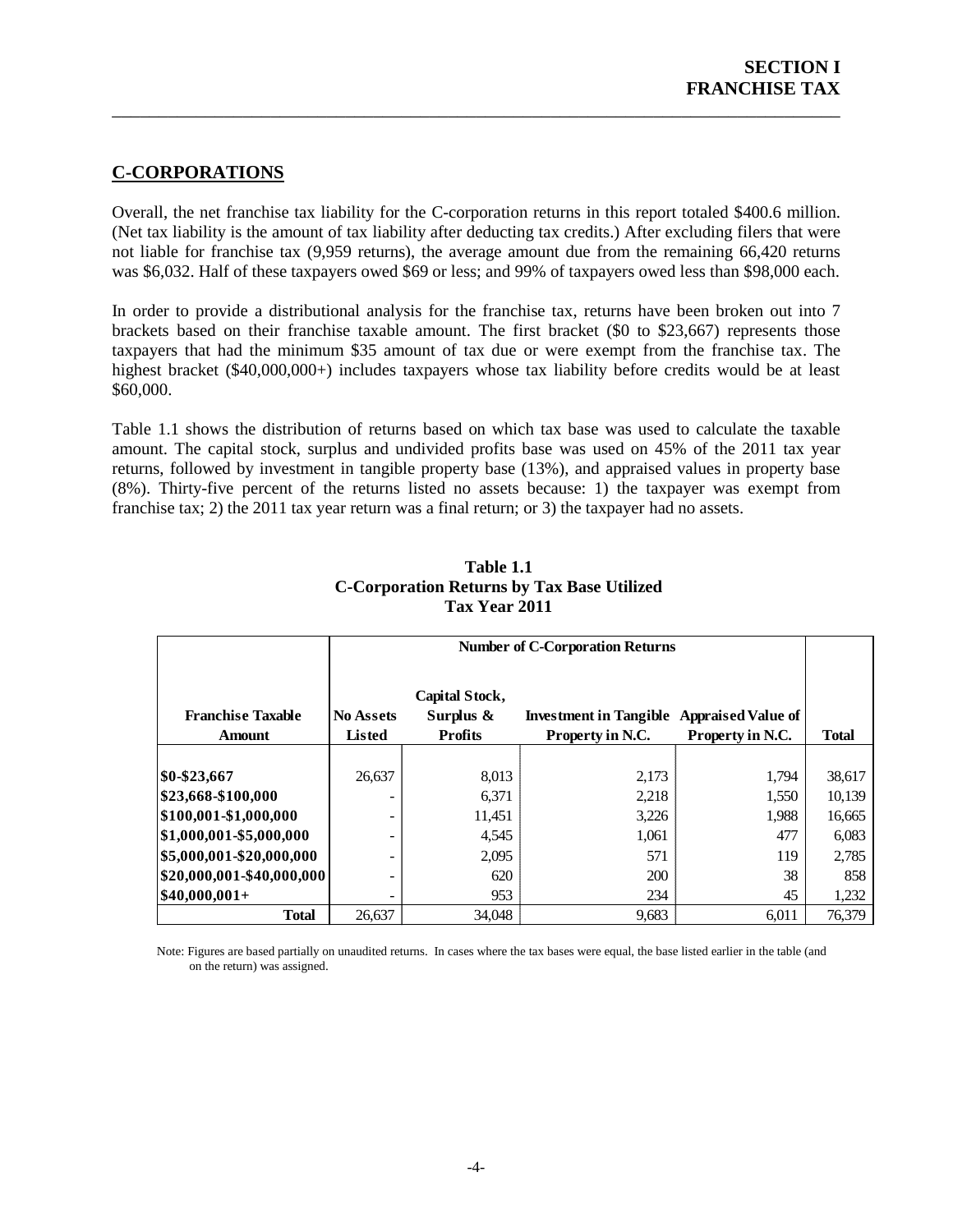Table 1.2 compares the net franchise tax liability by tax base utilized. The greatest share of tax paid (81%) was under the capital stock, surplus and undivided profits base. Taxpayers using the investment in tangible property base paid 16% of the franchise tax, while the appraised value in property base represented only 3.1% of the net tax liability.

\_\_\_\_\_\_\_\_\_\_\_\_\_\_\_\_\_\_\_\_\_\_\_\_\_\_\_\_\_\_\_\_\_\_\_\_\_\_\_\_\_\_\_\_\_\_\_\_\_\_\_\_\_\_\_\_\_\_\_\_\_\_\_\_\_\_\_\_\_\_\_\_\_\_\_\_\_\_

<span id="page-7-0"></span>

| Table 1.2                                                      |
|----------------------------------------------------------------|
| C-Corporation Net Franchise Tax Liability by Tax Base Utilized |
| Tax Year 2011                                                  |

|                              |                  | <b>Net Tax Liability (\$)</b>                                                |                  |                  |              |  |
|------------------------------|------------------|------------------------------------------------------------------------------|------------------|------------------|--------------|--|
| <b>Franchise Taxable</b>     | <b>No Assets</b> | Capital Stock,<br><b>Investment in Tangible</b><br><b>Appraised Value of</b> |                  |                  |              |  |
| <b>Amount</b>                | Listed           | <b>Surplus &amp; Profits</b>                                                 | Property in N.C. | Property in N.C. | <b>Total</b> |  |
|                              |                  |                                                                              |                  |                  |              |  |
| \$0-\$23,667                 | 712,899          | 272,921                                                                      | 74.425           | 61,645           | 1,121,890    |  |
| \$23,668-\$100,000           |                  | 522,188                                                                      | 177,704          | 123,237          | 823,129      |  |
| \$100,001-\$1,000,000        |                  | 6,201,568                                                                    | 1,670,330        | 984,326          | 8,856,224    |  |
| \$1,000,001-\$5,000,000      |                  | 15,394,699                                                                   | 3,634,701        | 1,381,014        | 20,410,414   |  |
| \$5,000,001-\$20,000,000     |                  | 31,041,783                                                                   | 8,173,966        | 1,667,006        | 40,882,755   |  |
| $ $20,000,001$ -\$40,000,000 |                  | 25,071,466                                                                   | 7,259,416        | 1,525,740        | 33,856,622   |  |
| $$40,000,001+$               |                  | 245, 177, 559                                                                | 42,723,478       | 6,753,842        | 294,654,879  |  |
| <b>Total</b>                 | 712,899          | 323,682,184                                                                  | 63,714,020       | 12,496,810       | 400,605,913  |  |

Note: Figures are based partially on unaudited returns.

Figure 1.3 illustrates graphically the summary data in Tables 1.1 and 1.2.

<span id="page-7-1"></span>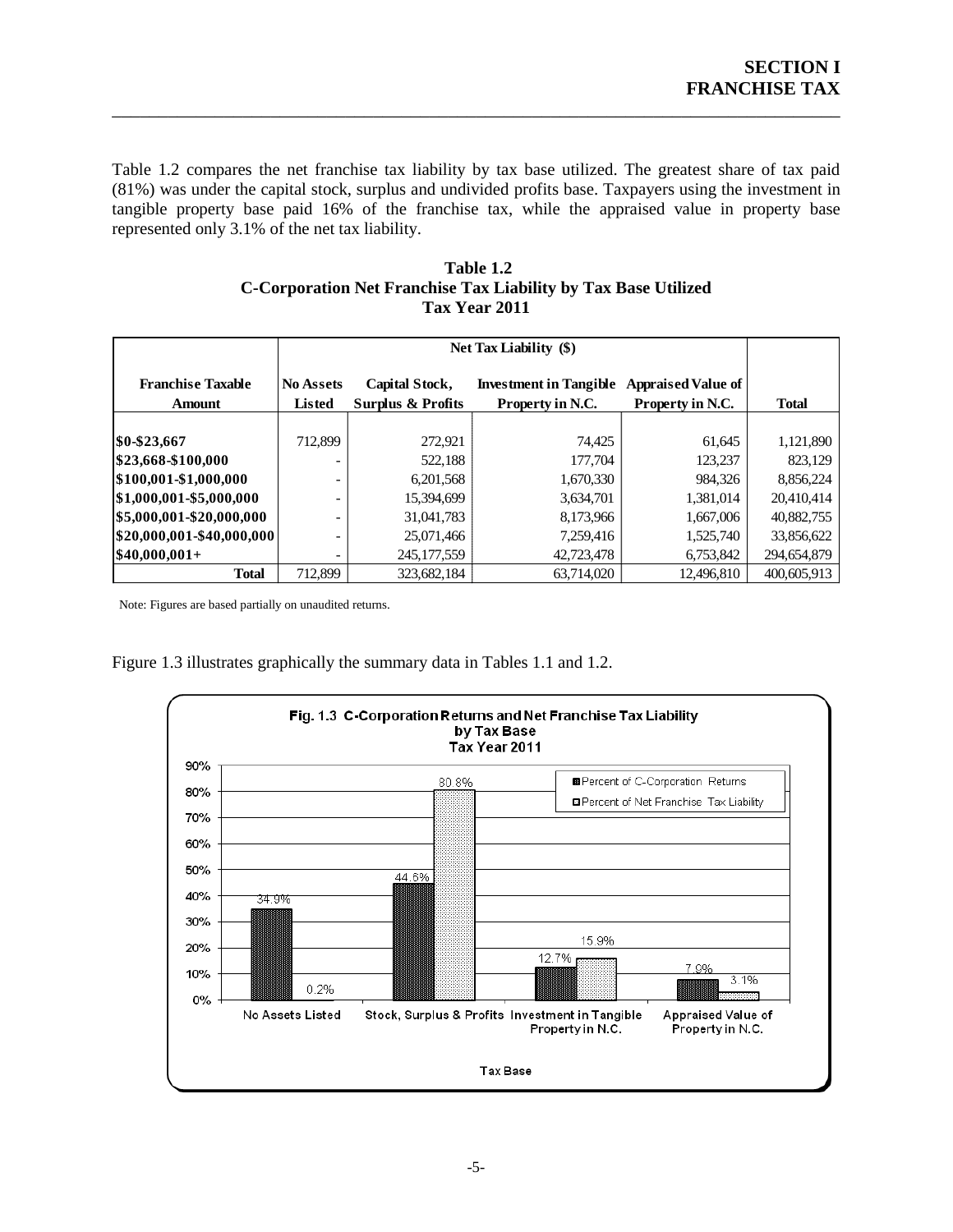Table 1.4 and Figure 1.5 provide the distribution of C-corporation returns and net franchise tax liability by taxable amount. Taxpayers with franchise taxable amount of at least \$40 million made up only 1.6% of the returns, but paid 73.6% of net franchise tax.

\_\_\_\_\_\_\_\_\_\_\_\_\_\_\_\_\_\_\_\_\_\_\_\_\_\_\_\_\_\_\_\_\_\_\_\_\_\_\_\_\_\_\_\_\_\_\_\_\_\_\_\_\_\_\_\_\_\_\_\_\_\_\_\_\_\_\_\_\_\_\_\_\_\_\_\_\_\_

#### <span id="page-8-0"></span>**Table 1.4 C-Corporation Returns and Net Franchise Tax Liability by Franchise Taxable Amount Tax Year 2011**

| <b>Franchise Taxable</b>  | Number of      |         | <b>Net Franchise Tax</b> |         |
|---------------------------|----------------|---------|--------------------------|---------|
| <b>Amount</b>             | <b>Returns</b> | Percent | Liability $(\$)$         | Percent |
|                           |                |         |                          |         |
| \$0-\$23,667              | 38,617         | 50.6%   | 1,121,890                | 0.3%    |
| \$23,668-\$100,000        | 10,139         | 13.3%   | 823,129                  | 0.2%    |
| \$100,001-\$1,000,000     | 16,665         | 21.8%   | 8,856,224                | 2.2%    |
| \$1,000,001-\$5,000,000   | 6,083          | 8.0%    | 20,410,414               | 5.1%    |
| \$5,000,001-\$20,000,000  | 2,785          | 3.6%    | 40,882,755               | 10.2%   |
| \$20,000,001-\$40,000,000 | 858            | 1.1%    | 33,856,622               | 8.5%    |
| $$40,000,001+$            | 1,232          | 1.6%    | 294,654,879              | 73.6%   |
| <b>Total</b>              | 76,379         | 100.0%  | 400,605,913              | 100.0%  |

Note: Figures are based partially on unaudited returns. Breakout percentages may not add to totals due to rounding.

<span id="page-8-1"></span>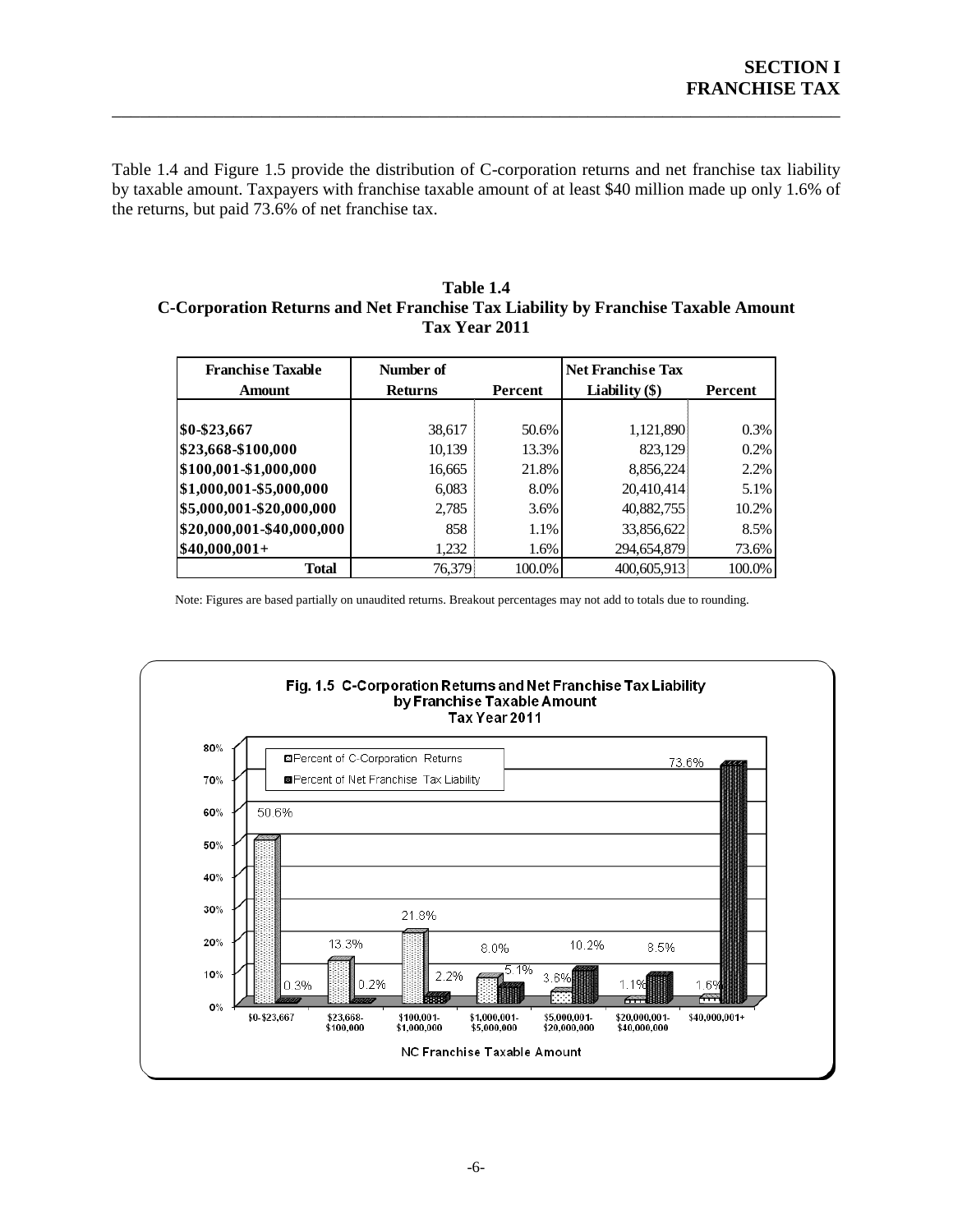Table 1.6 and Figure 1.7 compare the number of C-corporation returns taking franchise tax credits and amount of credits taken by taxable amount brackets. Of the 66,420 returns with positive tax liability before credits, only 1,793 (2.7%) took credits. Returns with franchise taxable amount greater than \$40 million comprised only 18.9% of the returns taking credits, but 91.0% of the credits taken.

\_\_\_\_\_\_\_\_\_\_\_\_\_\_\_\_\_\_\_\_\_\_\_\_\_\_\_\_\_\_\_\_\_\_\_\_\_\_\_\_\_\_\_\_\_\_\_\_\_\_\_\_\_\_\_\_\_\_\_\_\_\_\_\_\_\_\_\_\_\_\_\_\_\_\_\_\_\_

#### <span id="page-9-0"></span>**Table 1.6 C-Corporation Returns Taking Franchise Tax Credits and Amount of Credits Taken Tax Year 2011**

| <b>Franchise Taxable</b>  | <b>Number of Returns</b> |                | <b>Amount of Credits</b> |         |
|---------------------------|--------------------------|----------------|--------------------------|---------|
| <b>Amount</b>             | <b>Taking Credits</b>    | <b>Percent</b> | Taken (\$)               | Percent |
|                           |                          |                |                          |         |
| \$0-\$23,667              | 192                      | 10.7%          | 34,431                   | 0.1%    |
| \$23,668-\$100,000        | 190                      | 10.6%          | 9,140                    | 0.0%    |
| \$100,001-\$1,000,000     | 412                      | 23.0%          | 121,409                  | 0.2%    |
| \$1,000,001-\$5,000,000   | 267                      | 14.9%          | 515,126                  | 0.9%    |
| \$5,000,001-\$20,000,000  | 261                      | 14.6%          | 1,847,783                | 3.3%    |
| \$20,000,001-\$40,000,000 | 133                      | 7.4%           | 2,506,102                | 4.5%    |
| $$40,000,001+$            | 338                      | 18.9%          | 51,134,480               | 91.0%   |
| <b>Total</b>              | 1,793                    | 100.0%         | 56,168,471               | 100.0%  |

Note: Figures are based partially on unaudited returns. Breakout percentages may not add to totals due to rounding.

<span id="page-9-1"></span>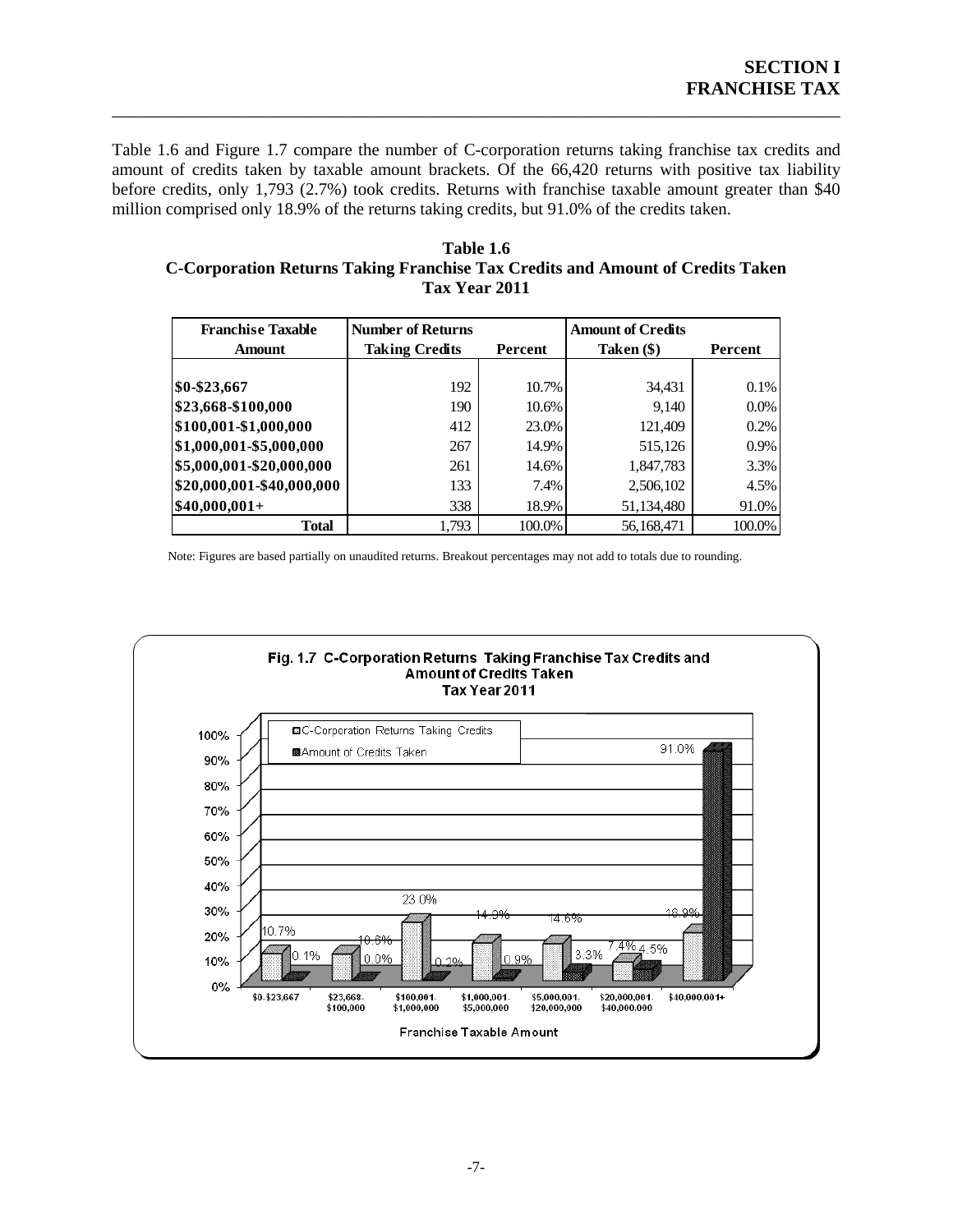Table 1.8 shows the amount of franchise tax credits by credit type and franchise taxable amount. On average, credits offset 15.0% of tax liability for taxpayers whose taxable amount was above \$5 million and 2.2% for those with lower taxable amounts.

\_\_\_\_\_\_\_\_\_\_\_\_\_\_\_\_\_\_\_\_\_\_\_\_\_\_\_\_\_\_\_\_\_\_\_\_\_\_\_\_\_\_\_\_\_\_\_\_\_\_\_\_\_\_\_\_\_\_\_\_\_\_\_\_\_\_\_\_\_\_\_\_\_\_\_\_\_\_

#### <span id="page-10-0"></span>**Table 1.8 C-Corporation Franchise Tax Credits Taken by Credit Type and Franchise Taxable Amount Tax Year 2011**

|                                                      | <b>All Returns</b>  |                          | <b>Taxable Amount</b><br>$<$ \$5,000,001 |                                 | <b>Taxable Amount</b><br>$$5,000,001+$ |                                 |
|------------------------------------------------------|---------------------|--------------------------|------------------------------------------|---------------------------------|----------------------------------------|---------------------------------|
| <b>Income Tax Credits</b>                            | <b>Number</b><br>of | Amount<br><b>Claimed</b> | <b>Number</b><br>of                      | <b>Amount</b><br><b>Claimed</b> | <b>Number</b><br>of                    | <b>Amount</b><br><b>Claimed</b> |
|                                                      | <b>Credits</b>      | $(\$)$                   | <b>Credits</b>                           | $(\$)$                          | <b>Credits</b>                         | $(\$)$                          |
| <b>Short Period Credit for Change in Income Year</b> | 346                 | 4,428,148                | 230                                      | 330,454                         | 116                                    | 4,097,694                       |
| $+$ Other Credits Claimed*                           | 194                 | 25,042,747               | 171                                      | 38,099                          | 23                                     | 25,004,648                      |
| - Other Credits Not Taken **                         | $- -$               | (20, 401, 788)           | --                                       | (13,160)                        | --                                     | (20, 388, 628)                  |
| + Credits Subject to 50% Limit Taken                 | 1,280               | 47,099,364               | 668                                      | 324,713                         | 612                                    | 46,774,651                      |
| = Credits Taken                                      | 1,793               | 56,168,471               | 1,061                                    | 680,106                         | 732                                    | 55,488,365                      |

\* These credits include Major Computer Manufacturing Facility, Renovating Historic Mill Facility, Piped Natural Gas, Recycling Facilities, Expenses Related to Dividends, and Additional Annual Report Fee Paid.

\*\* Credits were not taken against tax because a taxpayer's liability was less than the amount of credits claimed or because of taxpayer error.

Note: Confidentiality prevents the disclosure of the individual credits and credit amounts. Figures are based on both audited and unaudited returns. Detail may not add to totals due to rounding or taxpayer error.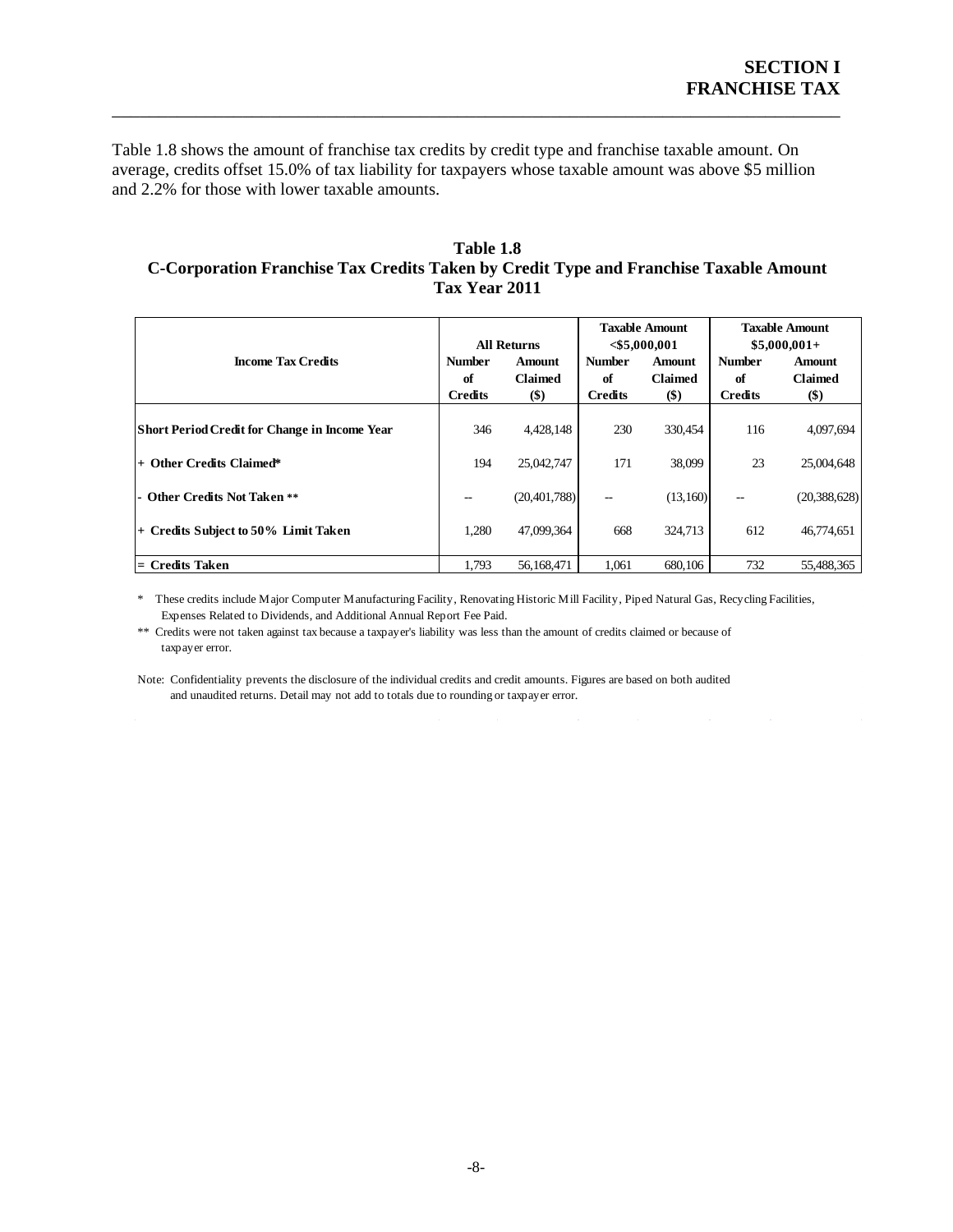### <span id="page-11-0"></span>**S-CORPORATIONS**

Table 1.9 shows the distribution of S-corporation returns by franchise tax base. The capital stock, surplus and undivided profits base was used on 42% of 2011 tax year returns, followed by investment in tangible property base (19%), and appraised values in property (15%). Twenty-four percent of the returns listed no assets because: 1) the taxpayer was exempt from franchise tax; 2) the 2011 tax year return was a final return; or 3) the taxpayer had no assets.

\_\_\_\_\_\_\_\_\_\_\_\_\_\_\_\_\_\_\_\_\_\_\_\_\_\_\_\_\_\_\_\_\_\_\_\_\_\_\_\_\_\_\_\_\_\_\_\_\_\_\_\_\_\_\_\_\_\_\_\_\_\_\_\_\_\_\_\_\_\_\_\_\_\_\_\_\_\_

<span id="page-11-1"></span>

|                           |                  |                | Tax Year 2011                 |                           |              |  |
|---------------------------|------------------|----------------|-------------------------------|---------------------------|--------------|--|
|                           |                  |                |                               |                           |              |  |
|                           |                  |                |                               |                           |              |  |
|                           |                  | Capital Stock, |                               |                           |              |  |
| <b>Franchise Taxable</b>  | <b>No Assets</b> | Surplus $\&$   | <b>Investment in Tangible</b> | <b>Appraised Value of</b> |              |  |
| <b>Amount</b>             | <b>Listed</b>    | <b>Profits</b> | Property in N.C.              | Property in N.C.          | <b>Total</b> |  |
|                           |                  |                |                               |                           |              |  |
| \$0-\$23,667              | 34,667           | 27,204         | 9,573                         | 8,997                     | 80,441       |  |
| \$23,668-\$100,000        |                  | 16,188         | 8,833                         | 5,548                     | 30,569       |  |
| \$100,001-\$1,000,000     |                  | 15,165         | 8,407                         | 6,024                     | 29,596       |  |
| \$1,000,001-\$5,000,000   |                  | 2,811          | 1,298                         | 1,293                     | 5,402        |  |
| \$5,000,001-\$20,000,000  |                  | 554            | 333                           | 194                       | 1,081        |  |
| \$20,000,001-\$40,000,000 |                  | 58             | 30                            | 18                        | 106          |  |
| $ $40,000,001+$           |                  | 32             | 23                            | 12                        | 67           |  |
| <b>Total</b>              | 34,667           | 62,012         | 28,497                        | 22,086                    | 147,262      |  |

| Table 1.9                                         |
|---------------------------------------------------|
| <b>S-Corporation Returns by Tax Base Utilized</b> |
| Tov Voor 2011                                     |

Note: Figures are based partially on unaudited returns. In cases where the bases were equal, the base listed earlier in the table (and on the return) was assigned

Table 1.10 and Figure 1.11 provide the number of S-corporation returns and net franchise tax liability by tax base utilized. The greatest share of tax paid (51.5%) was under the capital stock, surplus and undivided profits base.

| <b>Table 1.10</b>                                              |
|----------------------------------------------------------------|
| S-Corporation Net Franchise Tax Liability by Tax Base Utilized |
| Tax Year 2011                                                  |

<span id="page-11-2"></span>

| 148 TC41 2011                |                  |                            |                               |                           |              |  |  |  |
|------------------------------|------------------|----------------------------|-------------------------------|---------------------------|--------------|--|--|--|
|                              |                  |                            |                               |                           |              |  |  |  |
| <b>Franchise Taxable</b>     | <b>No Assets</b> | CapitalStock,<br>Surplus & | <b>Investment in Tangible</b> | <b>Appraised Value of</b> |              |  |  |  |
| Amount                       | <b>Listed</b>    | <b>Profits</b>             | Property in N.C.              | Property in N.C.          | <b>Total</b> |  |  |  |
|                              |                  |                            |                               |                           |              |  |  |  |
| \$0-\$23,667                 | 1,009,001        | 930,643                    | 328,193                       | 306,814                   | 2,574,651    |  |  |  |
| \$23,668-\$100,000           | ۰                | 1,250,146                  | 694.477                       | 425,835                   | 2,370,458    |  |  |  |
| \$100,001-\$1,000,000        |                  | 7,024,625                  | 3,721,984                     | 2,892,902                 | 13,639,511   |  |  |  |
| \$1,000,001-\$5,000,000      |                  | 8,799,324                  | 4,149,482                     | 3,846,970                 | 16,795,776   |  |  |  |
| \$5,000,001-\$20,000,000     | -                | 7,228,772                  | 4,300,116                     | 2,485,987                 | 14,014,875   |  |  |  |
| $ $20,000,001$ -\$40,000,000 | ۰                | 2,265,916                  | 1,178,908                     | 656,183                   | 4,101,007    |  |  |  |
| $ $40,000,001+$              |                  | 3,750,788                  | 2,381,978                     | 1,104,487                 | 7,237,253    |  |  |  |
| <b>Total</b>                 | 1,009,001        | 31,250,214                 | 16,755,138                    | 11,719,178                | 60,733,531   |  |  |  |

Note: Figures are based partially on unaudited returns.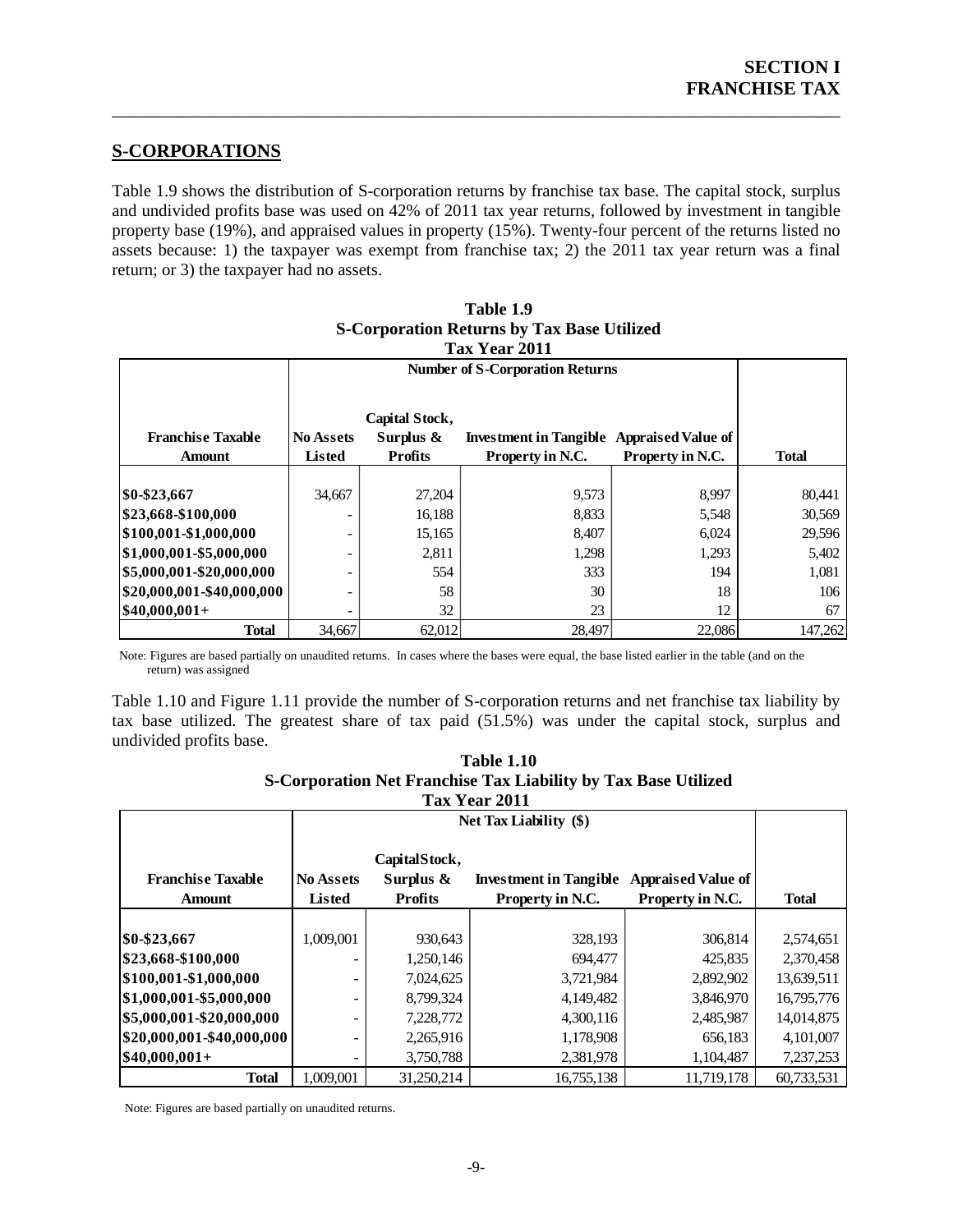<span id="page-12-0"></span>

Table 1.12 and Figure 1.13 compare the distribution of S-corporation returns and net franchise tax liability. The average tax was \$429, although half of taxpayers had a tax liability of \$35 or less. Of the tax brackets shown in the table, taxpayers with franchise taxable amount between \$1 million and \$5 million paid the largest share of net franchise tax.

<span id="page-12-1"></span>

| <b>Table 1.12</b>                                                                 |
|-----------------------------------------------------------------------------------|
| S-Corporation Returns and Net Franchise Tax Liability by Franchise Taxable Amount |
| Tax Year 2011                                                                     |

| <b>Franchise Taxable</b><br><b>Amount</b> | Number of<br><b>Returns</b> | Percent | <b>Net Franchise Tax</b><br>Liability $(\$)$ | Percent |
|-------------------------------------------|-----------------------------|---------|----------------------------------------------|---------|
|                                           |                             |         |                                              |         |
| \$0-\$23,667                              | 80,441                      | 54.6%   | 2,574,651                                    | 4.2%    |
| \$23,668-\$100,000                        | 30,569                      | 20.8%   | 2,370,458                                    | 3.9%    |
| \$100,001-\$1,000,000                     | 29,596                      | 20.1%   | 13,639,511                                   | 22.5%   |
| \$1,000,001-\$5,000,000                   | 5,402                       | 3.7%    | 16,795,776                                   | 27.7%   |
| \$5,000,001-\$20,000,000                  | 1,081                       | 0.7%    | 14,014,875                                   | 23.1%   |
| \$20,000,001-\$40,000,000                 | 106                         | $0.1\%$ | 4,101,007                                    | 6.8%    |
| $$40,000,001+$                            | 67                          | 0.0%    | 7,237,253                                    | 11.9%   |
| Total                                     | 147,262                     | 100.0%  | 60,733,531                                   | 100.0%  |

Note: Figures are based partially on unaudited returns. Breakout percentages may not add to totals due to rounding.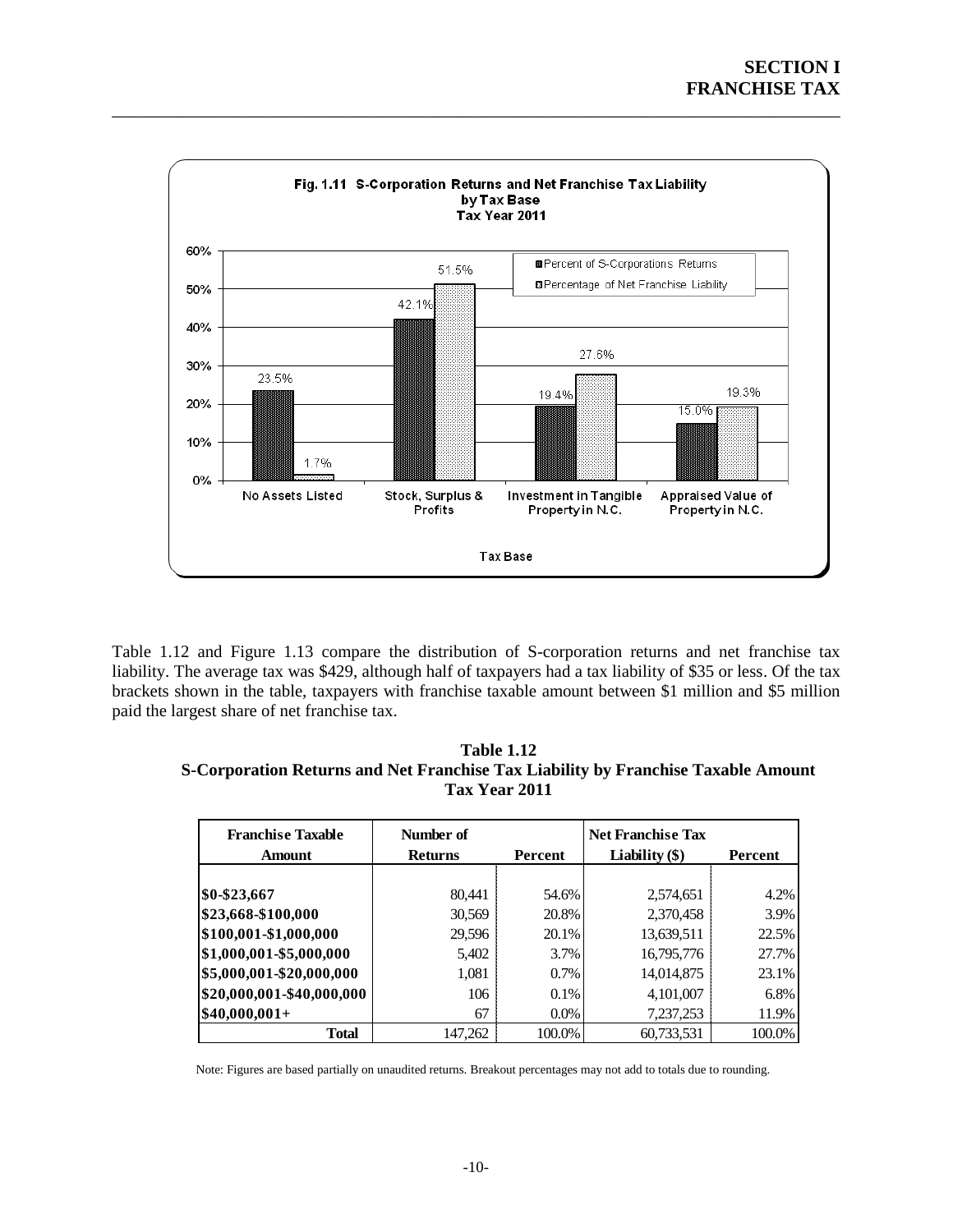

<span id="page-13-0"></span>Table 1.14 and Figure 1.15 show the number of returns taking franchise tax credits and amount of credits taken. Returns with a franchise taxable amount greater than \$40 million comprised 0.4% of the returns taking credits and 33.5% of the credits taken.

<span id="page-13-1"></span>**Table 1.14 S-Corporation Returns Taking Franchise Tax Credits and Amount of Credits Taken Tax Year 2011**

| <b>Franchise Taxable</b><br><b>Amount</b> | <b>Number of Returns</b><br><b>Taking Credits</b><br>Percent |         | <b>Amount of Credits</b><br>Taken (\$) | Percent |
|-------------------------------------------|--------------------------------------------------------------|---------|----------------------------------------|---------|
|                                           |                                                              |         |                                        |         |
| \$0-\$23,667                              | 1,150                                                        | 39.6%   | 40,216                                 | $2.7\%$ |
| \$23,668-\$100,000                        | 675                                                          | 23.2%   | 52,543                                 | 3.5%    |
| \$100,001-\$1,000,000                     | 794                                                          | 27.3%   | 151,987                                | 10.1%   |
| \$1,000,001-\$5,000,000                   | 179                                                          | 6.2%    | 152,436                                | 10.1%   |
| \$5,000,001-\$20,000,000                  | 80                                                           | 2.8%    | 379,198                                | 25.2%   |
| \$20,000,001-\$40,000,000                 | 14                                                           | $0.5\%$ | 224,308                                | 14.9%   |
| $$40,000,001+$                            | 12                                                           | $0.4\%$ | 503,821                                | 33.5%   |
| Total                                     | 2.904                                                        | 100.0%  | 1.504.509                              | 100.0%  |

Note: Figures are based partially on unaudited returns. Breakout percentages may not add to totals due to rounding.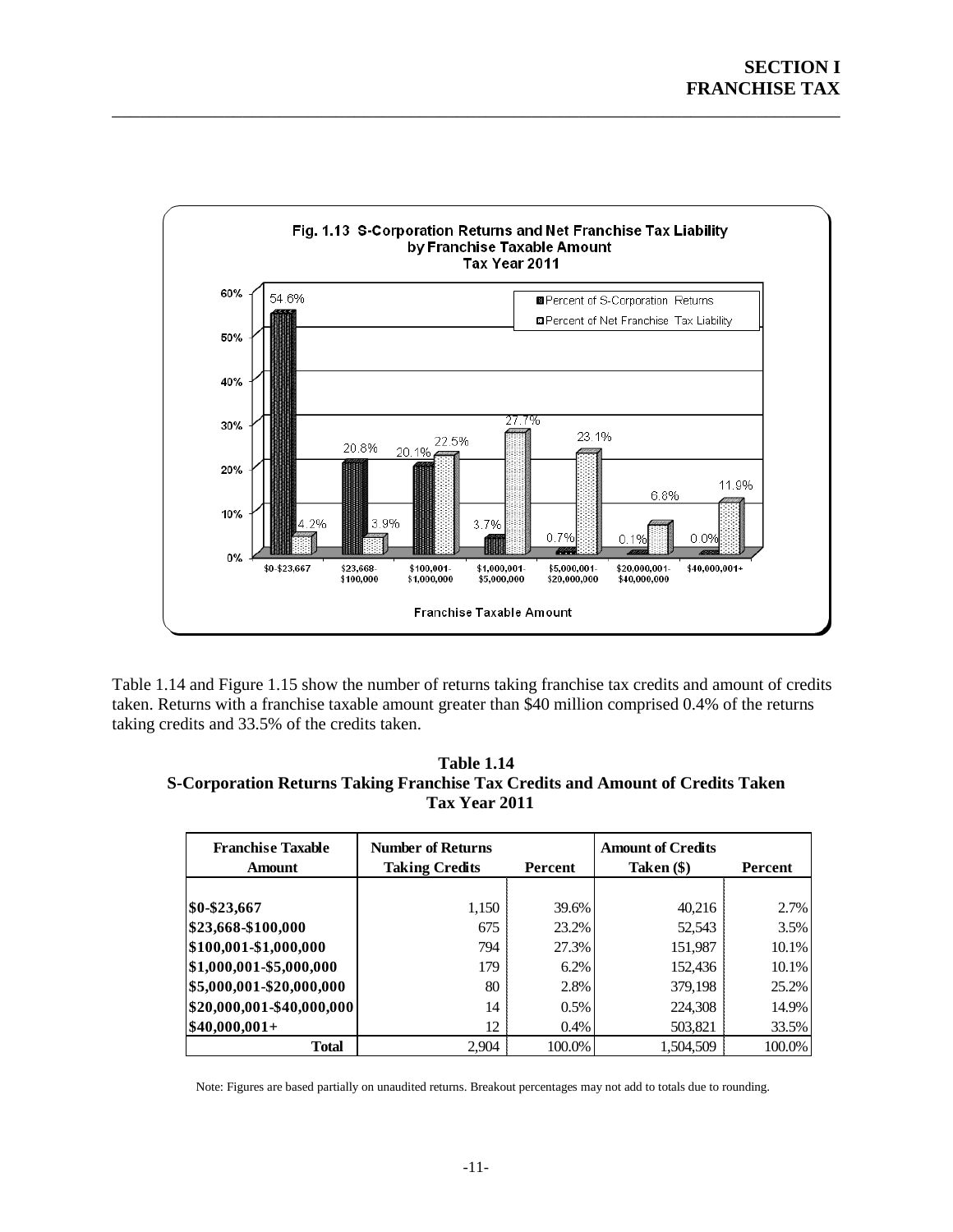<span id="page-14-0"></span>

<span id="page-14-1"></span>Table 1.16 shows the amount of franchise tax credits by credit type and franchise taxable amount.

### **Table 1.16 S-Corporation Franchise Tax Credits Taken by Credit Type and Franchise Taxable Amount Tax Year 2011**

|                                                      | <b>All Returns</b>                    |                                 | <b>Taxable Amount</b><br>$<$ \$5,000,001 |                                        | <b>Taxable Amount</b><br>$$5,000,001+$ |                                        |
|------------------------------------------------------|---------------------------------------|---------------------------------|------------------------------------------|----------------------------------------|----------------------------------------|----------------------------------------|
| <b>Income Tax Credits</b>                            | <b>Number</b><br>of<br><b>Credits</b> | <b>Amount</b><br>Claimed<br>\$) | <b>Number</b><br>of<br><b>Credits</b>    | <b>Amount</b><br><b>Claimed</b><br>\$) | <b>Number</b><br>of<br><b>Credits</b>  | <b>Amount</b><br><b>Claimed</b><br>\$) |
| <b>Short Period Credit for Change in Income Year</b> | 168                                   | 96,621                          | 163                                      | 39,479                                 | 5                                      | 57,142                                 |
| <b>Other Credits Claimed*</b><br>$+$                 | 2.312                                 | 404,227                         | 2,296                                    | 399,127                                | 16                                     | 5,100                                  |
| - Other Credits Not Taken **                         |                                       | 196,967                         | --                                       | 196,967                                | --                                     |                                        |
| + Credits Subject to 50% Limit Taken                 | 452                                   | 1,200,628                       | 365                                      | 155,543                                | 87                                     | 1,045,085                              |
| $=$ Credits Taken                                    | 2.904                                 | 1,504,509                       | 2,798                                    | 397,182                                | 106                                    | 1,107,327                              |

\* This category include Piped Natural Gas, LLC Report Fee and Other Non-Limited Franchise Credits

\*\* Credits were not taken against tax because taxpayer's liability was less than the amount of credits claimed or because of taxpayer error.

Note: Confidentiality prevents the disclosure of the individual credits and credits amount. Figures are partially based on unaudited returns.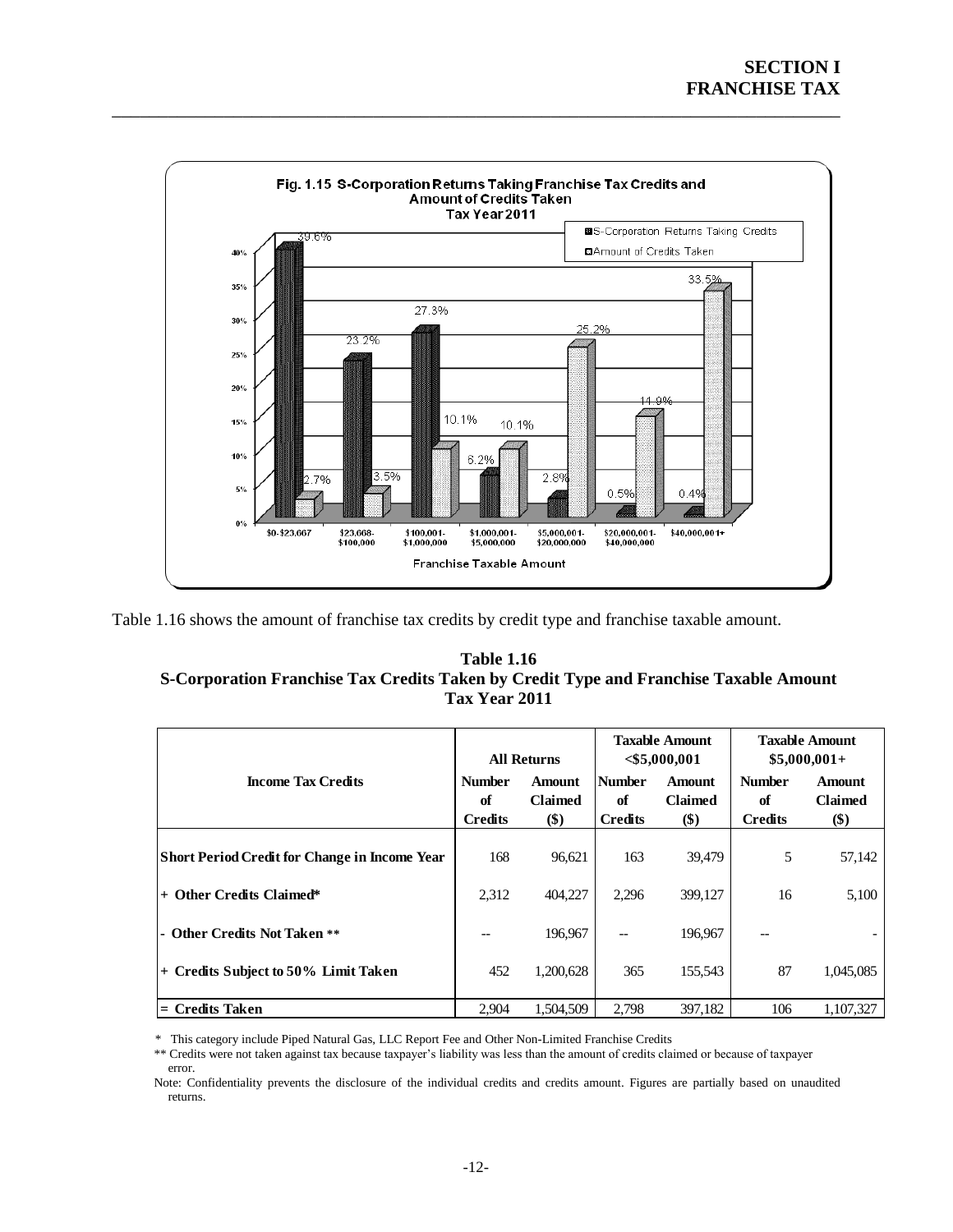### <span id="page-15-0"></span>**C & S CORPORATIONS COMBINED**

Figure 1.17 compares the number of returns and net franchise tax liability for all C and S corporations combined by tax base used. The largest amount of net franchise tax was paid by the returns having capital stock, surplus and profits as the tax base. Twenty-seven percent of the returns listed no assets because: 1) the taxpayer was exempt from franchise tax; 2) the 2011 tax year return was a final return; 3) or the taxpayer had no assets.

\_\_\_\_\_\_\_\_\_\_\_\_\_\_\_\_\_\_\_\_\_\_\_\_\_\_\_\_\_\_\_\_\_\_\_\_\_\_\_\_\_\_\_\_\_\_\_\_\_\_\_\_\_\_\_\_\_\_\_\_\_\_\_\_\_\_\_\_\_\_\_\_\_\_\_\_\_\_



Figure 1.18 shows the number of C and S corporation returns and net franchise tax liability. The top 2.7% of returns, by taxable amount, paid 85.6% of the tax. Taxpayers with franchise taxable amount over \$20 million made up 1% of the returns, but paid 74% of net franchise tax.

<span id="page-15-1"></span>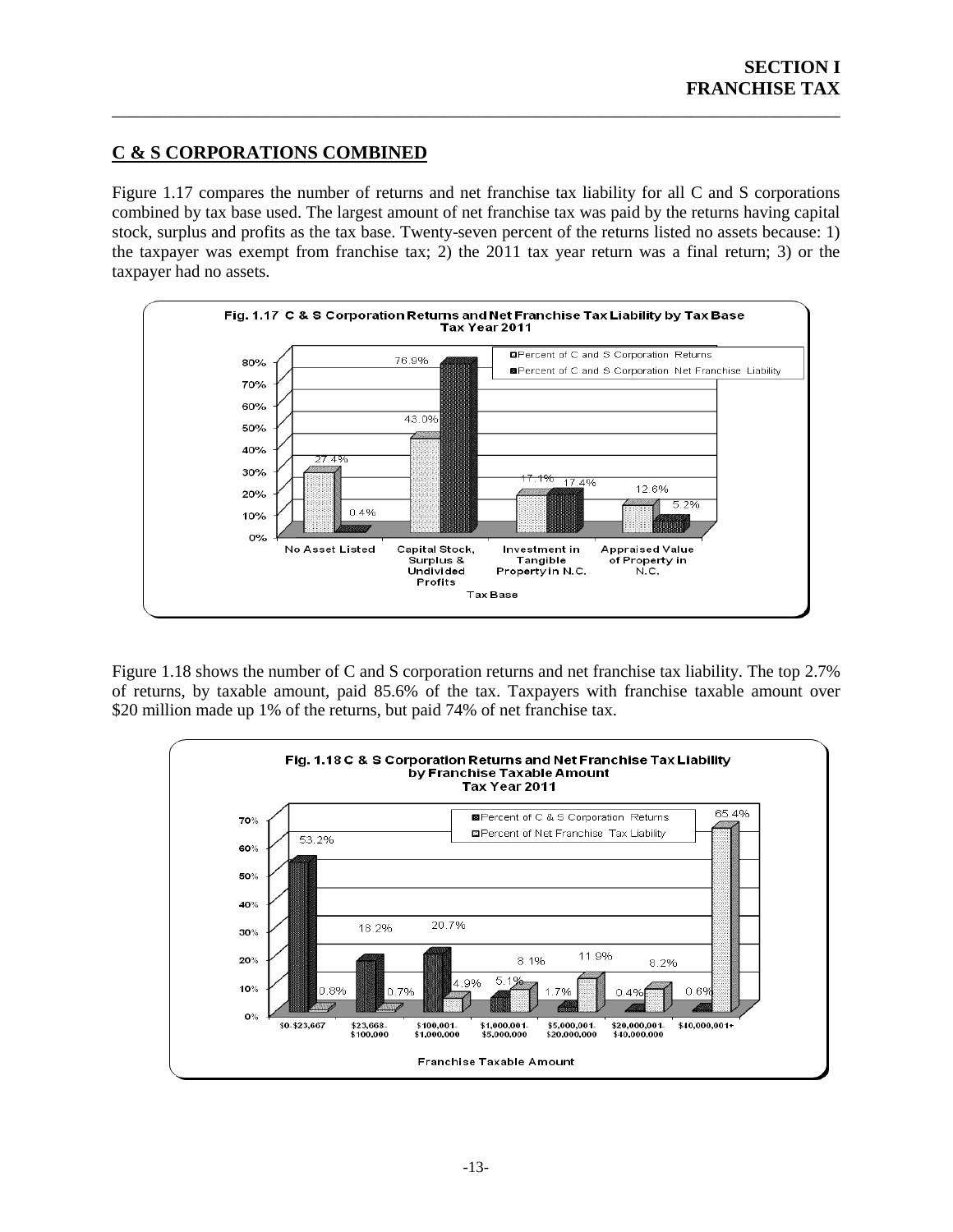Figure 1.19 shows the distribution of C and S corporation returns that took franchise tax credits and the amount of credits taken. Only 4,697 of the 223,641 corporations took credits in tax year 2011. Corporations with over \$40 million as their franchise tax base took nearly 90% of credits.

\_\_\_\_\_\_\_\_\_\_\_\_\_\_\_\_\_\_\_\_\_\_\_\_\_\_\_\_\_\_\_\_\_\_\_\_\_\_\_\_\_\_\_\_\_\_\_\_\_\_\_\_\_\_\_\_\_\_\_\_\_\_\_\_\_\_\_\_\_\_\_\_\_\_\_\_\_\_

<span id="page-16-0"></span>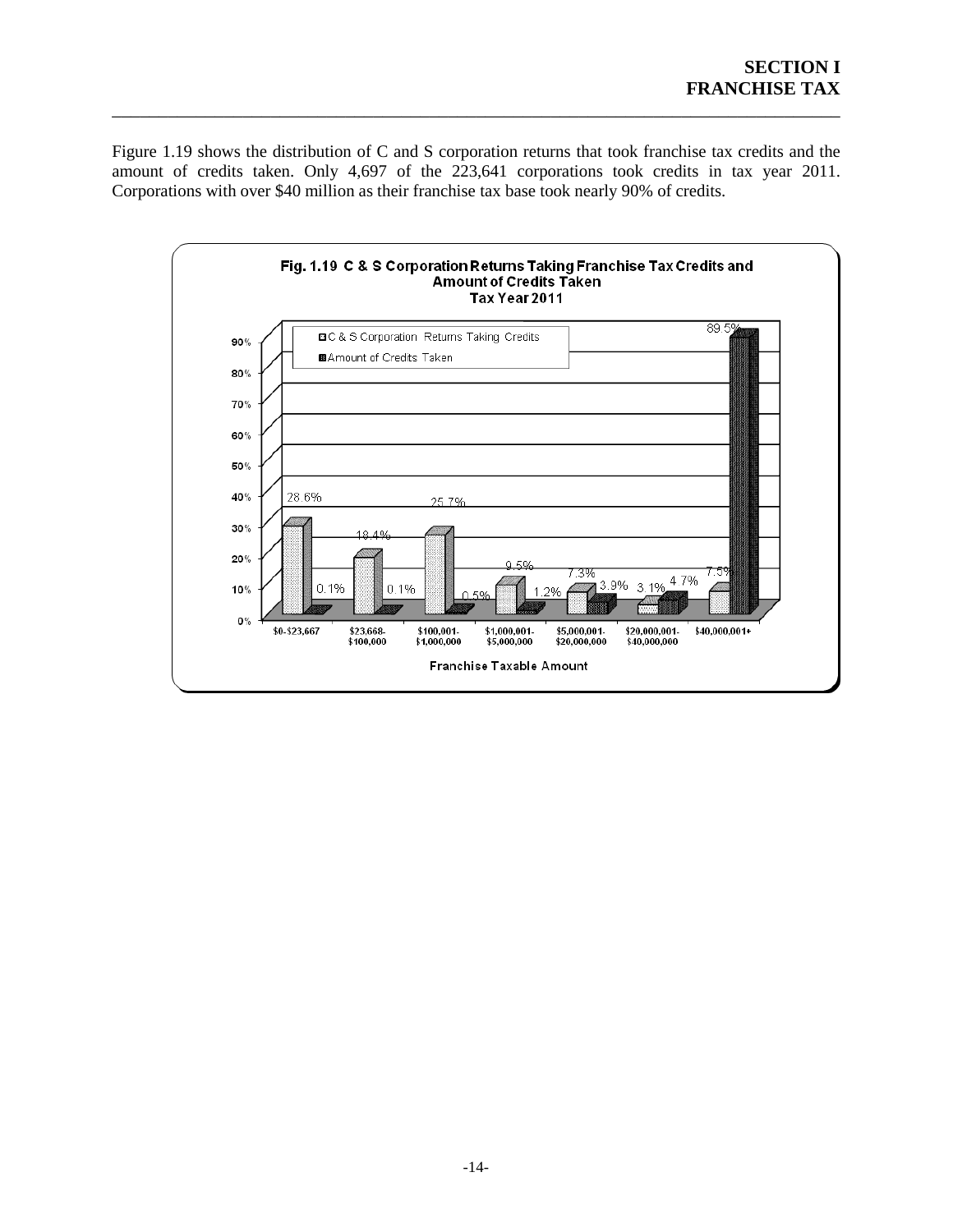### <span id="page-17-0"></span>**C-CORPORATIONS**

Although 76,379 tax returns were filed for tax year 2011, only 23,481 of them (30.7%) had a net tax liability (i.e., a positive tax liability after credits were applied). In addition, 1,807 taxpayers had a *negative* net tax liability, due to the application of the refundable Small Business Unemployment Insurance tax credit that was in effect during tax years 2010 and 2011.

\_\_\_\_\_\_\_\_\_\_\_\_\_\_\_\_\_\_\_\_\_\_\_\_\_\_\_\_\_\_\_\_\_\_\_\_\_\_\_\_\_\_\_\_\_\_\_\_\_\_\_\_\_\_\_\_\_\_\_\_\_\_\_\_\_\_\_\_\_\_\_\_\_\_\_\_\_\_

Table 2.1 and Figure 2.2 show the distribution of C-corporation returns and net income tax liability by NC net taxable income (as calculated on Line 25 of Form CD-405).

|                              |               |         |                   | <b>Net Income</b>    |         |                   |
|------------------------------|---------------|---------|-------------------|----------------------|---------|-------------------|
|                              | <b>Number</b> |         | <b>Cumulative</b> | <b>Tax Liability</b> |         | <b>Cumulative</b> |
| <b>NC Net Taxable Income</b> | of Returns    | Percent | Percent           | [\$]                 | Percent | Percent           |
|                              |               |         |                   |                      |         |                   |
| <b>SO</b> or less            | 52,512        | 68.7%   | 68.8%             | $-824,827$           |         |                   |
| \$1-\$15,000                 | 11,346        | 14.9%   | 83.6%             | 3,090,028            | 0.3%    | 0.2%              |
| \$15,001-30,000              | 2,660         | 3.5%    | 87.1%             | 3,852,084            | 0.4%    | $0.6\%$           |
| \$30,001-\$50,000            | 1,908         | 2.5%    | 89.6%             | 5,086,291            | $0.5\%$ | 1.1%              |
| \$50,001-\$100,000           | 2,293         | 3.0%    | 92.6%             | 11,080,691           | 1.1%    | 2.2%              |
| \$100,001-\$500,000          | 3,214         | 4.2%    | 96.8%             | 50,694,134           | 5.2%    | 7.4%              |
| \$500,001-\$1,000,000        | 825           | 1.1%    | 97.9%             | 39,328,096           | 4.1%    | 11.5%             |
| \$1,000,001-\$10,000,000     | 1,383         | 1.8%    | 99.7%             | 272,113,784          | 28.0%   | 39.5%             |
| $$10,000,001+$               | 238           | 0.3%    | 100.0%            | 587,279,550          | 60.4%   | 99.9%             |
| <b>Total</b>                 | 76,379        | 100.0%  | $-$               | 971,699,831          | 100.0%  |                   |

<span id="page-17-1"></span> **Table 2.1 C-Corporation Returns and Net Income Tax Liability by NC Net Taxable Income Tax Year 2011**

Note: Figures are partially based on unaudited returns. Breakout percentages may not add to totals due to rounding.

<span id="page-17-2"></span>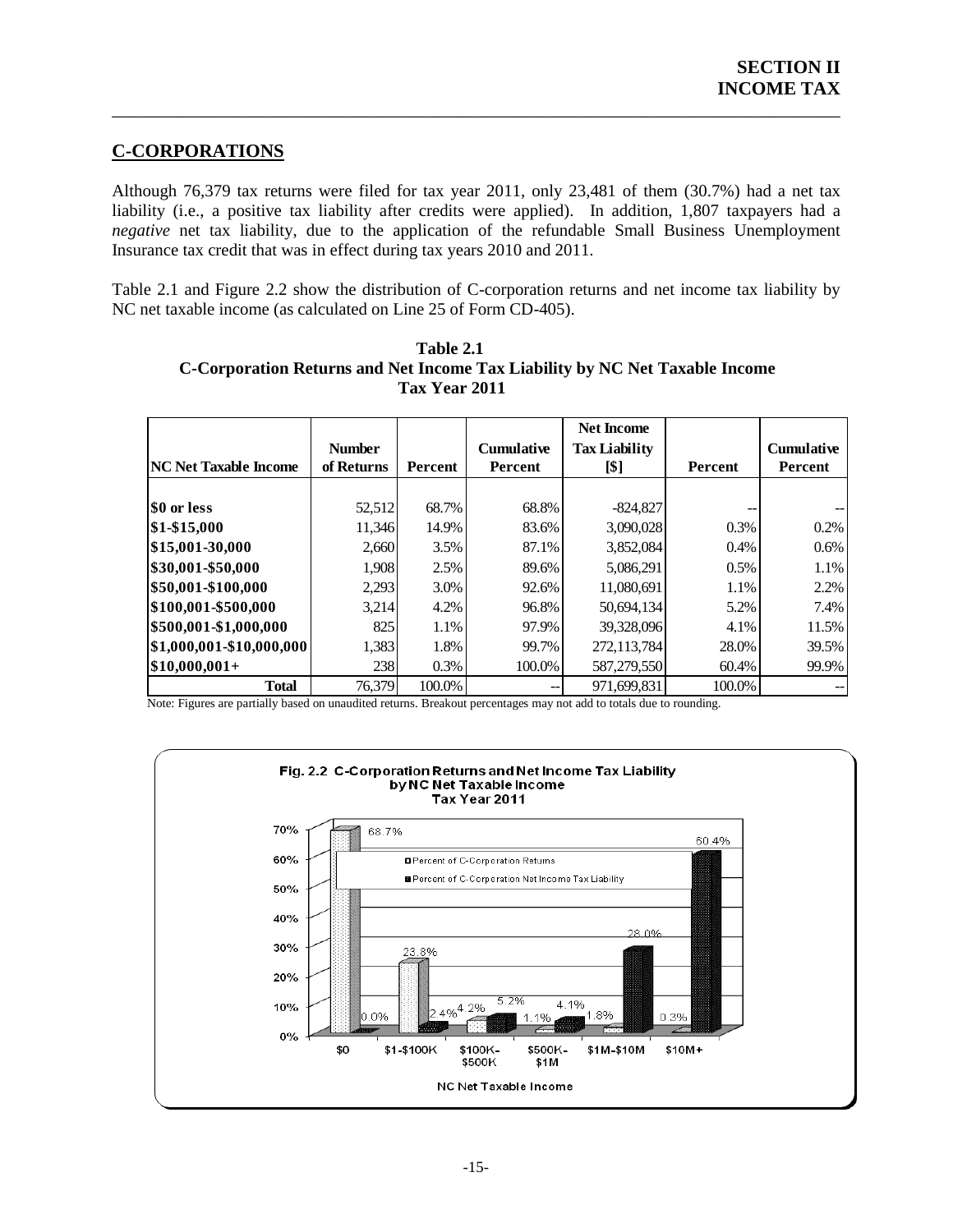As shown in Table 2.1 and Figure 2.2 on the previous page, C-corporations with a North Carolina Taxable Income of over \$1 million represented 88.4% of the C-corporation income tax liability, but made up 2.1% of the corporations filing returns. Sixty percent of the total C-corporation net income tax liability was attributable to the 238 corporations with North Carolina Taxable Income of over \$10 million.

\_\_\_\_\_\_\_\_\_\_\_\_\_\_\_\_\_\_\_\_\_\_\_\_\_\_\_\_\_\_\_\_\_\_\_\_\_\_\_\_\_\_\_\_\_\_\_\_\_\_\_\_\_\_\_\_\_\_\_\_\_\_\_\_\_\_\_\_\_\_\_\_\_\_\_\_\_\_

Figure 2.3 provides the distribution of returns and tax liability by federal taxable income *before Net Operating Loss carryforwards*. Therefore, this distribution gives a break-down of income based on a company's current-year national income.

As shown in Figure 2.3, corporations with federal taxable income (before NOL) over \$25 million paid over 71% of NC net income tax.

<span id="page-18-0"></span>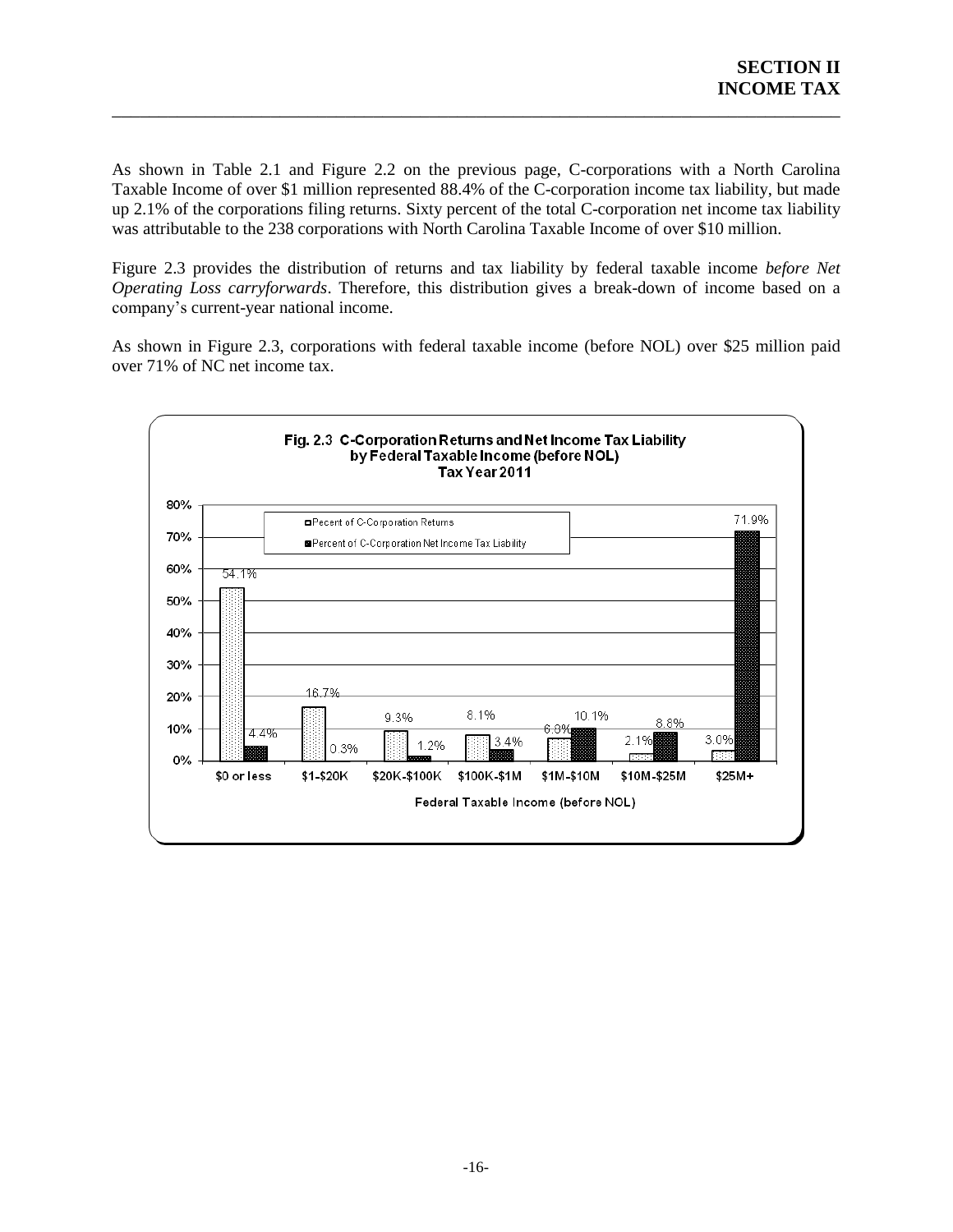Table 2.4 compares the distribution of returns by apportionment percentage and federal taxable income. A corporation's apportionment percentage is used to determine how much of the corporation's total apportionable income may be taxed by North Carolina. For most types of companies, the percentage is based on how much of the corporation's property, payroll, and sales are in North Carolina, with sales being given a double weight.

\_\_\_\_\_\_\_\_\_\_\_\_\_\_\_\_\_\_\_\_\_\_\_\_\_\_\_\_\_\_\_\_\_\_\_\_\_\_\_\_\_\_\_\_\_\_\_\_\_\_\_\_\_\_\_\_\_\_\_\_\_\_\_\_\_\_\_\_\_\_\_\_\_\_\_\_\_\_

#### **Table 2.4 C-Corporation Returns by Federal Taxable Income (Before NOL) and Apportionment Percentage Tax Year 2011**

<span id="page-19-0"></span>

|                                        |         | <b>NC Apportionment Percentage</b> |               |               |        |              |  |  |  |
|----------------------------------------|---------|------------------------------------|---------------|---------------|--------|--------------|--|--|--|
| Federal Taxable Income<br>(before NOL) | $< 5\%$ | $5\% - 24\%$                       | $25\% - 49\%$ | $50\% - 99\%$ | 100%   | <b>Total</b> |  |  |  |
|                                        |         |                                    |               |               |        |              |  |  |  |
| <b>SO or less</b>                      | 11,306  | 1,832                              | 605           | 952           | 26,640 | 41,335       |  |  |  |
| \$1 - \$20,000                         | 851     | 218                                | <b>114</b>    | 245           | 11,325 | 12,753       |  |  |  |
| \$20,001-\$100,000                     | 1,288   | 343                                | <b>138</b>    | 388           | 4,916  | 7,073        |  |  |  |
| $$100,001 - $1,000,000$                | 3,058   | 695                                | 253           | 460           | 1,683  | 6,149        |  |  |  |
| $ $1,000,001 - $10,000,000$            | 3,919   | 634                                | 206           | 224           | 187    | 5,170        |  |  |  |
| \$10,000,001-\$25,000,000              | 1,373   | 160                                | 53            | 30            | 13     | 1,629        |  |  |  |
| $$25,000,001+$                         | 2,007   | 213                                | 36            | 12            | 2      | 2,270        |  |  |  |
| <b>Total</b>                           | 23,802  | 4,095                              | 1,405         | 2,311         | 44,766 | 76,379       |  |  |  |

Note: Figures are based partially on unaudited returns.

Table 2.5 and Figure 2.6 show the net income tax liability by apportionment percentage and federal taxable income. C-corporations that operated exclusively within North Carolina, and so apportion all of their income to the state, made up 58.6% of the returns filed for tax year 2011. However, these corporations accounted for only 7.9% of the corporation income tax liability.

#### <span id="page-19-1"></span>**Table 2.5 C-Corporation Net Income Tax Liability by Federal Taxable Income (Before NOL) and Apportionment Percentage Tax Year 2011**

| Tax Year 2011              |             |               |                                    |            |            |               |  |  |
|----------------------------|-------------|---------------|------------------------------------|------------|------------|---------------|--|--|
|                            |             |               | <b>NC Apportionment Percentage</b> |            |            |               |  |  |
| Federal Taxable Income     | $< 5\%$     | $5\% - 24\%$  | 25% - 49%  50% - 99%               |            | 100%       | <b>Total</b>  |  |  |
| (before NOL)               | [\$]        | [\$]          | [\$]                               | [\$]       | [\$]       | [\$]          |  |  |
|                            |             |               |                                    |            |            |               |  |  |
| <b>SO</b> or less          | 17,047,750  | 20,404,547    | 1,005,447                          | 3,825,630  | 629,661    | 42,913,035    |  |  |
| $\$1 - \$20,000$           | 23,955      | 28,664        | 40.441                             | 76,863     | 2,641,311  | 2,811,234     |  |  |
| \$20,001-\$100,000         | 379,768     | 209,359       | 142,804                            | 911.805    | 9,774,579  | 11,418,315    |  |  |
| $$100,001 - $1,000,000$    | 1,218,809   | 2,065,149     | 1,639,132                          | 6,633,455  | 21,134,690 | 32,691,235    |  |  |
| \$1,000,001 - \$10,000,000 | 13,188,799  | 15,764,142    | 14,566,699                         | 27,815,789 | 26,950,331 | 98,285,760    |  |  |
| \$10,000,001-\$25,000,000  | 18,802,796  | 15,530,770    | 19,219,839                         | 21,916,683 | 9,767,153  | 85,237,241    |  |  |
| $\$25,000,001+$            | 382,403,531 | 188, 655, 787 | 93,844,996                         | 27,294,518 | 6,144,179  | 698, 343, 011 |  |  |
| <b>Total</b>               | 433,065,408 | 242,658,418   | 130,459,358                        | 88,474,743 | 77,041,904 | 971,699,831   |  |  |

Note: Figures are based partially on unaudited returns.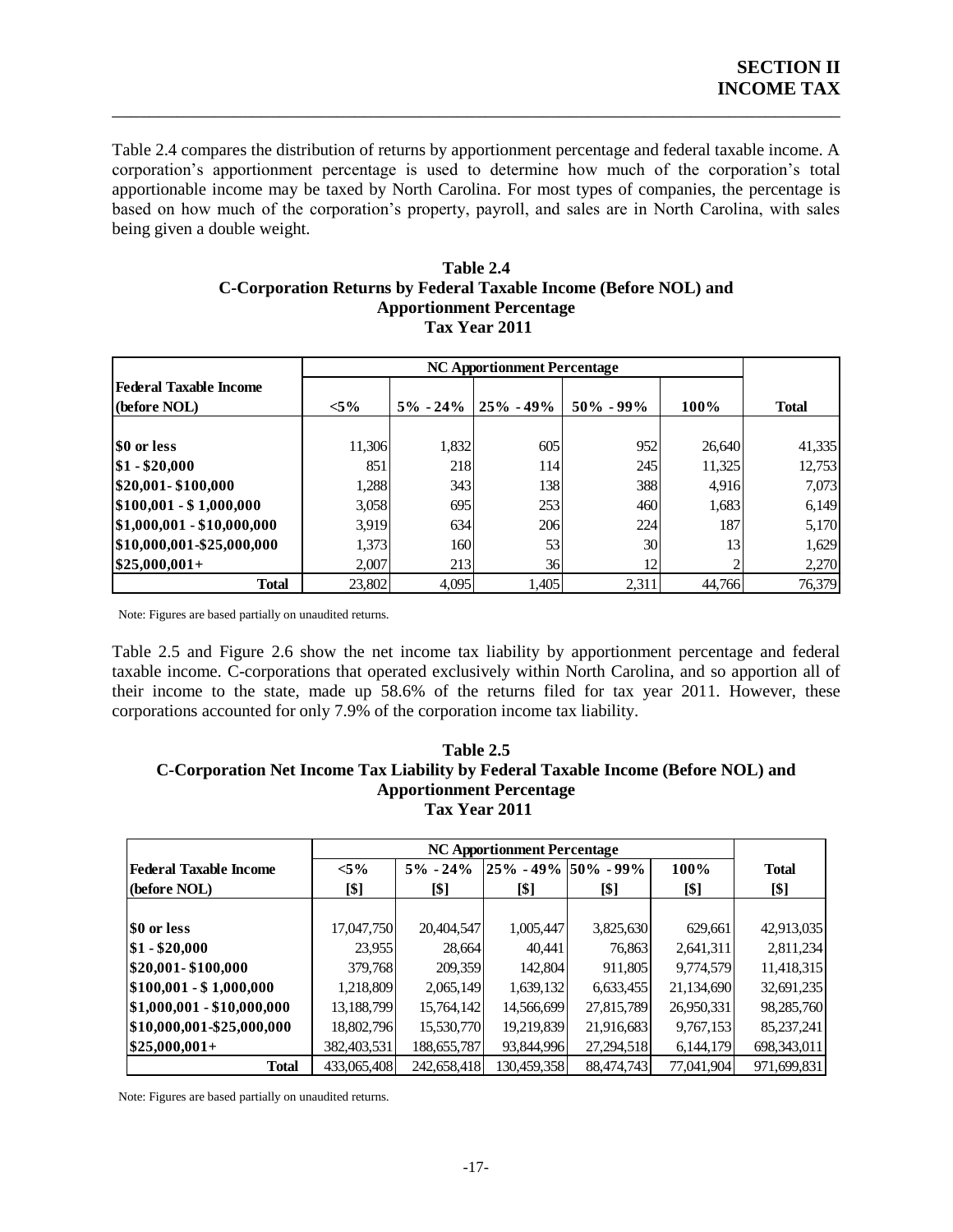The State receives a significant portion of its corporation income taxes from a small number of large multi-state firms. Over fifty percent of corporation income tax was attributable to corporations with Federal Taxable Income of over \$25 million that apportioned less than 25% of their income to North Carolina. The economic success, sales patterns, and tax planning decisions of this relatively small number of large, multi-state companies can significantly affect North Carolina's corporation income tax revenues.

\_\_\_\_\_\_\_\_\_\_\_\_\_\_\_\_\_\_\_\_\_\_\_\_\_\_\_\_\_\_\_\_\_\_\_\_\_\_\_\_\_\_\_\_\_\_\_\_\_\_\_\_\_\_\_\_\_\_\_\_\_\_\_\_\_\_\_\_\_\_\_\_\_\_\_\_\_\_

<span id="page-20-0"></span>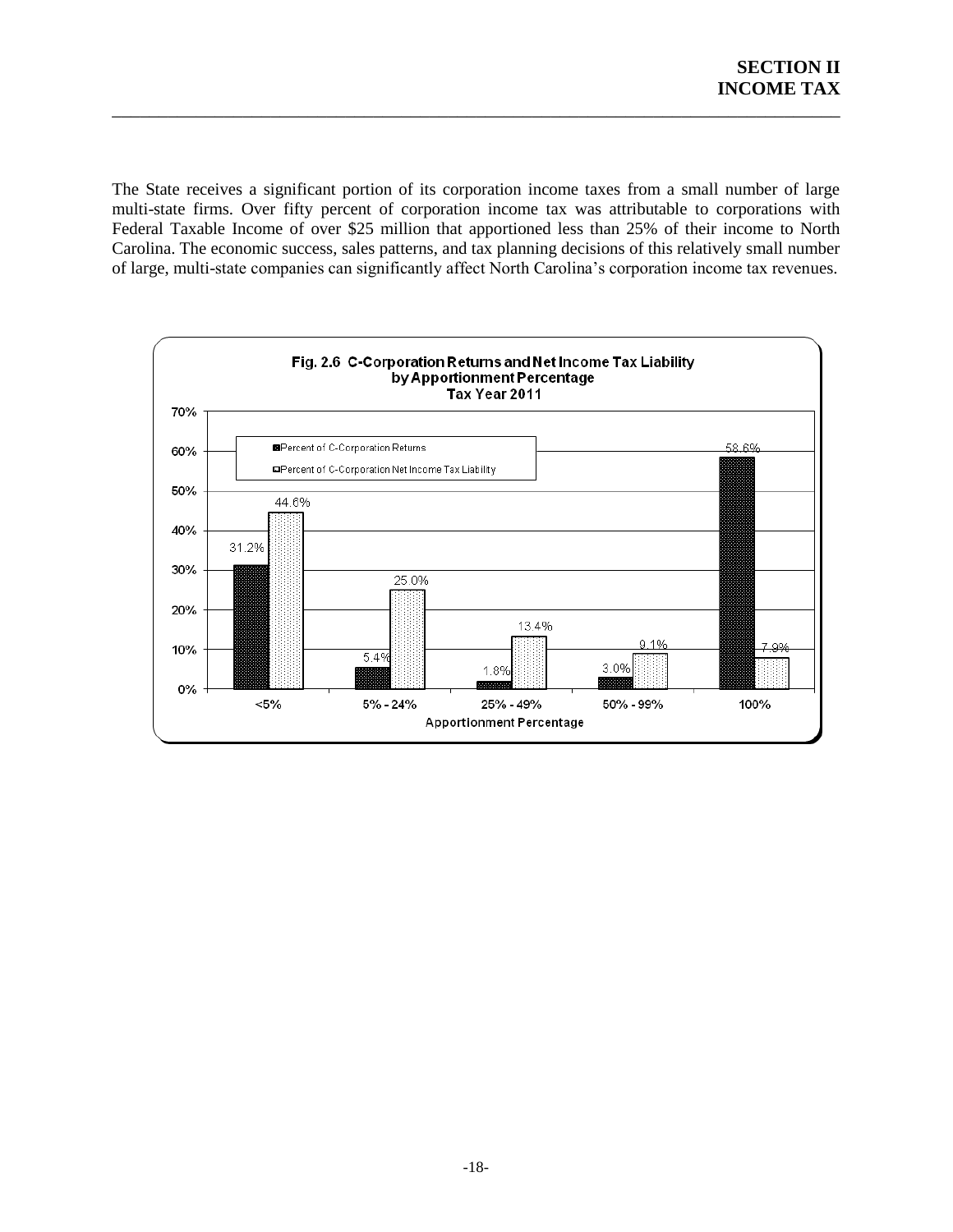Table 2.7 on the next page shows statistics on the calculation of net tax liability at each step, starting with federal taxable income. Returns are divided into taxable and nontaxable returns, where taxable returns are defined as those with a positive tax liability before credits are applied. The taxable returns are further broken out by federal taxable income brackets.

\_\_\_\_\_\_\_\_\_\_\_\_\_\_\_\_\_\_\_\_\_\_\_\_\_\_\_\_\_\_\_\_\_\_\_\_\_\_\_\_\_\_\_\_\_\_\_\_\_\_\_\_\_\_\_\_\_\_\_\_\_\_\_\_\_\_\_\_\_\_\_\_\_\_\_\_\_\_

Out of 76,379 returns, 31% were taxable returns and 69% were nontaxable returns. Taxable returns with a federal taxable income over \$25 million made up 2.3% of the returns but accounted for 97% of the federal taxable income before NOL and 72% of the tax liability.

Of the 41,335 returns with federal taxable income of zero or less, 1,420 had a North Carolina tax liability as a result of adjustment to income or the allocation of nonapportionable income to North Carolina. Of the remaining 35,044 returns that did show a federal taxable income, 12,793 did not have a net North Carolina liability. One can trace through the calculations in Table 2.7 to see how these companies reduced their tax liability. From federal taxable income of \$135.5billion, there was a reduction of \$12.4 billion due to adjustments, a reduction of \$5.4 billion due to nonapportionable income, a reduction of \$114.2 billion due to apportioning income to North Carolina, and a reduction of \$7.9 billion due to Net Economic Loss carryforwards.

Some corporations have negative federal taxable income but pay North Carolina taxes because provisions of the State tax code require that they add back certain amounts. One of those addbacks in 2011 was for the bonus depreciation allowances created by the Tax Relief Act of 2010 at the federal level. As such, these addbacks are only a temporary addition to tax, as they will be offset by future deductions.

Finally, North Carolina tax credits for businesses reduced overall C-Corporation tax liabilities by \$86.4million.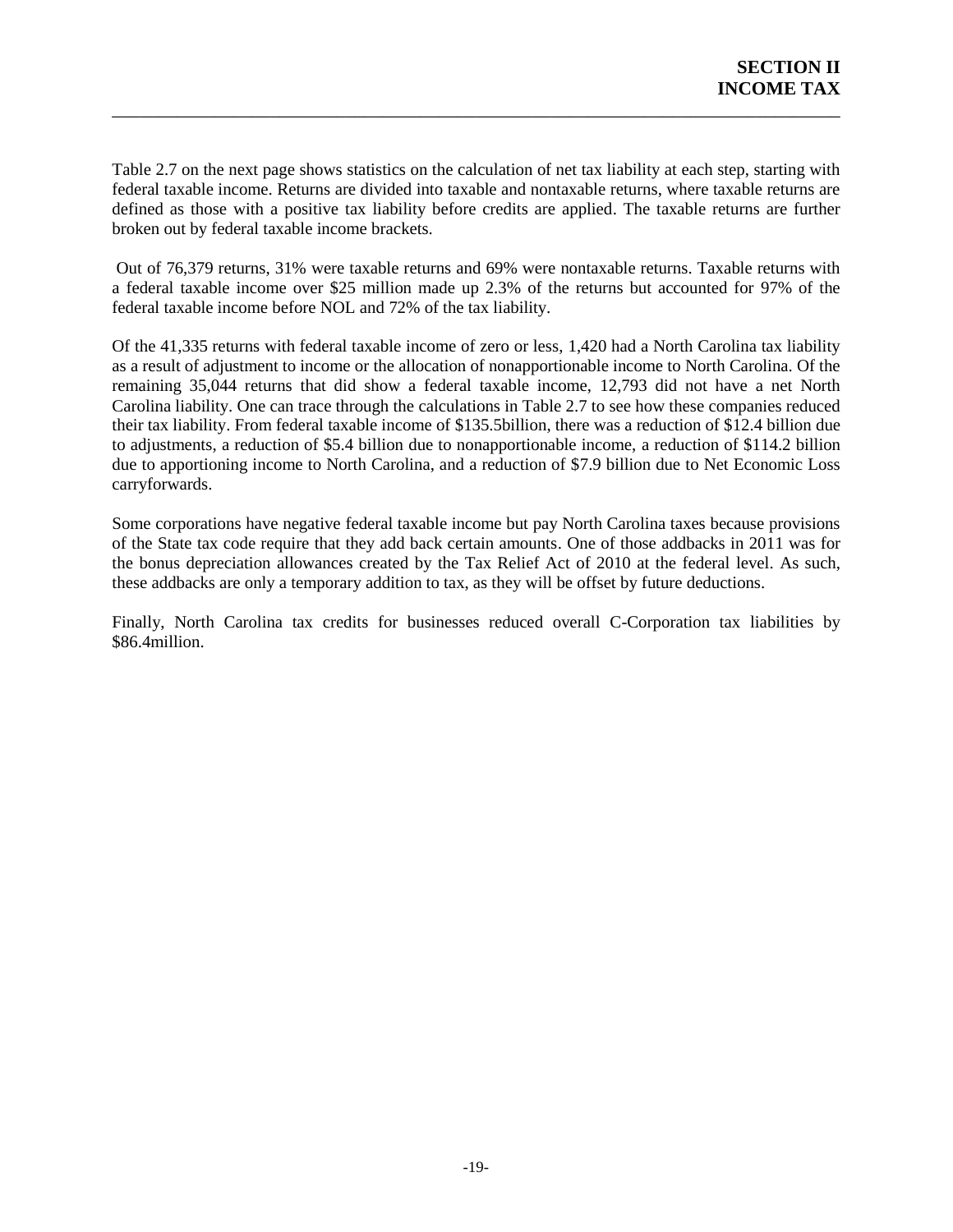### **Table 2.7 C-Corporation Income Tax Calculation Detail by Federal Taxable Income (Before NOL) Tax Year 2011**

\_\_\_\_\_\_\_\_\_\_\_\_\_\_\_\_\_\_\_\_\_\_\_\_\_\_\_\_\_\_\_\_\_\_\_\_\_\_\_\_\_\_\_\_\_\_\_\_\_\_\_\_\_\_\_\_\_\_\_\_\_\_\_\_\_\_\_\_\_\_\_\_\_\_\_\_\_\_\_\_\_\_\_\_\_\_\_\_\_\_\_\_\_\_\_\_\_\_\_\_\_\_\_\_\_\_\_\_

|                           |                |                           | $^{(+)}$              | $(-)$                    | $(-)$             | $(-)$                   | $(=)$                    |
|---------------------------|----------------|---------------------------|-----------------------|--------------------------|-------------------|-------------------------|--------------------------|
|                           |                | <b>Federal Taxable</b>    | Adjustments to        | <b>Contributions to</b>  | Nonapportionable  | <b>Reduction Due To</b> | <b>Income</b>            |
|                           | Number of      | <b>Income, Before NOL</b> | <b>Federal Income</b> | <b>Donees Outside NC</b> | <b>Income</b>     | Apportionment           | <b>Apportioned to NC</b> |
| <b>FTI</b> of Corporation | <b>Returns</b> | <b>[\$]</b>               | [\$]                  | [\$]                     | $\lceil 5 \rceil$ | <b>[\$]</b>             | $\lceil \$ \rceil$       |
| <b>Taxable Returns</b>    |                |                           |                       |                          |                   |                         |                          |
| \$0 or less               | 1,420          | (22, 792, 885, 375)       | 41,725,557,433        | 73,408,633               | (142,868,021)     | 18,301,243,547          | 700,887,899              |
| \$1-\$20,000              | 7,503          | 44,874,170                | 34,675,390            | 160,306                  | (50,080)          | 29,545,246              | 49,894,088               |
| 820,001-\$100,000         | 4,419          | 211,285,750               | 209,554,841           | 1,268,963                | 1,235,767         | 228,476,483             | 189,859,378              |
| \$100,001-\$1,000,000     | 3,811          | 1,417,296,656             | 637,411,631           | 9,011,282                | 35,961,862        | 1,479,326,498           | 530,408,645              |
| \$1,000,001-\$10,000,000  | 3,580          | 13,655,803,008            | 4,080,682,247         | 75,594,293               | 105,943,190       | 15,990,411,719          | 1,564,536,053            |
| \$10,000,001-\$25,000,000 | 1,212          | 19,241,916,465            | 4,987,646,886         | 108,055,540              | 117,508,604       | 22,603,199,595          | 1,400,799,612            |
| $$25,000,001+$            | 1,726          | 451,254,045,404           | 53,266,556,133        | 3,656,559,578            | 3,724,847,062     | 484,959,729,011         | 12,179,465,886           |
| Total, Taxable            | 23,671         | 463,032,336,078           | 104,942,084,561       | 3,924,058,595            | 3,842,578,384     | 543,591,932,099         | 16,615,851,561           |
| Nontaxable Returns        |                |                           |                       |                          |                   |                         |                          |
| \$0 or less               | 39,915         | (245, 442, 966, 657)      | 39,001,405,660        | 31,909,831               | (371.931.349)     | (197, 181, 898, 158)    | (8,919,641,321)          |
| More than \$0             | 12,793         | 135,501,681,145           | (12,360,829,957)      | 528,856,639              | 5,421,722,075     | 114, 175, 720, 319      | 3,014,552,155            |
| Total, Nontaxable         | 52,708         | (109, 941, 285, 512)      | 26,640,575,703        | 560,766,470              | 5,049,790,726     | (83,006,177,839)        | (5,905,089,166)          |

<span id="page-22-0"></span>

| $\sim$   |  |
|----------|--|
| ۰.<br>۰, |  |
|          |  |

|                           | $(+)$               | (-)                         | $(-)$                    | $(-)$               | $(=)$              |                          | $(-)$              | $(=)$          |
|---------------------------|---------------------|-----------------------------|--------------------------|---------------------|--------------------|--------------------------|--------------------|----------------|
|                           | Nonapportionable    |                             |                          |                     |                    |                          |                    |                |
|                           | Income Allocated to | <b>Percentage Depletion</b> |                          | Contributions to NC | <b>Net Taxable</b> | <b>Computed Income</b>   |                    | <b>Net Tax</b> |
|                           | NC                  | <b>Over Cost Depletion</b>  | <b>Net Economic Loss</b> | <b>Donees</b>       | <b>Income</b>      | Tax                      | <b>Tax Credits</b> | Liability      |
| <b>FTI</b> of Corporation | $\lceil $ \rceil$   | [\$]                        | [\$]                     | [\$]                | [\$]               | [\$]                     | [\$]               | [\$]           |
| <b>Taxable Returns</b>    |                     |                             |                          |                     |                    |                          |                    |                |
| \$0 or less               | W                   | W                           | 42, 154, 107             | 449,706             | 662,119,598        | 45,686,271               | 2,251,149          | 43,435,122     |
| \$1-\$20,000              | 215,453             | 151                         | 4,260,794                | 305,698             | 45,542,898         | 3,142,493                | 153,750            | 2,988,743      |
| \$20,001-\$100,000        | 805,456             | 102,594                     | 16,616,207               | 1,501,089           | 172,444,944        | 11,898,718               | 375,425            | 11,523,293     |
| \$100,001-\$1,000,000     | W                   | W                           | 45,366,021               | 3,622,598           | 485,753,245        | 33,517,760               | 806,152            | 32,711,608     |
| \$1,000,001-\$10,000,000  | W                   | W                           | 73,668,303               | 4,818,194           | 1,495,206,021      | 103,169,282              | 4,883,522          | 98,285,760     |
| \$10,000,001-\$25,000,000 | 2,212,218           | 139,621                     | 77,249,963               | 6,159,618           | 1,319,462,628      | 91,042,924               | 5,805,683          | 85,237,241     |
| $$25,000,001+$            | 7,166,815           | 17,749,770                  | 978,658,483              | 36,451,819          | 11, 153, 772, 629  | 769,610,306              | 71,267,295         | 698,343,011    |
| <b>Total, Taxable</b>     | 27,725,606          | 17,992,604                  | 1,237,973,878            | 53,308,722          | 15,334,301,963     | 1,058,067,754            | 85,542,976         | 972,524,778    |
| <b>Nontaxable Returns</b> |                     |                             |                          |                     |                    |                          |                    |                |
| \$0 or less               | (77, 702, 618)      | 269,962                     | 7,592,120,085            | 11,338,189          | (17,042,781,078)   |                          | 552,087            | (522,087)      |
| More than \$0             | 7,499,250           | 124, 123, 465               | 7,892,021,846            | 30,183,542          | (7,200,784,912)    | $\overline{\phantom{a}}$ | 272,860            | (302, 860)     |
| <b>Total, Nontaxable</b>  | (70, 203, 368)      | 124,393,427                 | 15,484,141,931           | 41,521,731          | (24,243,565,990)   |                          | 824,947            | (824, 947)     |

Note: Figures are based on both audited and unaudited returns. Detail may not add to totals due to rounding or taxpayer error. A "w" indicates that the number is withheld to protect confidentiality.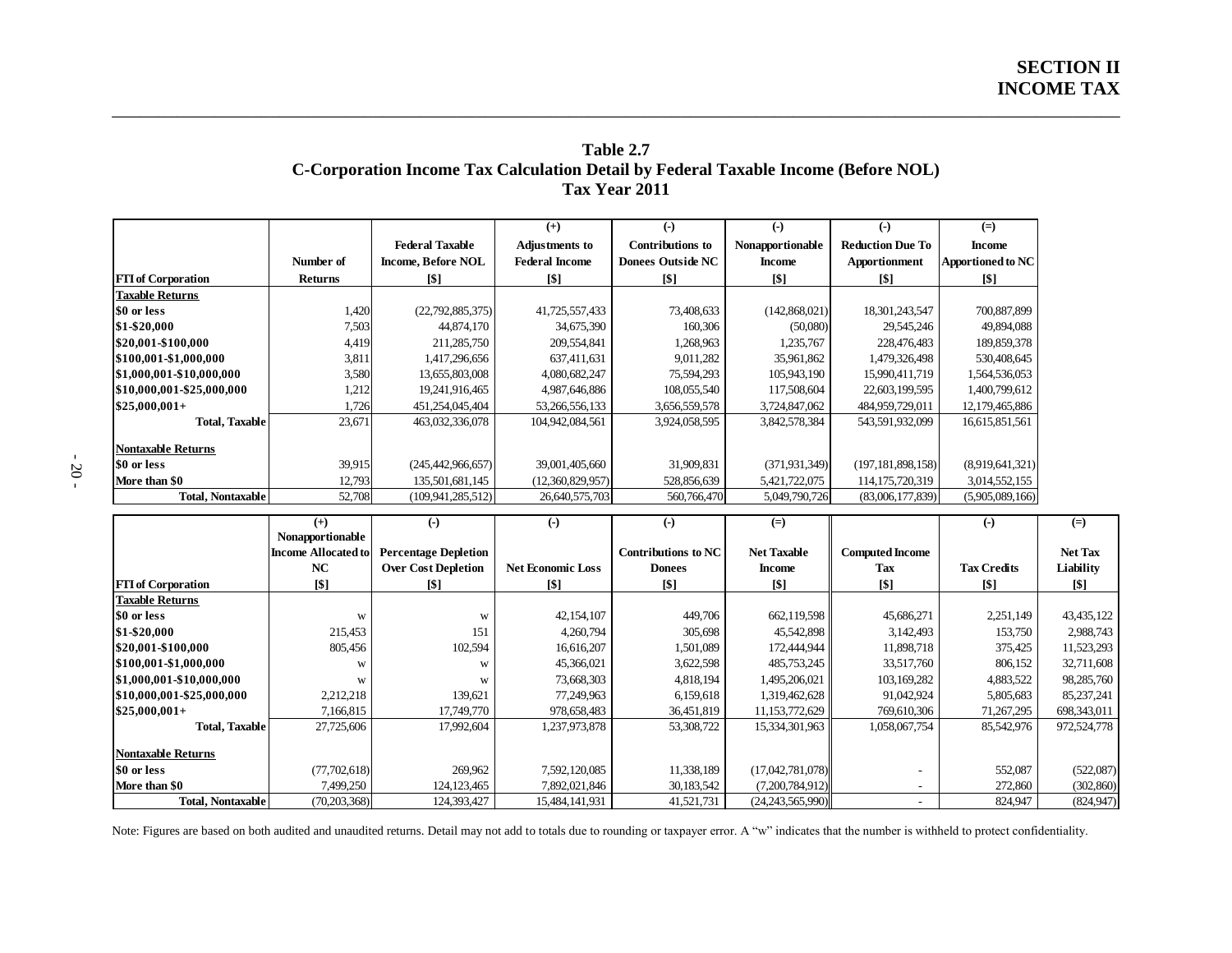**Income Tax Credits:** Nearly 95% of the 23,671 returns with positive tax liability before credits did not take any income tax credits. Forty-seven percent of the 1,272 returns taking credits had over 40% of their tax liability offset by income tax credits. As shown in Table 2.9, these returns accounted for nearly 63% of the total credits taken.

\_\_\_\_\_\_\_\_\_\_\_\_\_\_\_\_\_\_\_\_\_\_\_\_\_\_\_\_\_\_\_\_\_\_\_\_\_\_\_\_\_\_\_\_\_\_\_\_\_\_\_\_\_\_\_\_\_\_\_\_\_\_\_\_\_\_\_\_\_\_\_\_\_\_\_\_\_\_

#### <span id="page-23-0"></span>**Table 2.8 Number of C-Corporation Taxable Returns Taking Credits as a Percentage of Tax Liability Tax Year 2011**

|                          |            | Income Tax Credits as a Percentage of Tax |                         |     |         |              |  |
|--------------------------|------------|-------------------------------------------|-------------------------|-----|---------|--------------|--|
| <b>NC Taxable Income</b> | $0\%$      | $0.1\%$ -9.9%                             | 10% -19.9%   20% -39.9% |     | $40% +$ | <b>Total</b> |  |
| $\$1 - \$15,000$         | 10,723     | 48                                        | 44                      | 53  | 282     | 11,150       |  |
| \$15,001-30,000          | 2,481      | 48                                        | 33                      | 29  | 69      | 2,660        |  |
| \$30,001-\$50,000        | 1,799      | 50                                        |                         | 19  | 31      | 1,908        |  |
| \$50,001-\$100,000       | 2,178      | 45                                        | 15                      | 19  | 36      | 2,293        |  |
| \$100,001-\$500,000      | 3,100      | 37                                        | 12                      | 16  | 49      | 3,214        |  |
| \$500,001-\$1,000,000    | 774        | 8                                         | 6                       | 9   | 28      | 825          |  |
| \$1,000,001-\$10,000,000 | 1,188      | 74                                        | 22                      | 24  | 75      | 1,383        |  |
| $$10,000,001+$           | <b>156</b> | 36                                        | 13                      | 9   | 24      | 238          |  |
| <b>Total</b>             | 22.399     | 346                                       | 154                     | 178 | 594     | 23,671       |  |

<span id="page-23-1"></span>Note: Figures are based partially on unaudited returns. The table does not include returns that had zero or negative taxable income.

#### **Table 2.9 Amount of C-Corporation Tax Credits Taken as a Percentage of Tax Liability Tax Year 2011**

|                          |                                           | 144 1 CAI 2011                                                                |            |                 |                      |  |  |  |  |
|--------------------------|-------------------------------------------|-------------------------------------------------------------------------------|------------|-----------------|----------------------|--|--|--|--|
|                          | Income Tax Credits as a Percentage of Tax |                                                                               |            |                 |                      |  |  |  |  |
| <b>NC Taxable Income</b> | [\$]                                      | $\left 0.1\% 0.99\% \right 10\%$ -19.9% $\left 20\% 0.39.9\% \right $<br>[\$] | [\$]       | $40% +$<br>[\$] | <b>Total</b><br>[\$] |  |  |  |  |
| $$1 - $15,000$           | 1,785                                     | 3,265                                                                         | 7,896      | 134,014         | 146,960              |  |  |  |  |
| \$15,001-30,000          | 4,215                                     | 7,026                                                                         | 13,750     | 91,378          | 116,369              |  |  |  |  |
| \$30,001-\$50,000        | 6,530                                     | 3,174                                                                         | 15,238     | 47,429          | 72,371               |  |  |  |  |
| \$50,001-\$100,000       | 8,233                                     | 11,048                                                                        | 24,742     | 99.476          | 143,499              |  |  |  |  |
| \$100,001-\$500,000      | 18,488                                    | 28,132                                                                        | 59,304     | 432,697         | 538,621              |  |  |  |  |
| \$500,001-\$1,000,000    | 17,372                                    | 39,628                                                                        | 130,739    | 654,894         | 842,633              |  |  |  |  |
| \$1,000,001-\$10,000,000 | 657,595                                   | 710,272                                                                       | 1,559,375  | 9,691,564       | 12,618,806           |  |  |  |  |
| $$10,000,001+$           | 5,550,488                                 | 13,219,100                                                                    | 9,721,697  | 42,572,432      | 71,063,717           |  |  |  |  |
| <b>Total</b>             | 6.264.706                                 | 14.021.645                                                                    | 11.532.741 | 53,723,884      | 85.542.976           |  |  |  |  |

Note: Figures are based partially on unaudited returns. The table does not include \$824,947 credits taken by taxpayers with zero or less taxable income.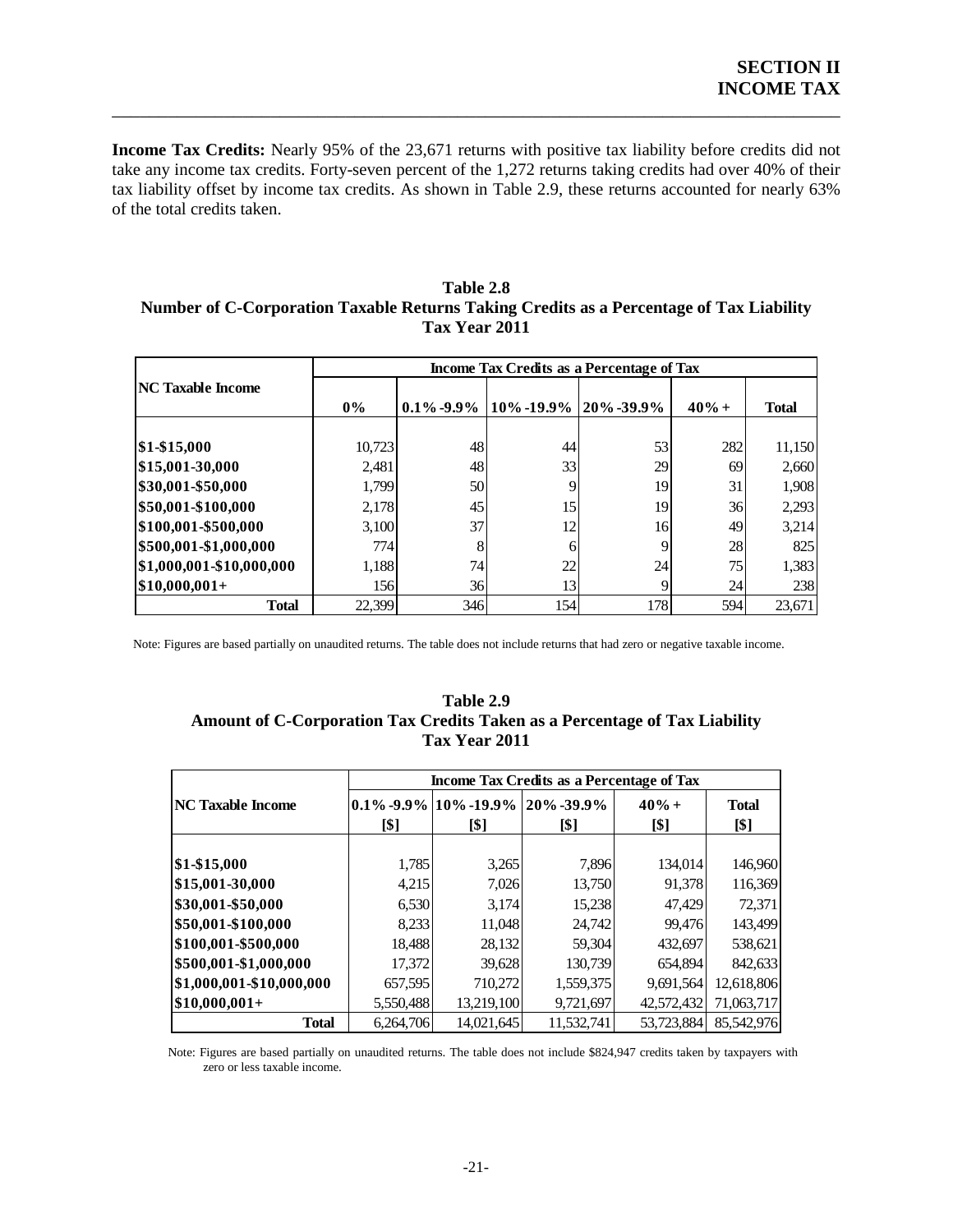

Figure 2.10 shows the average amount of tax liability offset by tax credits for the various taxable income groups. The offset was greater for taxpayers with at least \$10 million in federal taxable income.

\_\_\_\_\_\_\_\_\_\_\_\_\_\_\_\_\_\_\_\_\_\_\_\_\_\_\_\_\_\_\_\_\_\_\_\_\_\_\_\_\_\_\_\_\_\_\_\_\_\_\_\_\_\_\_\_\_\_\_\_\_\_\_\_\_\_\_\_\_\_\_\_\_\_\_\_\_\_

<span id="page-24-1"></span><span id="page-24-0"></span>Table 2.11 provides the distribution of income tax credits by credit type and NC net taxable income.

| <b>Table 2.11</b>                                                            |
|------------------------------------------------------------------------------|
| C-Corporation Income Tax Credits by Credit Type and NC Taxable Income (NCTI) |
| Tax Year 2011                                                                |

|                                                              |           | <b>All Returns</b> |                | <b>NCTI</b> up to \$1,000,000 | NCTI>\$1,000,000 |             |
|--------------------------------------------------------------|-----------|--------------------|----------------|-------------------------------|------------------|-------------|
|                                                              |           |                    |                |                               | <b>Number</b>    |             |
| <b>Income Tax Credits</b>                                    | Number of | Amount             | Number of      | Amount                        | of               | Amount      |
|                                                              | Credits*  | $($ \$)            | <b>Credits</b> | $($ \$)                       | <b>Credits</b>   | $($ \$      |
|                                                              |           |                    |                |                               |                  |             |
| <b>Rehabilitating an Income-Producing Historic Structure</b> | 11        | 9,822,631          | 3              | 271,903                       | 8                | 9,550,728   |
| <b>Small Business UI Contribution</b>                        | 2,341     | 1,273,019          | W              | W                             | W                | W           |
| <b>Savings and Loan Supervisory Fees</b>                     |           | 139,408            | W              | W                             | W                | W           |
| <b>Other Non-Limited Credits</b>                             | 26        | 27,390,815         | 17             | 20,035,349                    | 9                | 7,355,466   |
| <b>Credit Carryover from Previous Years (Taken only)</b>     | 13        | 1,216,979          | W              | W                             | W                |             |
| Tax Credit Subject to 50% of Tax Limit (Taken only)          | 548       | 81,900,437         | 288            | 1,514,617                     | 260              | 80,385,820  |
| Others <sup>**</sup>                                         |           | 2,226,842          | W              | W                             | W                |             |
| <b>Credits Claimed</b>                                       | 2,951     | 123,970,131        | 2,665          | 23,428,229                    | 286              | 356,634,381 |
|                                                              |           |                    |                |                               |                  |             |
| <b>Credits Not Taken ***</b>                                 |           | 37,602,208         | --             | 20,742,829                    |                  | 272,951,858 |
|                                                              |           |                    |                |                               |                  |             |
| <b>Credits Taken</b>                                         | 2.897     | 86.367.923         | 2.620          | 2.685.400                     | 277              | 83,682,523  |

\* A given taxpayer may be counted in more than one category.

This category include Rehabilitating a Non-Income Producing Historic Structure, Major Computer Manufacturing Facilities, and Reinvestment by Major Recycling Facilities.

\*\*\* Most corporation income tax credits are reduced by 6.9% due to G.S. 105-130.5(a)(10). Also, credits may be reduced because a taxpayer's liability was less than the amount of credits claimed or due to taxpayer error.

Note: Calculations are based partially on unaudited returns. A "w" indicates that the number is withheld to protect confidentiality.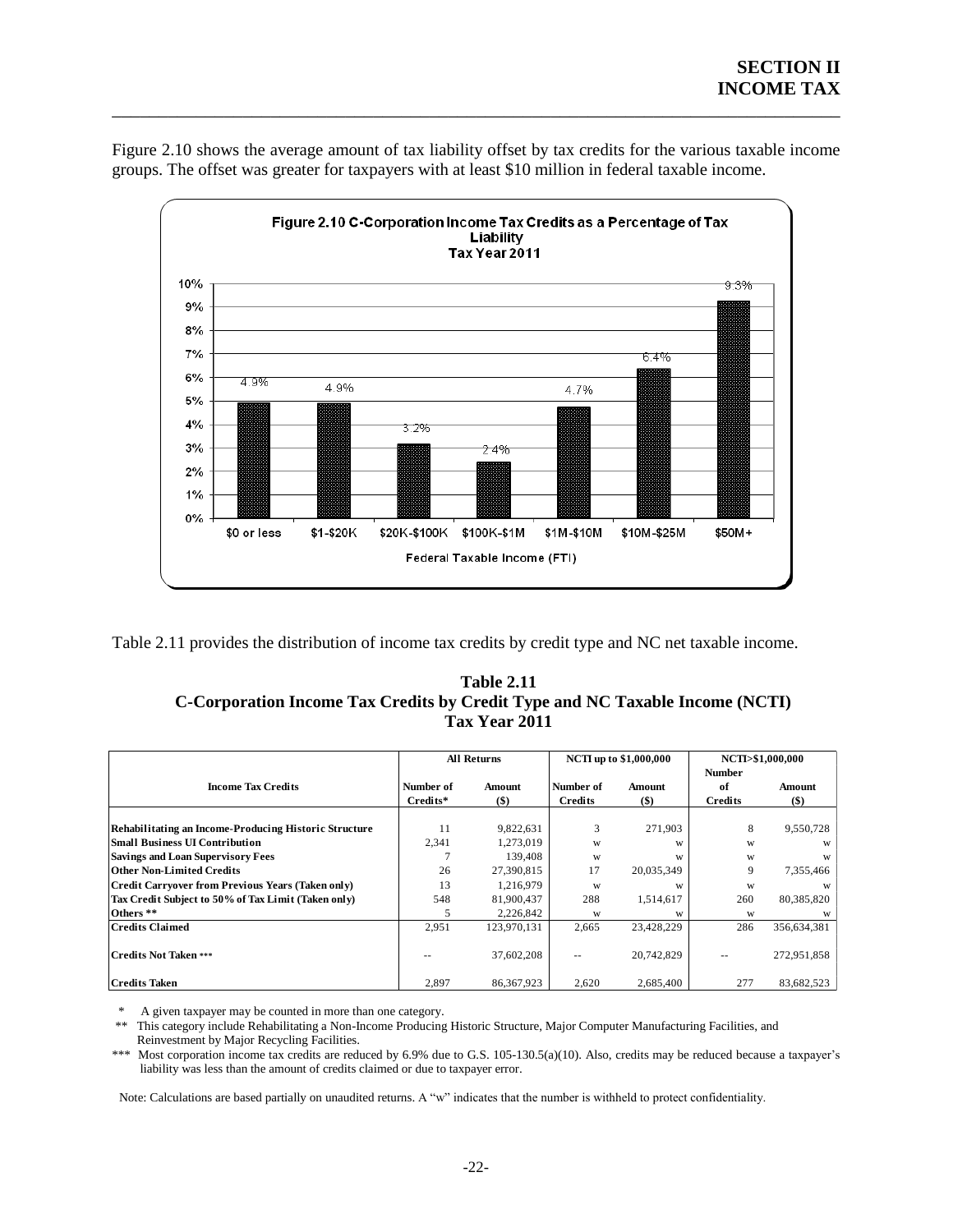### <span id="page-25-0"></span>**S-CORPORATIONS**

S-corporations pass their income tax liability along to shareholders, who pay tax on the income according to the individual income tax rate schedule. S-corporations that have shareholders who are not North Carolina residents may pass the tax liability to those shareholders only if the nonresidents sign an agreement to pay North Carolina taxes on their share of the corporation's income. For nonresident shareholders who fail to sign such an agreement, the S-corporations must file a composite return and pay the tax for the shareholders. The tax for nonresidents filing composite is calculated according to the individual income tax rate schedule, but the collections are considered corporate income tax receipts.

\_\_\_\_\_\_\_\_\_\_\_\_\_\_\_\_\_\_\_\_\_\_\_\_\_\_\_\_\_\_\_\_\_\_\_\_\_\_\_\_\_\_\_\_\_\_\_\_\_\_\_\_\_\_\_\_\_\_\_\_\_\_\_\_\_\_\_\_\_\_\_\_\_\_\_\_\_\_

Table 2.12 and Figure 2.13 show the number of returns and net income tax liability by North Carolina taxable income. Corporations with taxable income of \$1 million or more accounted for 62.4% of the tax liability, but only 1.1% of returns.

<span id="page-25-1"></span>The total net tax liability of \$66.1 million shown in Table 2.12 belies the importance of taxation of the net income of S-corporations since most taxable income is passed to shareholders.

|                           |                          |                | <b>Number With</b>  | <b>Net</b>           |          |
|---------------------------|--------------------------|----------------|---------------------|----------------------|----------|
|                           |                          |                | <b>Tax Due for</b>  | <b>Tax Liability</b> |          |
| <b>NC Taxable Income*</b> | <b>Number of Returns</b> | <b>Percent</b> | <b>Nonresidents</b> | [\$]                 | Percent  |
| SO or less**              | 56,994                   | 38.70%         | 142                 | $-18,809$            | $-0.03%$ |
| $$1 - $15,000$            | 32,277                   | 21.92%         | 2,742               | 675,002              | 1.02%    |
| \$15,001-30,000           | 14,984                   | 10.18%         | 762                 | 852,860              | 1.29%    |
| \$30,001-\$50,000         | 11,915                   | 8.09%          | 560                 | 1,159,017            | 1.75%    |
| \$50,001-\$100,000        | 13,342                   | 9.06%          | 645                 | 2,468,344            | 3.74%    |
| \$100,001-\$500,000       | 14,222                   | 9.66%          | 868                 | 11,641,498           | 17.62%   |
| \$500,001-\$1,000,000     | 1,938                    | 1.32%          | 194                 | 8,059,337            | 12.20%   |
| \$1,000,001-\$10,000,000  | 1,525                    | 1.04%          | 152                 | 20,329,005           | 30.76%   |
| $ $10,000,001+$           | 65                       | $0.04\%$       |                     | 20,918,514           | 31.65%   |
| <b>Total</b>              | 147.262                  | 100.00%        | 6.072               | 66,084,768           | 100.00%  |

**Table 2.12 S-Corporation Returns and Net Income Tax Liability by NC Taxable Income Tax Year 2011**

\* North Carolina taxable income is the sum of the corporation's total apportionable and allocable income plus separately stated items of income attributable to nonresidents filing composite return

\*\*The Net Tax Liability in this bracket is negative due to refundability of certain tax credits.

<span id="page-25-2"></span>Note: Calculations are based partially on unaudited returns. Breakout percentages may not add to totals due to rounding.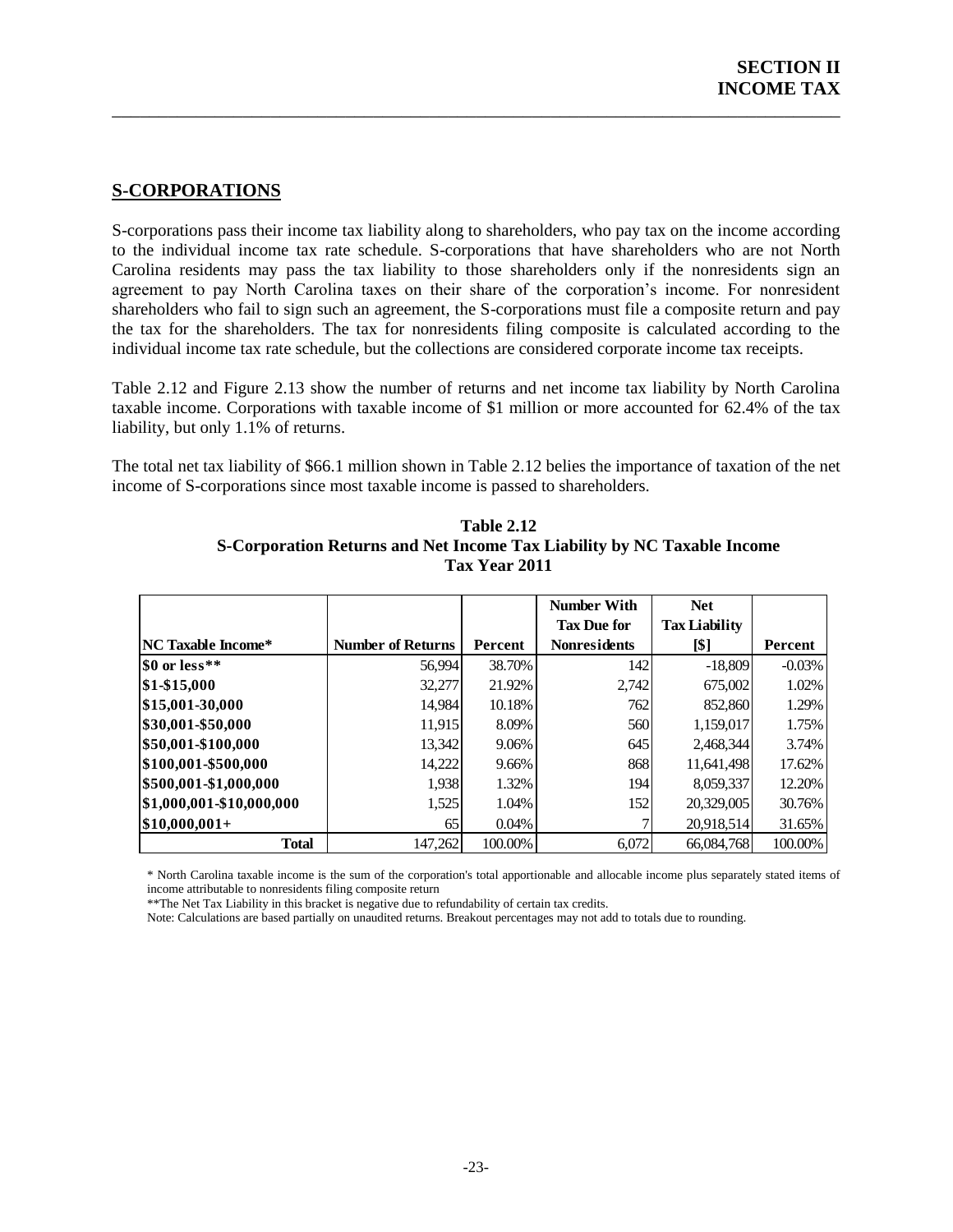

Figure 2.14 illustrates the distribution of returns by North Carolina taxable income and nonresident shareholder filing status. Only 3.8% of S-corporation returns had a tax liability attributable to nonresidents who chose to allow the S-corporation to file a composite return on their behalf.

<span id="page-26-0"></span>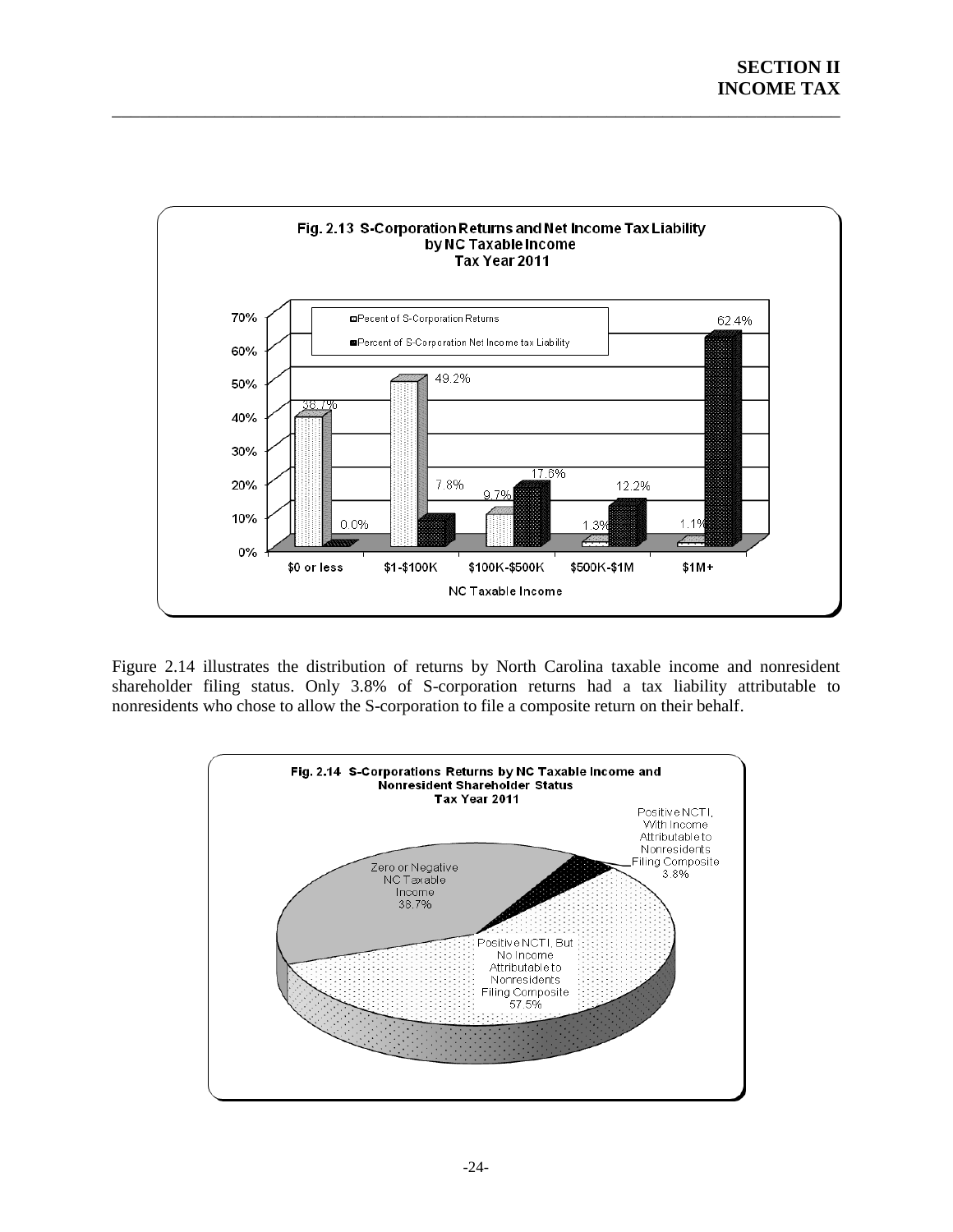Table 2.15 provides summary data for the main components of the progression from taxpayers' federal taxable income to North Carolina net tax liability.

\_\_\_\_\_\_\_\_\_\_\_\_\_\_\_\_\_\_\_\_\_\_\_\_\_\_\_\_\_\_\_\_\_\_\_\_\_\_\_\_\_\_\_\_\_\_\_\_\_\_\_\_\_\_\_\_\_\_\_\_\_\_\_\_\_\_\_\_\_\_\_\_\_\_\_\_\_\_\_\_\_\_\_\_\_\_\_\_\_\_\_\_\_\_\_\_\_\_\_\_\_\_\_\_\_\_\_\_

### **Table 2.15 S-Corporation Income Tax Calculation Detail Tax Year 2011**

<span id="page-27-0"></span>

|                                                                                                                                                                                         |                                                                     | $(+)$                                                                                       | $(+)$                                                                                                          | $(-)$                                                                                                                | $(-)$                                                               | $(=)$                                                               | $(+)$                                                       |
|-----------------------------------------------------------------------------------------------------------------------------------------------------------------------------------------|---------------------------------------------------------------------|---------------------------------------------------------------------------------------------|----------------------------------------------------------------------------------------------------------------|----------------------------------------------------------------------------------------------------------------------|---------------------------------------------------------------------|---------------------------------------------------------------------|-------------------------------------------------------------|
| <b>NC Taxable Income</b>                                                                                                                                                                | Number of<br><b>Returns</b>                                         | Federal<br>Corporation<br><b>Income</b>                                                     | <b>Adjustments to</b><br><b>Federal Income</b>                                                                 | Nonapportion-<br>able Income                                                                                         | <b>Reduction Due To</b><br>Apportionment                            | Income<br><b>Apportioned to</b><br>NC                               | Nonapportion-<br>able Income<br>Allocated to NC             |
|                                                                                                                                                                                         |                                                                     | <b>S1</b>                                                                                   | <b>S1</b>                                                                                                      | <b>S1</b>                                                                                                            | <b>S1</b>                                                           | <b>S1</b>                                                           | [\$]                                                        |
| <b>Zero or Negative</b><br>Positive, But No Income Attributable to Nonresidents Filing Composite<br>Positive, With Income Attributable to Nonresidents Filing Composite<br><b>Total</b> | 56,994<br>84,682<br>5,586<br>147,262                                | 1,556,448,607<br>27,889,834,337<br>29,307,958,865<br>58,754,241,809                         | 39,024,290<br>1,896,895,815<br>4,119,749,188<br>6,055,669,293                                                  | 1,683,224,148<br>786,455,646<br>698,491,467<br>3,168,171,261                                                         | 1,915,244,235<br>18,755,031,842<br>31,707,268,949<br>52,377,545,026 | (2,002,995,486)<br>10,245,242,664<br>1,021,947,637<br>9,264,194,815 | (104, 238, 487)<br>187,263,070<br>$-904, 156$<br>82,120,427 |
|                                                                                                                                                                                         | $(=)$                                                               | $(+)$                                                                                       | $(=)$                                                                                                          |                                                                                                                      |                                                                     | $\left( -\right)$                                                   | $(=)$                                                       |
| <b>NC Taxable Income</b>                                                                                                                                                                | NC<br><b>Net Taxable</b><br>Income<br>S <sub>1</sub>                | <b>Adjustment</b> for<br><b>Shareholders</b><br>Paying Tax on<br><b>Shares</b><br><b>S1</b> | <b>Taxable Income</b><br><b>Attributable to</b><br><b>Nonresidents</b><br><b>Filing Composite</b><br><b>S1</b> | <b>Separately</b><br><b>Stated Income</b><br>Attributable to<br><b>Nonresidents Filing</b><br>Composite<br><b>S1</b> | <b>Computed Income</b><br>Tax<br>S <sub>1</sub>                     | <b>Tax Credits</b><br><b>S1</b>                                     | <b>Net Tax Liability</b><br>[\$]                            |
| <b>Zero or Negative</b><br>Positive, But No Income Attributable to Nonresidents Filing Composite<br>Positive, With Income Attributable to Nonresidents Filing Composite<br><b>Total</b> | (2,107,585,681)<br>10,432,505,734<br>1,023,720,253<br>9,348,640,306 | 2,054,005,541<br>(10, 433, 162, 550)<br>(136,629,975)<br>(8,515,786,984)                    | (53,580,140)<br>(656, 816)<br>887,090,278<br>832, 853, 322                                                     | 92,344<br>1,404,909<br>1,753,452<br>3,250,705                                                                        | 3,618<br>656,304<br>66,405,034<br>67,064,956                        | 22,427<br>93.568<br>864,193<br>980,188                              | (18, 809)<br>562,736<br>65,540,841<br>66,084,768            |

Note: Figures are based partially on unaudited returns. Detail may not add to totals due to rounding or taxpayer error.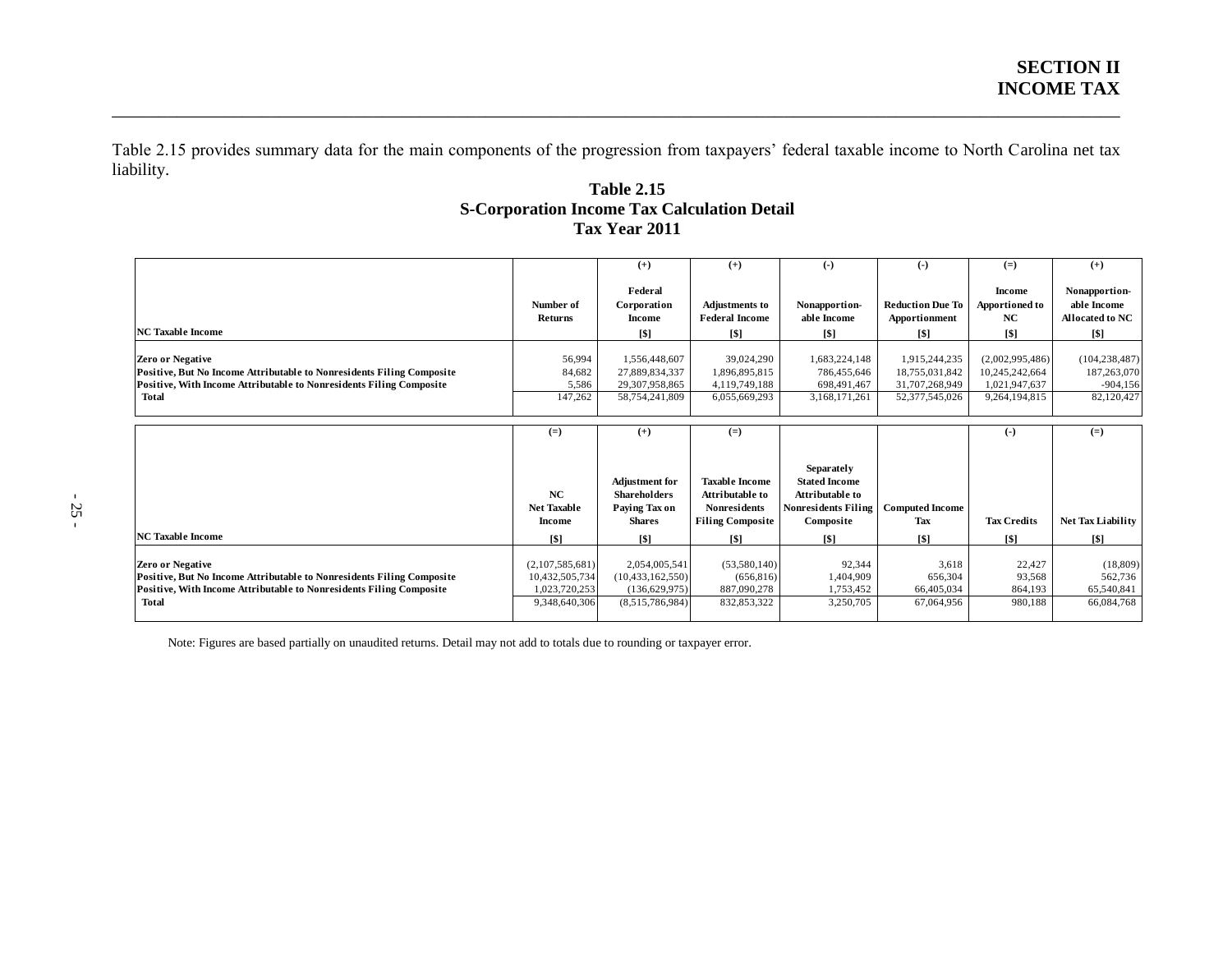Table 2.16 shows the income tax credits by credit type and taxable income. Corporations with taxable income over \$100,000 took 76% of the credits. Note that these reported credits are only those taken for shareholders filing a composite return; other tax credits have been passed through to the shareholders who can apply these credits against their individual income tax liability.

\_\_\_\_\_\_\_\_\_\_\_\_\_\_\_\_\_\_\_\_\_\_\_\_\_\_\_\_\_\_\_\_\_\_\_\_\_\_\_\_\_\_\_\_\_\_\_\_\_\_\_\_\_\_\_\_\_\_\_\_\_\_\_\_\_\_\_\_\_\_\_\_\_\_\_\_\_\_

#### **Table 2.16 S-Corporation Income Tax Credits by Credit Type and NC Taxable Income Tax Year 2011**

<span id="page-28-0"></span>

|                            | <b>All Returns</b>                    |                                        | <b>Taxable Income</b><br>$<$ \$100,001 |                                 | <b>Taxable Income</b><br>$$100,001+$  |                                        |
|----------------------------|---------------------------------------|----------------------------------------|----------------------------------------|---------------------------------|---------------------------------------|----------------------------------------|
| <b>Income Tax Credits</b>  | Number of<br><b>Credits</b>           | <b>Amount</b><br><b>Claimed</b><br>\$) | Number of<br><b>Credits</b>            | Amount<br><b>Claimed</b><br>\$) | <b>Number</b><br>of<br><b>Credits</b> | <b>Amount</b><br><b>Claimed</b><br>\$) |
| <b>Credits Claimed</b>     | 477                                   | 994,987                                | 429                                    | 86,170                          | 48                                    | 908,817                                |
| <b>Credits Not Taken *</b> | $\hspace{0.05cm}$ – $\hspace{0.05cm}$ | 14,799                                 | --                                     | 12,794                          | --                                    | 2,005                                  |
| <b>Credits Taken</b>       | 466                                   | 980,188                                | 421                                    | 73,376                          | 45                                    | 906,812                                |

 \* Most corporation income tax credits are reduced by 6.9% due to G.S. 105-130.5(a)(10). Also, credits may be reduced because a taxpayer's liability was less than the amount of credits claimed or due to taxpayer error.

Note: Total number of credits is unavailable for Credits Not Taken. Confidentiality prevents the disclosure of other individual credits and credits amounts.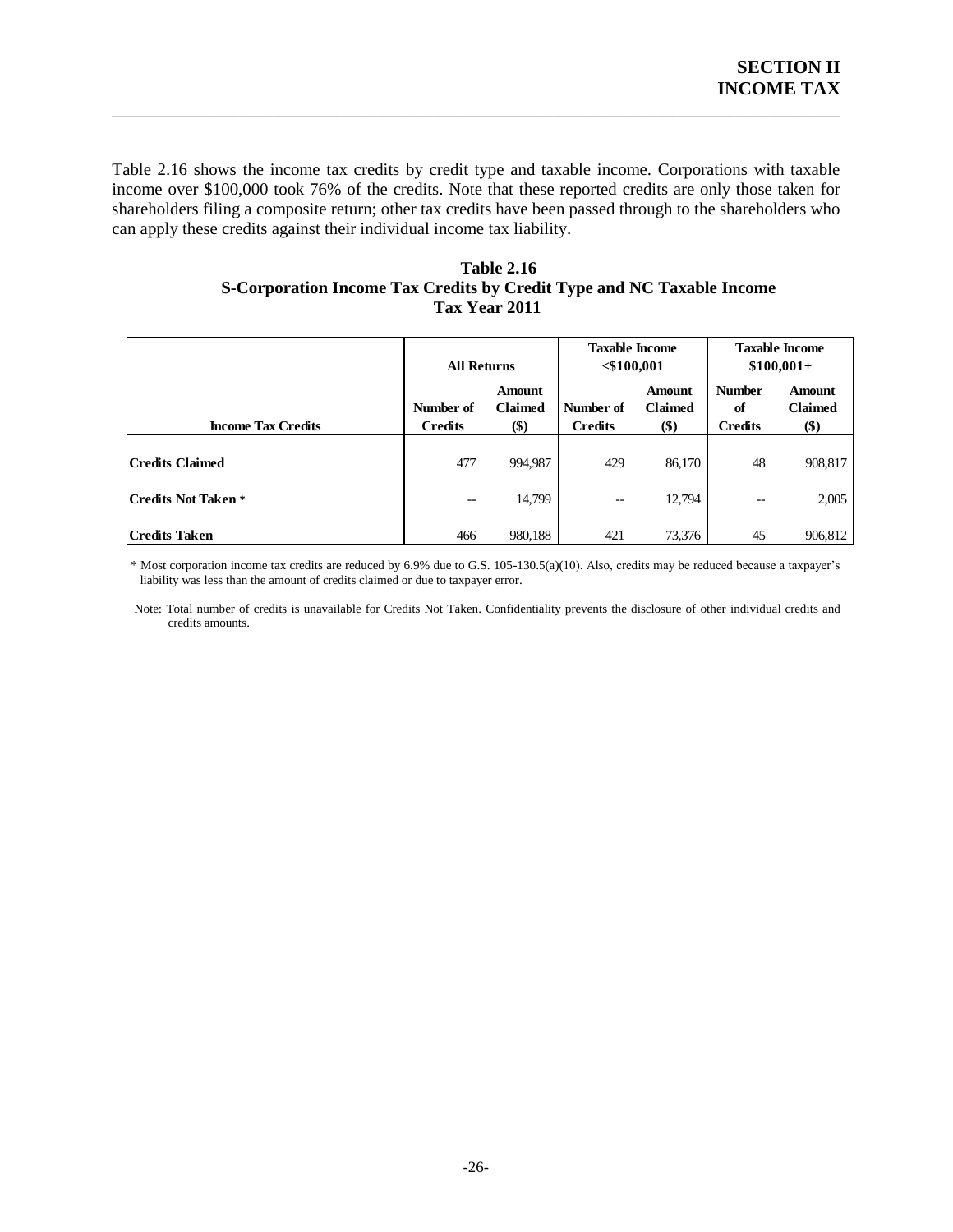# <span id="page-29-0"></span>**C-CORPORATIONS**

In this section, data on corporate returns are presented for tax years 2005 through 2010. For years prior to these, see the "Tax Year 2005" edition of this publication. The 2006 and 2007 data were not previously analyzed in detail, but we have included those years for total returns and tax liabilities in this report.

\_\_\_\_\_\_\_\_\_\_\_\_\_\_\_\_\_\_\_\_\_\_\_\_\_\_\_\_\_\_\_\_\_\_\_\_\_\_\_\_\_\_\_\_\_\_\_\_\_\_\_\_\_\_\_\_\_\_\_\_\_\_\_\_\_\_\_\_\_\_\_\_\_\_\_\_\_\_

Table 3.1 compares the number of C-corporation returns by tax year. In general, there has been a recent decline in the number of returns starting in 2007. The larger drop-off in the number of filers for tax years 2008 and 2009 may have a business cycle component. For 2011, there was a small increase over the prior year.

The number of first-time filers, as reported on the tax form, was 4,116 in 2011. This was an increase from 3,794 in 2010. The number of new filers was approximately 5,000 annually during the period from 2005 through 2007.

<span id="page-29-2"></span><span id="page-29-1"></span>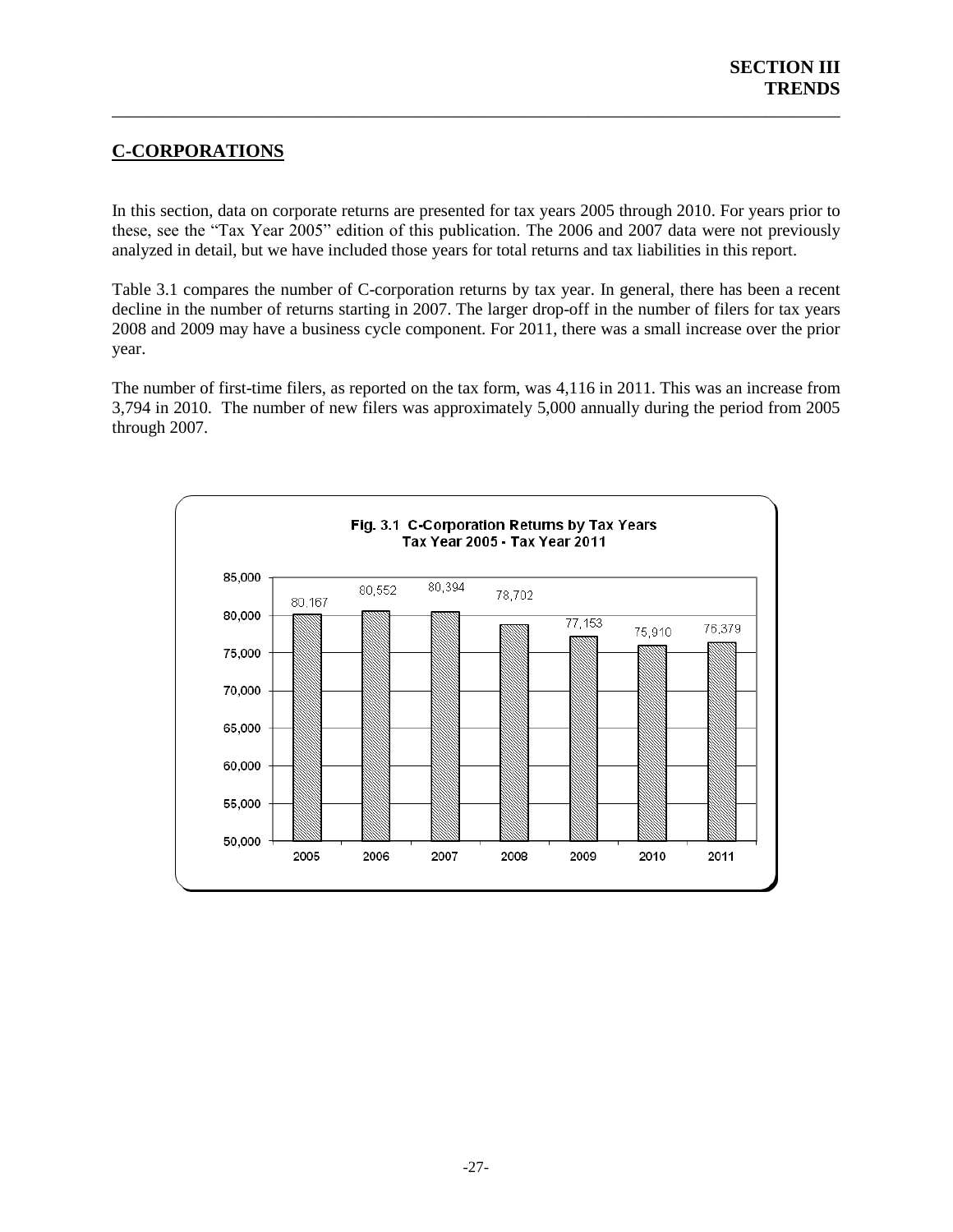Figure 3.2 shows the net tax liability for both the franchise tax and the corporation income tax from 2005 through 2011. Although the income tax is of a greater magnitude than the franchise tax, the income tax exhibits more cyclical behavior. The income tax liability fell 21% from its peak in tax year 2006 to tax year 2009 (even with the surtax added for TY09 and TY10). The franchise tax, meanwhile, had only a \$5 million drop off its high in the prior year. Both taxes remained at approximately the same levels from 2009 to 2010. In TY11, the income tax liability was 6.4% higher than the prior year, while the franchise tax increased by 2.1%.

\_\_\_\_\_\_\_\_\_\_\_\_\_\_\_\_\_\_\_\_\_\_\_\_\_\_\_\_\_\_\_\_\_\_\_\_\_\_\_\_\_\_\_\_\_\_\_\_\_\_\_\_\_\_\_\_\_\_\_\_\_\_\_\_\_\_\_\_\_\_\_\_\_\_\_\_\_\_

<span id="page-30-0"></span>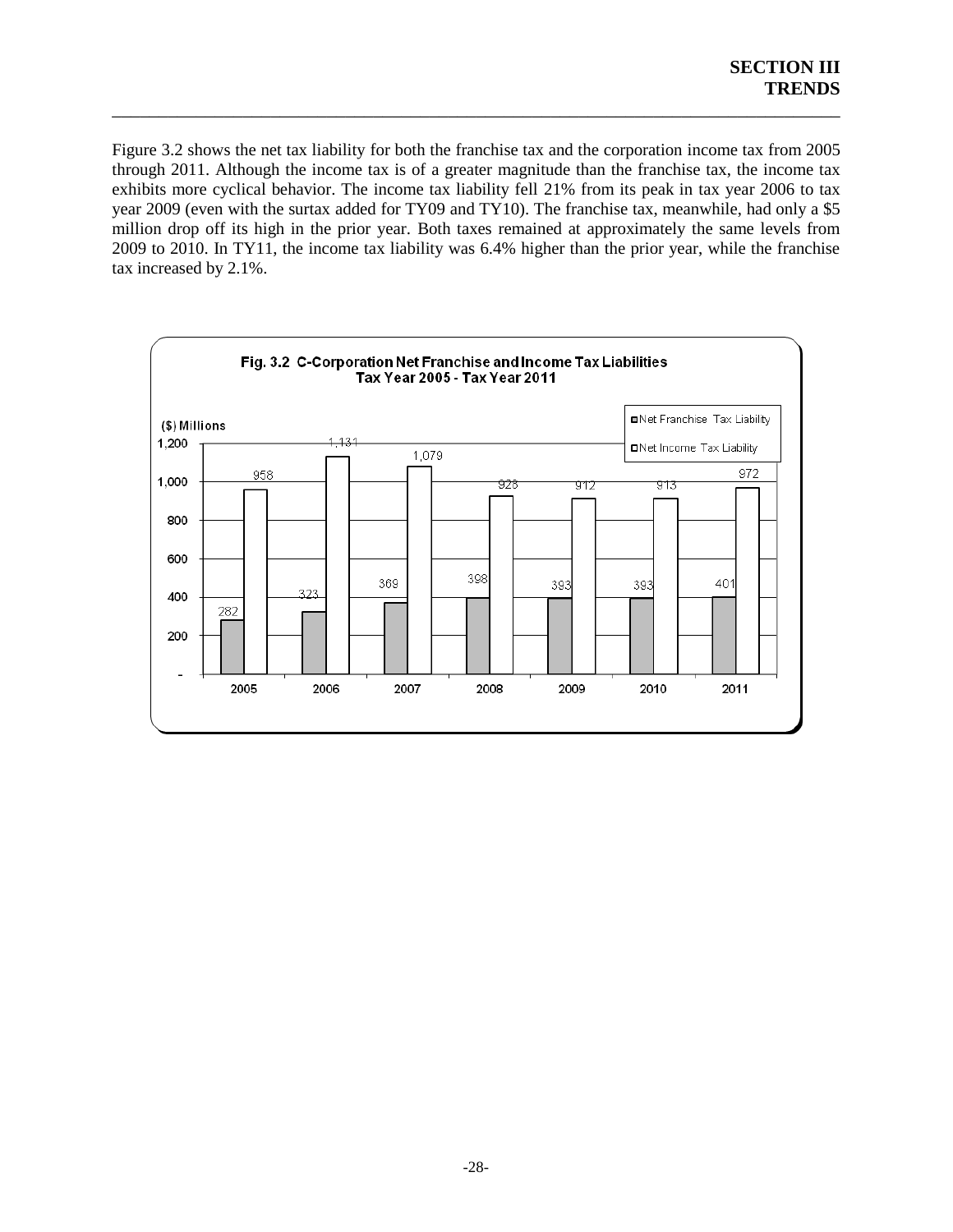Table 3.3 and Figure 3.4 compare the net income tax liability of C-corporations in tax year 2005 and tax year 2010 by Taxable Income brackets. The only group that has shown an increase in tax liability is those with a taxable income in excess of \$10 million.

\_\_\_\_\_\_\_\_\_\_\_\_\_\_\_\_\_\_\_\_\_\_\_\_\_\_\_\_\_\_\_\_\_\_\_\_\_\_\_\_\_\_\_\_\_\_\_\_\_\_\_\_\_\_\_\_\_\_\_\_\_\_\_\_\_\_\_\_\_\_\_\_\_\_\_\_\_\_

|                          | <b>Net Income</b>    | <b>Net Income</b>    |                   |
|--------------------------|----------------------|----------------------|-------------------|
|                          | <b>Tax Liability</b> | <b>Tax Liability</b> | $\frac{0}{0}$     |
| <b>NC Taxable Income</b> | TY 2005              | TY 2011              | <b>Difference</b> |
|                          |                      |                      |                   |
| \$0 or less              |                      | $-824,827$           |                   |
| \$1-\$15,000             | 3,821,962            | 3,090,028            | $-19.15%$         |
| \$15,001-\$30,000        | 4,635,939            | 3,852,084            | $-16.91%$         |
| \$30,001-\$50,000        | 6.466.202            | 5.086.291            | $-21.34%$         |
| \$50,001-\$100,000       | 13,493,716           | 11,080,691           | $-17.88%$         |
| \$100,001-\$500,000      | 55,861,177           | 50.694.134           | $-9.25%$          |
| \$500,001-\$1,000,000    | 43,581,032           | 39,328,096           | $-9.76%$          |
| \$1,000,001-\$10,000,000 | 289,061,484          | 272,113,784          | $-5.86%$          |
| $$10,000,001+$           | 541,560,825          | 587,279,550          | 8.44%             |
| <b>Total</b>             | 958.482.337          | 971,699,831          | 1.38%             |

#### **Table 3.3 C-Corporation Net Income Tax Liability by NC Taxable Income Tax Year 2005 & Tax Year 2011**

Note: Calculations in the above table are based partially on unaudited returns.

<span id="page-31-0"></span>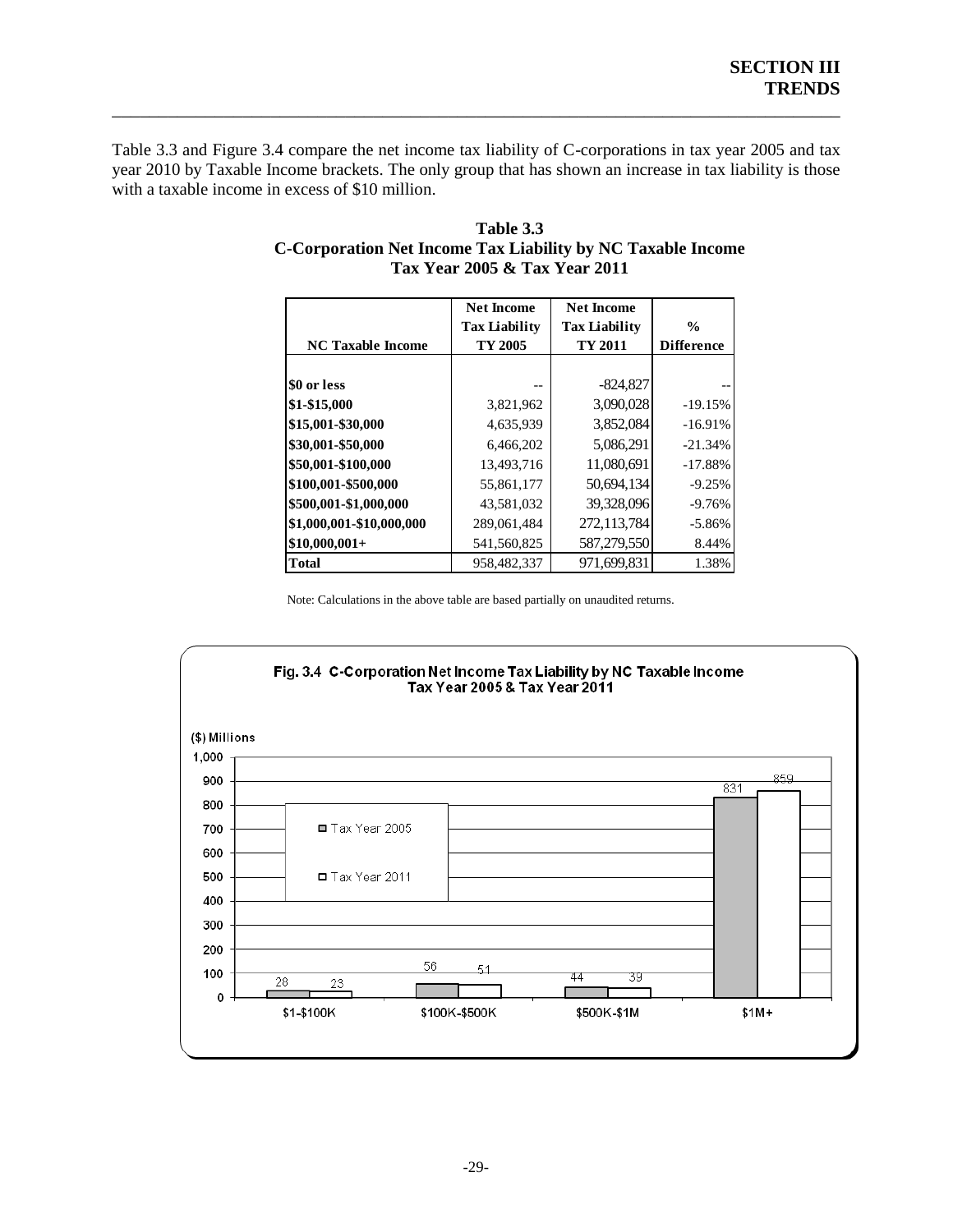# **S-CORPORATIONS**

Table 3.5 compares the number of S-corporation returns by tax years 2005 through 2011. The rate of growth of the number of S-Corporations slowed in 2008 and showed a net decline between 2009 and 2010. In TY11, the number of filers increased by over 1,000.

\_\_\_\_\_\_\_\_\_\_\_\_\_\_\_\_\_\_\_\_\_\_\_\_\_\_\_\_\_\_\_\_\_\_\_\_\_\_\_\_\_\_\_\_\_\_\_\_\_\_\_\_\_\_\_\_\_\_\_\_\_\_\_\_\_\_\_\_\_\_\_\_\_\_\_\_\_\_

There is a small but steady conversion of C-corporations into S-corporations in each of the last few years. There are also a larger number of initial filers each year among S-corporations. In tax year 2011, there were 7,673 new filers. However, this is below the average of over 11,000 new filers for the period from 2005 through 2008.

<span id="page-32-0"></span>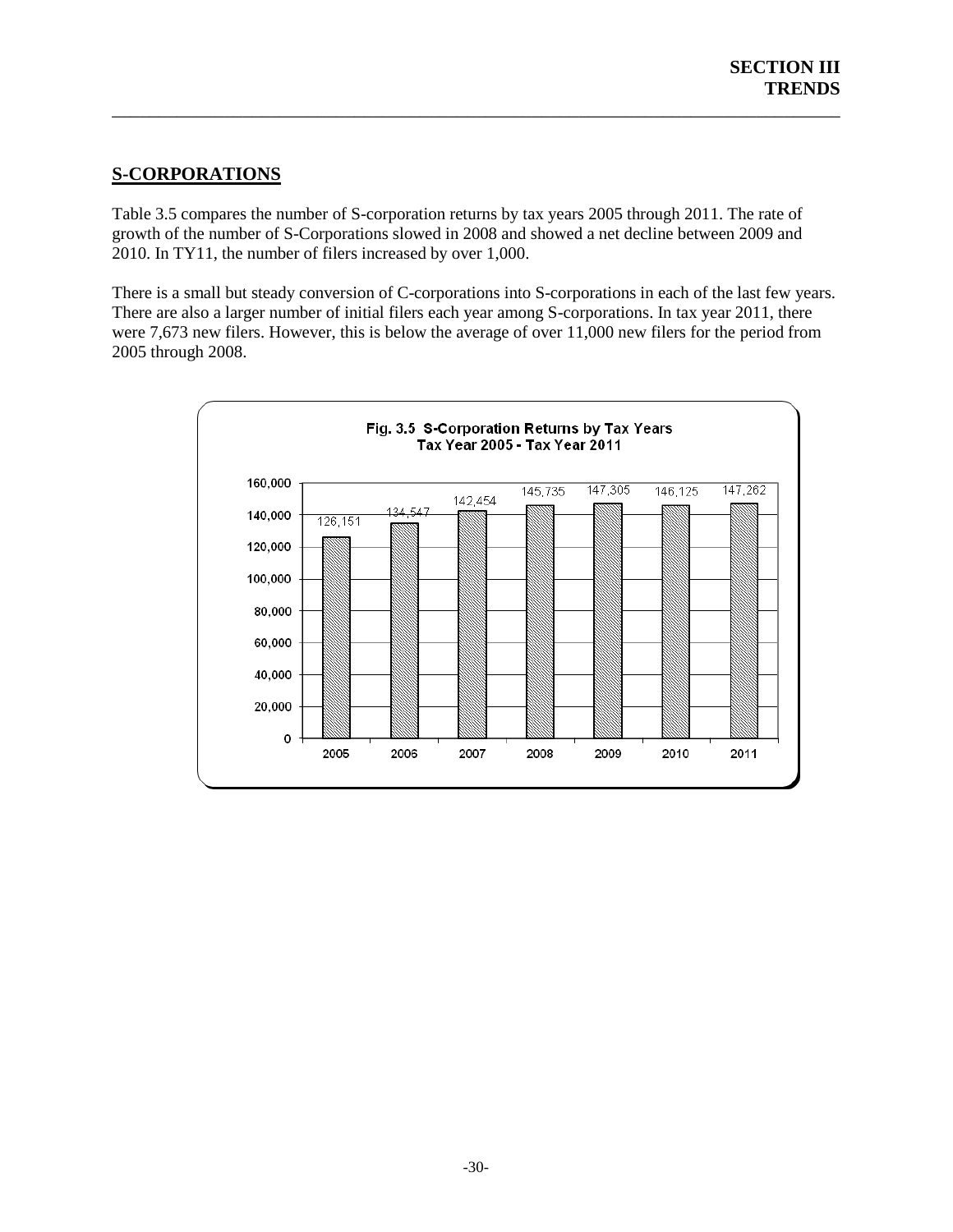Figure 3.6 illustrates the relative amounts of net tax liabilities for 2005 through 2011 for Scorporations. As discussed in Section II, the income tax liability for S-corporations only includes taxes paid for shareholders filing a composite return.

\_\_\_\_\_\_\_\_\_\_\_\_\_\_\_\_\_\_\_\_\_\_\_\_\_\_\_\_\_\_\_\_\_\_\_\_\_\_\_\_\_\_\_\_\_\_\_\_\_\_\_\_\_\_\_\_\_\_\_\_\_\_\_\_\_\_\_\_\_\_\_\_\_\_\_\_\_\_

The trend in the franchise tax liability is also consistent with that shown for C-corporations. The franchise tax has been increasing each year up through 2008. There was a slight decline of \$1.8 million for tax year 2009 and \$0.3 million for 2010. For 2011, the amount increased by \$0.8 million.

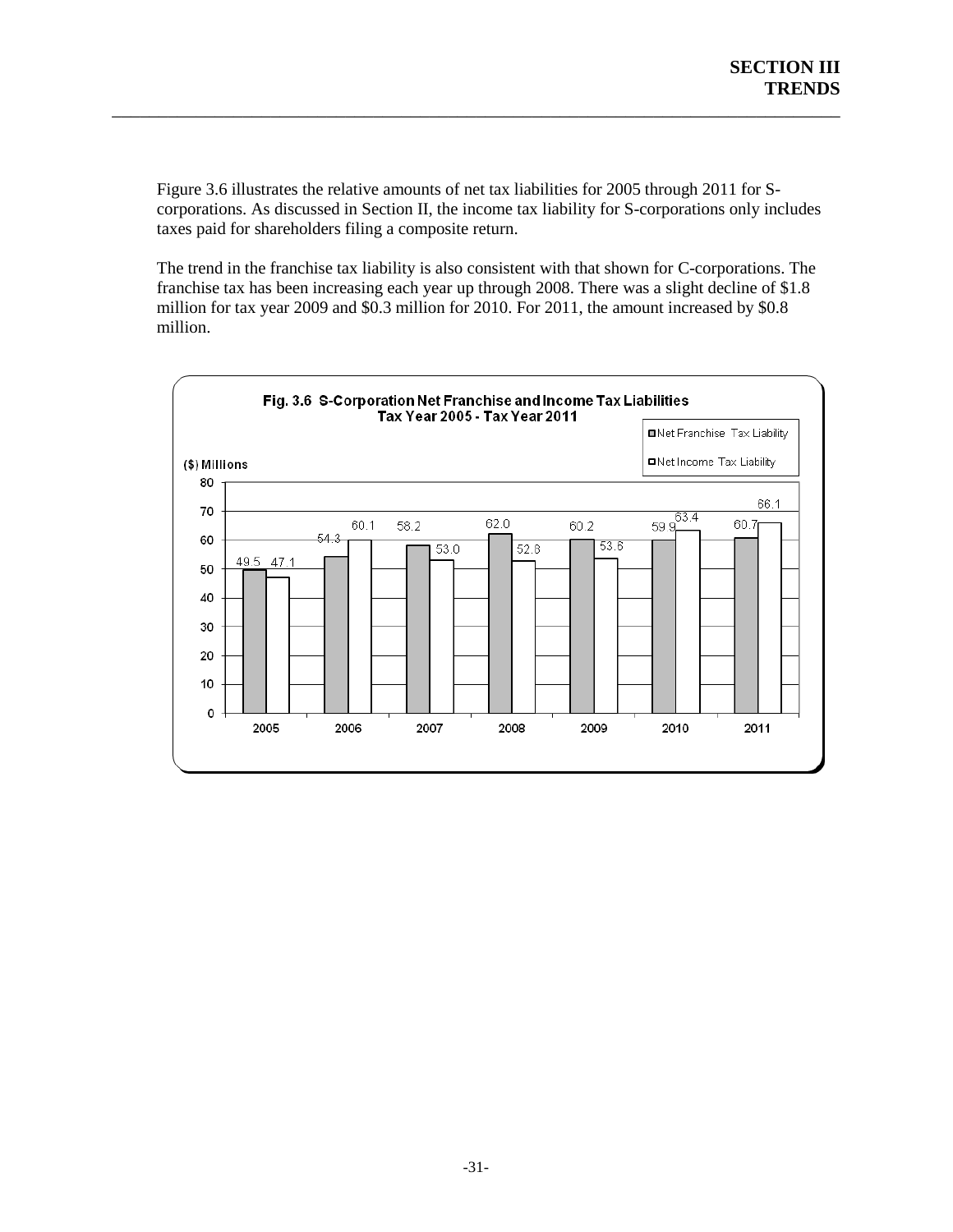Figure 3.7 compares the number of S-corporation returns in tax years 2005 and 2011 by taxable income brackets. Although the number of returns had grown, a larger proportion of taxpayers were in the smallest taxable income categories.

\_\_\_\_\_\_\_\_\_\_\_\_\_\_\_\_\_\_\_\_\_\_\_\_\_\_\_\_\_\_\_\_\_\_\_\_\_\_\_\_\_\_\_\_\_\_\_\_\_\_\_\_\_\_\_\_\_\_\_\_\_\_\_\_\_\_\_\_\_\_\_\_\_\_\_\_\_\_

<span id="page-34-0"></span>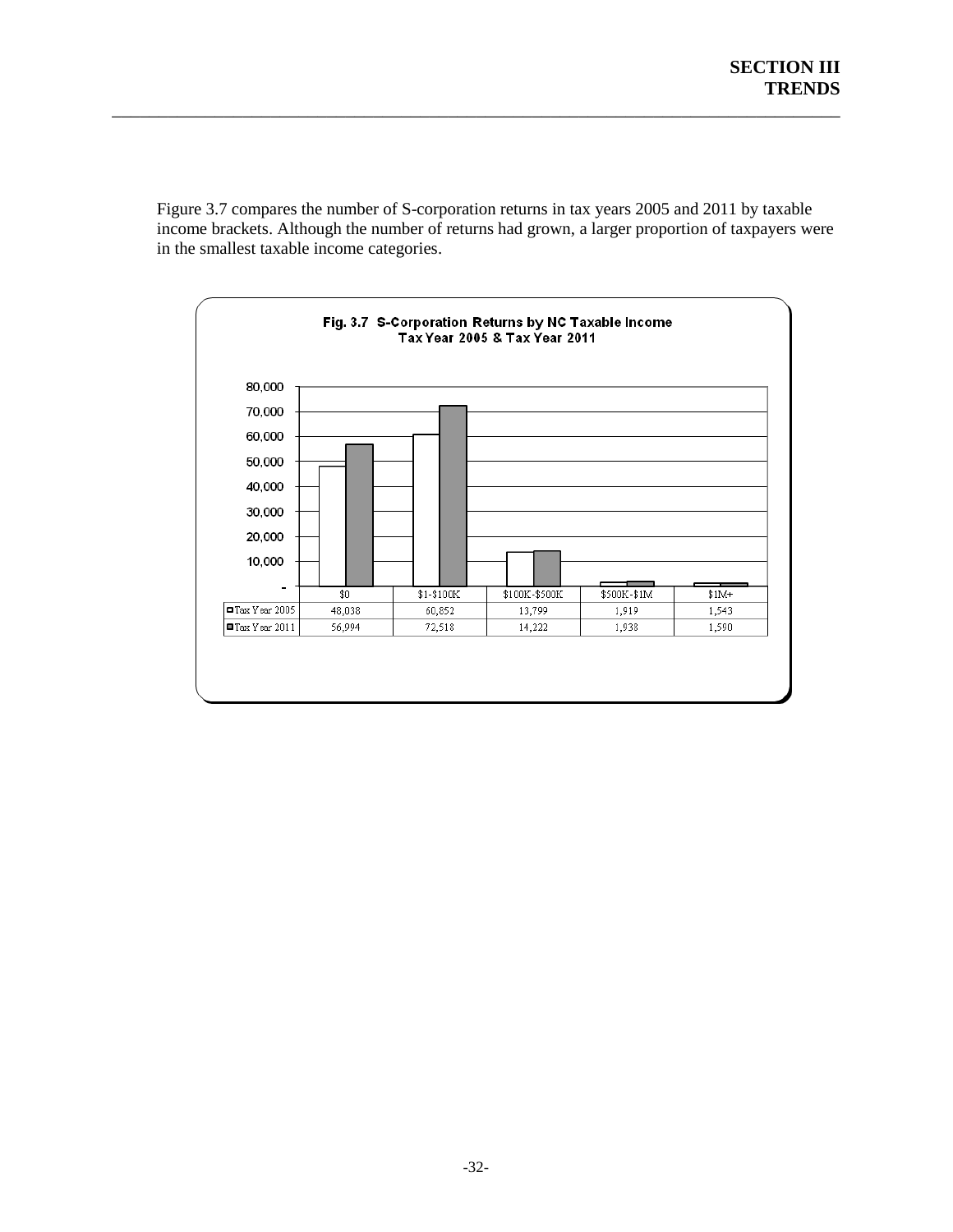# **C-CORPORATIONS**

Table 4.1 shows franchise and income tax liabilities by major industry sector. The manufacturing sector had the largest tax liability for both the franchise tax and the income tax, paying approximately one-third of the total amount. Other sectors with relatively high shares of tax liability include finance and insurance, retail, and information.

\_\_\_\_\_\_\_\_\_\_\_\_\_\_\_\_\_\_\_\_\_\_\_\_\_\_\_\_\_\_\_\_\_\_\_\_\_\_\_\_\_\_\_\_\_\_\_\_\_\_\_\_\_\_\_\_\_\_\_\_\_\_\_\_\_\_\_\_\_\_\_\_\_\_\_\_\_\_

|                                                 | All Returns          |        | Franchise Tax     |        | Income Tax        |
|-------------------------------------------------|----------------------|--------|-------------------|--------|-------------------|
| <b>Industry Sector</b>                          | Number of<br>returns | Number | Amount<br>$($ \$) | Number | Amount<br>$($ \$) |
| Agriculture, Forestry, Fishing and Hunting      | 1,154                | 1,123  | 2,259,588         | 439    | 4,068,774         |
| Mining                                          | 150                  | 142    | 2,982,969         | 54     | 5,409,133         |
| <b>Utilities</b>                                | 198                  | 176    | 2,552,664         | 50     | 12,060,510        |
| Construction                                    | 6,597                | 6,334  | 6,883,084         | 2,009  | 11,469,313        |
| Manufacturing                                   | 7,709                | 7,489  | 133,326,896       | 3,014  | 312,993,153       |
| Wholesale                                       | 5,065                | 4,883  | 26,571,303        | 2,246  | 89,532,684        |
| Retail                                          | 5,934                | 5,717  | 31,383,501        | 2,172  | 109,512,653       |
| Transportation                                  | 1,961                | 1,880  | 5,419,712         | 768    | 24,435,367        |
| Couriers and Warehousing                        | 186                  | 176    | 650,979           | 78     | 1,608,825         |
| Information                                     | 2,051                | 1,932  | 37,245,041        | 679    | 81,962,015        |
| Finance and Insurance                           | 5,803                | 5,449  | 70,490,016        | 1,720  | 120,608,632       |
| Real Estate and Rental & Leasing                | 10,693               | 6,581  | 21,028,052        | 2,358  | 41,135,293        |
| Professional, Scientific and Technical Services | 9,093                | 8,659  | 22,143,832        | 3,395  | 96,642,127        |
| Management of Companies / see note              | 1,694                | 1,606  | 16,280,629        | 505    | 14,940,141        |
| Administration & Support and                    |                      |        |                   |        |                   |
| Waste Management & Remediation Services         | 2,761                | 2,362  | 7,512,397         | 970    | 10,658,254        |
| <b>Educational Services</b>                     | 389                  | 356    | 509,663           | 139    | 4,610,223         |
| Health Care and Social Assistance               | 3,450                | 3,254  | 4,665,472         | 1,264  | 13,219,045        |
| Arts, Entertainment and Recreation              | 903                  | 800    | 1,245,697         | 324    | 1,427,479         |
| Accommodations and Food Services                | 1,979                | 1,863  | 4,466,608         | 786    | 9,149,912         |
| Other Services                                  | 3,581                | 2,907  | 1,892,661         | 1,219  | 5,075,389         |
| Unidentifiable                                  | 5,028                | 2,670  | 1,095,149         | 1,099  | 1,180,909         |
| Total                                           | 76,379               | 66,359 | 400,605,913       | 25,288 | 971,699,831       |

| Table 4.1                                                               |
|-------------------------------------------------------------------------|
| C-Corporation Franchise Tax and Income Tax Liability by Industry Sector |
| Tax Year 2011                                                           |

Note: The amounts in this table are based partially on unaudited returns. In some cases, revisions were made to the NAICS codes reported by taxpayers. If it was evident that a taxpayer reported an old NAICS or SIC code, these were converted to newer codes. Also, holding companies often listed their NAICS code as "Management of Companies." Eighty-five of these taxpayers were reassigned to other industries based on information concerning the main business of these companies. (These reassignments were made by staff of the Revenue Research Division, mainly for four of the industry sectors: manufacturing; retail; information; and finance and insurance.)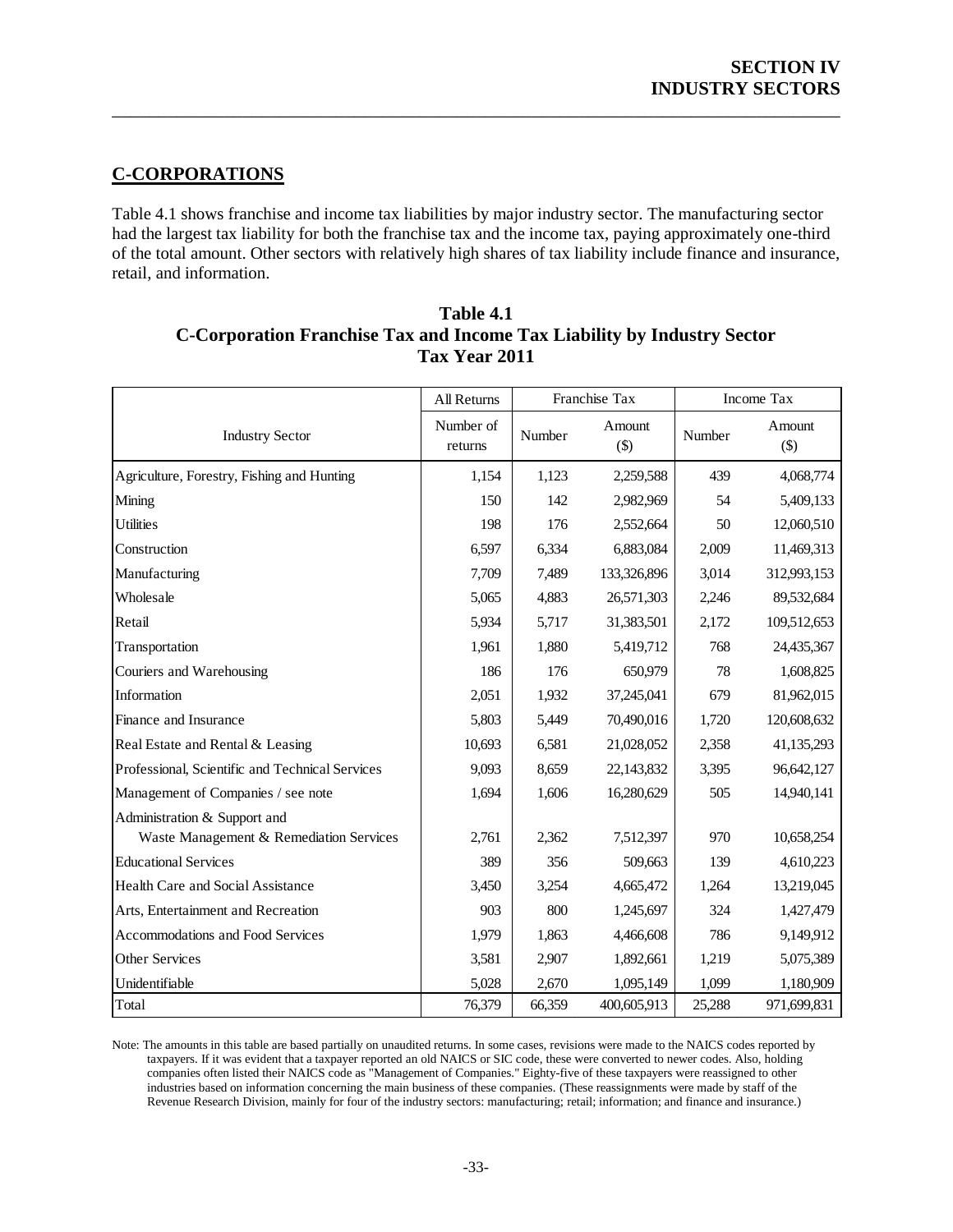# **S-CORPORATIONS**

Table 4.2 shows franchise and income tax liabilities by major industry sector for S-corporations. Industry sectors that pay a relatively high share of the franchise tax include (1) retail; (2) real estate and rental  $\&$ leasing; (3) manufacturing; and (4) construction.

\_\_\_\_\_\_\_\_\_\_\_\_\_\_\_\_\_\_\_\_\_\_\_\_\_\_\_\_\_\_\_\_\_\_\_\_\_\_\_\_\_\_\_\_\_\_\_\_\_\_\_\_\_\_\_\_\_\_\_\_\_\_\_\_\_\_\_\_\_\_\_\_\_\_\_\_\_\_

As mentioned in prior sections of this report, the income tax liability only includes the tax liability of certain nonresident shareholders. An alternative measure of relative tax liability is shown on the following page.

|                                                 | All Returns          | Franchise Tax |                  |        | Income Tax       |
|-------------------------------------------------|----------------------|---------------|------------------|--------|------------------|
| <b>Industry Sector</b>                          | Number of<br>returns | Number        | Amount<br>$($ \$ | Number | Amount<br>$(\$)$ |
| Agriculture, Mining & Utilities                 | 3,546                | 3,420         | 2,655,034        | 57     | 710,512          |
| Construction                                    | 23,254               | 21,996        | 7,054,564        | 812    | 4,678,824        |
| Manufacturing                                   | 6,410                | 6,116         | 8,365,176        | 737    | 16,672,567       |
| Wholesale                                       | 6,131                | 5,837         | 5,701,748        | 564    | 5,306,421        |
| Retail                                          | 15,363               | 14,542        | 9,372,044        | 308    | 2,857,907        |
| Transportation                                  | 3,979                | 3,744         | 1,043,087        | 193    | 2,000,758        |
| Couriers and Warehousing                        | 426                  | 410           | 204,884          | 17     | 256,276          |
| Information                                     | 2,236                | 2,107         | 791,544          | 148    | 740,778          |
| Finance and Insurance                           | 5,801                | 5,507         | 2,193,921        | 327    | 9,493,808        |
| Real Estate and Rental & Leasing                | 15,629               | 14,906        | 9,217,002        | 440    | 1,982,650        |
| Professional, Scientific and Technical Services | 22,255               | 21,106        | 3,187,364        | 1,238  | 5,247,539        |
| Management of Companies                         | 742                  | 702           | 1,218,296        | 132    | 8,189,607        |
| Administration & Support and                    |                      |               |                  |        |                  |
| Waste Management & Remediation Services         | 6,072                | 5,733         | 1,076,386        | 348    | 4,200,166        |
| <b>Educational Services</b>                     | 879                  | 817           | 121,350          | 46     | 716,030          |
| Health Care and Social Assistance               | 9,291                | 8,922         | 1,977,795        | 99     | 581,746          |
| Arts, Entertainment and Recreation              | 3,279                | 3,064         | 1,016,749        | 209    | 425,948          |
| Accommodations and Food Services                | 7,132                | 6,742         | 2,616,226        | 128    | 1,192,343        |
| Other Services                                  | 10,488               | 9,963         | 1,483,773        | 180    | 470,078          |
| Unidentifiable                                  | 4,349                | 4,207         | 1,436,588        | 89     | 360,810          |
| Total                                           | 147,262              | 139,841       | 60,733,531       | 6,072  | 66,084,768       |

| Table 4.2                                                               |
|-------------------------------------------------------------------------|
| S-Corporation Franchise Tax and Income Tax Liability by Industry Sector |
| Tax Year 2011                                                           |

Note: Calculations are based partially on unaudited returns. In some cases, revisions were made to the NAICS codes reported by taxpayers. If it was evident that a taxpayer reported an old NAICS or SIC code, these were converted to newer codes. Agriculture, Mining and Utilities were reported as one sector to protect confidentiality of taxpayers.